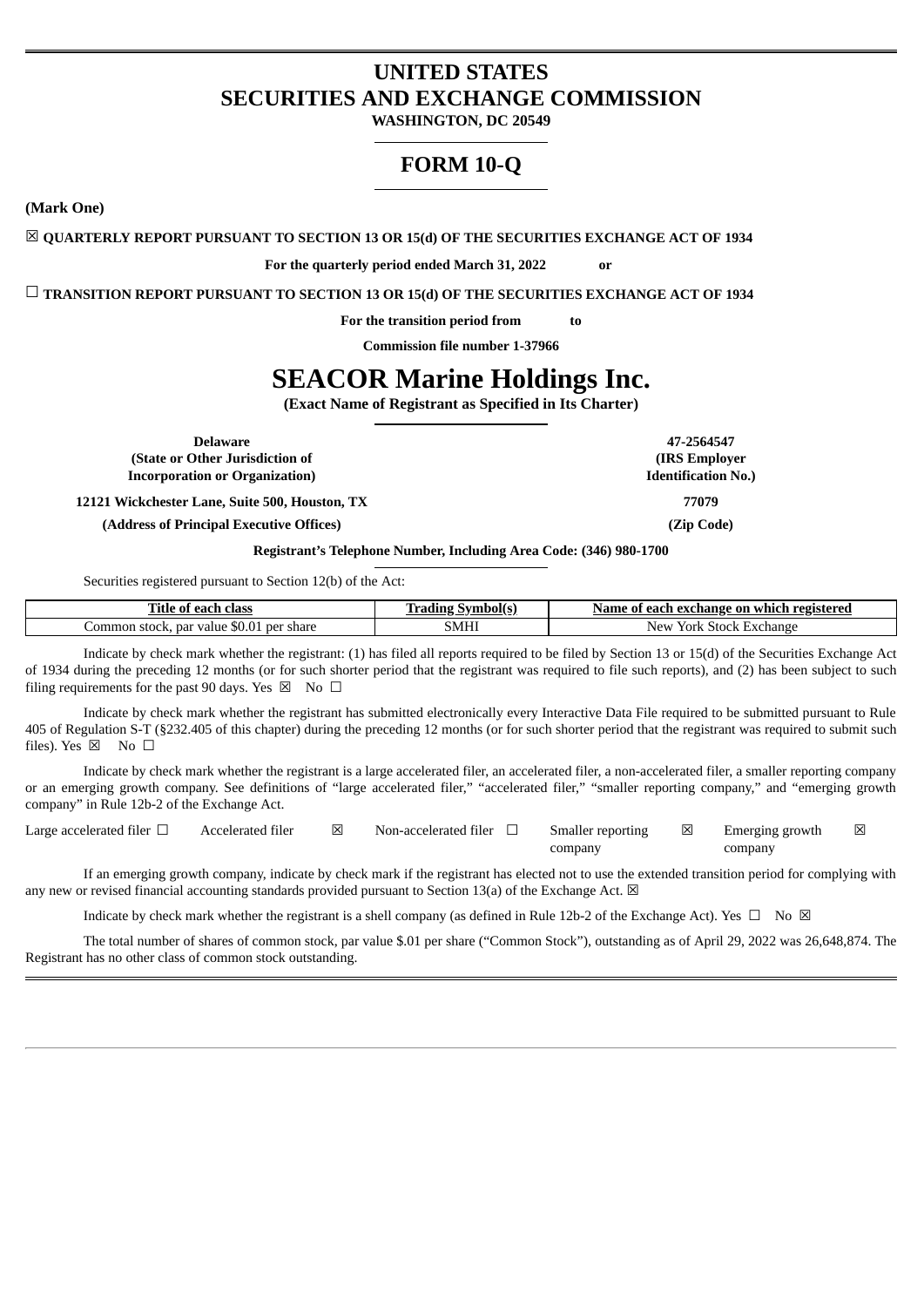# **SEACOR MARINE HOLDINGS INC.**

# **Table of Contents**

| Part I.  | <b>Financial Information</b> |                                                                                                                        | 1            |
|----------|------------------------------|------------------------------------------------------------------------------------------------------------------------|--------------|
|          | Item 1.                      | <b>Financial Statements (Unaudited)</b>                                                                                | 1            |
|          |                              | Condensed Consolidated Balance Sheets as of March 31, 2022 and December 31, 2021                                       | $\mathbf{1}$ |
|          |                              | Condensed Consolidated Statements of Income (Loss) for the Three Months Ended March 31, 2022 and 2021                  | 2            |
|          |                              | Condensed Consolidated Statements of Comprehensive Income (Loss) for the Three Months Ended March 31, 2022<br>and 2021 | 3            |
|          |                              | Condensed Consolidated Statements of Changes in Equity for the Three Months Ended March 31, 2022 and 2021              | 4            |
|          |                              | Condensed Consolidated Statements of Cash Flows for the Three Months Ended March 31, 2022 and 2021                     | 5            |
|          |                              | <b>Notes to Condensed Consolidated Financial Statements</b>                                                            | 6            |
|          | Item 2.                      | Management's Discussion and Analysis of Financial Condition and Results of Operations                                  | 22           |
|          | Item 3.                      | <b>Quantitative and Qualitative Disclosures About Market Risk</b>                                                      | 39           |
|          | Item 4.                      | <b>Controls and Procedures</b>                                                                                         | 39           |
| Part II. | <b>Other Information</b>     |                                                                                                                        | 40           |
|          | Item 1.                      | <b>Legal Proceedings</b>                                                                                               | 40           |
|          | Item 1A.                     | <b>Risk Factors</b>                                                                                                    | 40           |
|          | Item 2.                      | <b>Unregistered Sales of Equity Securities and Use of Proceeds</b>                                                     | 40           |
|          | Item 3.                      | <b>Default Upon Senior Securities</b>                                                                                  | 40           |
|          | Item 4.                      | <b>Mine Safety Disclosures</b>                                                                                         | 40           |
|          | Item 5.                      | <b>Other Information</b>                                                                                               | 40           |
|          | Item 6.                      | <b>Exhibits</b>                                                                                                        | 41           |
|          |                              |                                                                                                                        |              |

i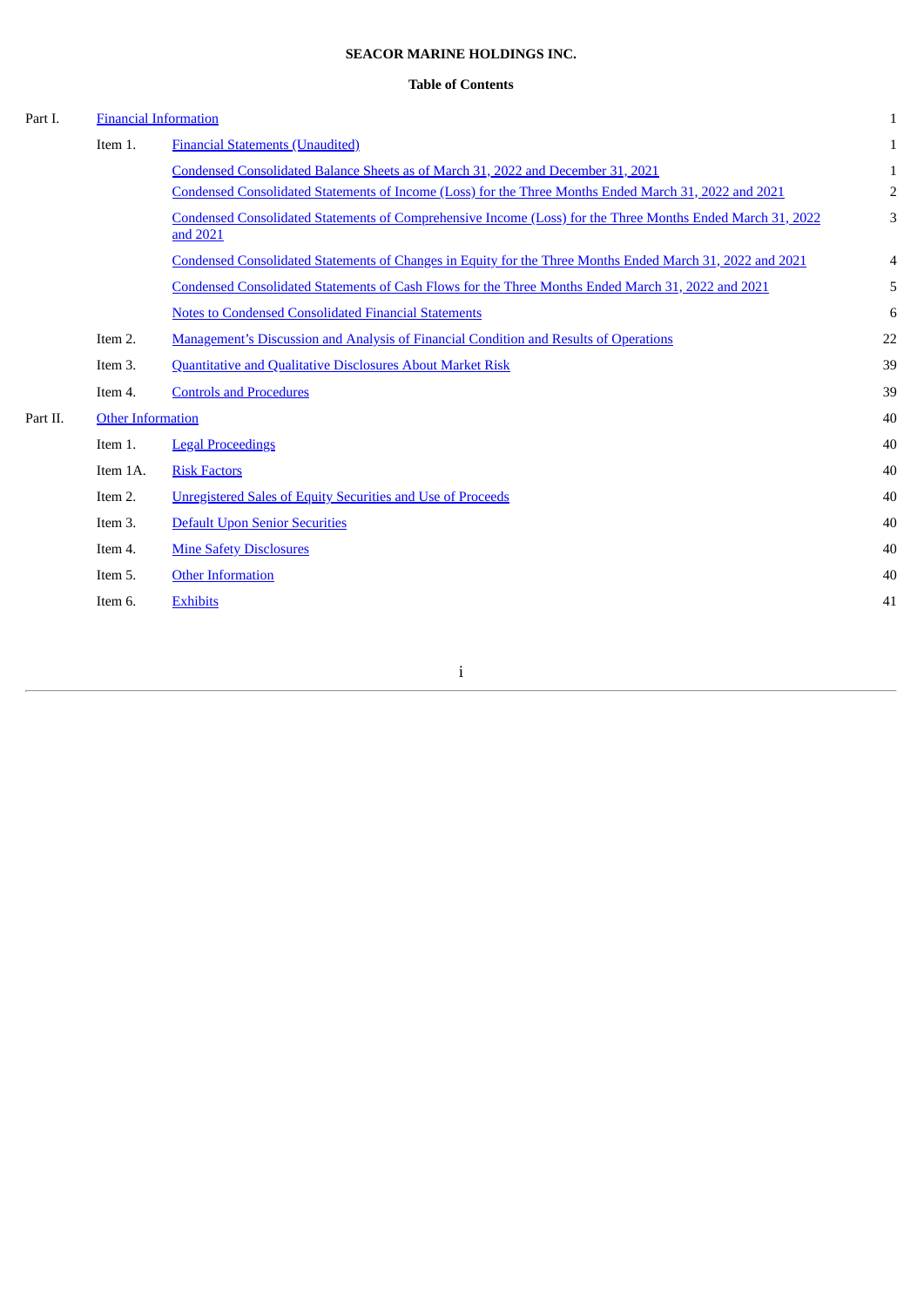# <span id="page-2-2"></span><span id="page-2-1"></span><span id="page-2-0"></span>**PART I—FINANCIAL INFORMATION ITEM 1. FINANCIAL STATEMENTS**

# **SEACOR MARINE HOLDINGS INC. UNAUDITED CONDENSED CONSOLIDATED BALANCE SHEETS (in thousands, except share data)**

|                                                                                                                                     |              | March 31, 2022 | <b>December 31, 2021</b> |            |  |
|-------------------------------------------------------------------------------------------------------------------------------------|--------------|----------------|--------------------------|------------|--|
| <b>ASSETS</b>                                                                                                                       |              |                |                          |            |  |
| <b>Current Assets:</b>                                                                                                              |              |                |                          |            |  |
| Cash and cash equivalents                                                                                                           | $\mathbb{S}$ | 36,315         | $\mathbb{S}$             | 37,619     |  |
| Restricted cash                                                                                                                     |              | 3,596          |                          | 3,601      |  |
| Receivables:                                                                                                                        |              |                |                          |            |  |
| Trade, net of allowance for credit loss accounts of \$1,142 and \$1,312 in 2022 and 2021, respectively                              |              | 49,238         |                          | 55,544     |  |
| Other                                                                                                                               |              | 8,799          |                          | 6,118      |  |
| Tax receivable                                                                                                                      |              | 1,238          |                          | 1,238      |  |
| Inventories                                                                                                                         |              | 1,297          |                          | 928        |  |
| Prepaid expenses and other                                                                                                          |              | 3,724          |                          | 3,730      |  |
| Total current assets                                                                                                                |              | 104,207        |                          | 108,778    |  |
| Property and Equipment:                                                                                                             |              |                |                          |            |  |
| Historical cost                                                                                                                     |              | 1,006,873      |                          | 1,025,284  |  |
| Accumulated depreciation                                                                                                            |              | (316, 444)     |                          | (317, 297) |  |
|                                                                                                                                     |              | 690,429        |                          | 707,987    |  |
| Construction in progress                                                                                                            |              | 15,550         |                          | 15,531     |  |
| Net property and equipment                                                                                                          |              | 705,979        |                          | 723,518    |  |
| Right-of-use asset - operating leases                                                                                               |              | 6,238          |                          | 6,608      |  |
| Right-of-use asset - finance leases                                                                                                 |              | 7,290          |                          | 100        |  |
| Investments, at equity, and advances to 50% or less owned companies                                                                 |              | 76,860         |                          | 71,727     |  |
| Other assets                                                                                                                        |              | 2,057          |                          | 1,771      |  |
| Total assets                                                                                                                        | \$           | 902,631        | \$                       | 912,502    |  |
| <b>LIABILITIES AND EQUITY</b>                                                                                                       |              |                |                          |            |  |
| Current Liabilities:                                                                                                                |              |                |                          |            |  |
| Current portion of operating lease liabilities                                                                                      | \$           | 2,073          | \$                       | 1,986      |  |
| Current portion of financing lease liabilities                                                                                      |              | 190            |                          | 33         |  |
| Current portion of long-term debt:                                                                                                  |              |                |                          |            |  |
| Recourse                                                                                                                            |              | 32,708         |                          | 31,602     |  |
| Accounts payable and accrued expenses                                                                                               |              | 32,585         |                          | 28,419     |  |
| Due to SEACOR Holdings                                                                                                              |              | 264            |                          | 274        |  |
| Accrued wages and benefits                                                                                                          |              | 4,163          |                          | 3,711      |  |
| Accrued interest                                                                                                                    |              | 3,819          |                          | 2,273      |  |
| Deferred revenue and unearned revenue                                                                                               |              | 962            |                          | 1,606      |  |
| Accrued capital, repair, and maintenance expenditures                                                                               |              | 4,846          |                          | 2,438      |  |
| Accrued insurance deductibles and premiums                                                                                          |              | 2,812          |                          | 2,720      |  |
| Accrued professional fees                                                                                                           |              | 1,102          |                          | 1,214      |  |
| <b>Derivatives</b>                                                                                                                  |              | 653            |                          | 1,831      |  |
| Other current liabilities                                                                                                           |              | 5,366          |                          | 6,558      |  |
| Total current liabilities                                                                                                           |              | 91,543         |                          | 84,665     |  |
| Long-term operating lease liabilities                                                                                               |              | 4,420          |                          | 4,885      |  |
| Long-term financing lease liabilities                                                                                               |              | 7,183          |                          | 76         |  |
| Long-term Debt:                                                                                                                     |              |                |                          |            |  |
| Recourse                                                                                                                            |              | 320,796        |                          | 327,300    |  |
| Non-recourse                                                                                                                        |              | 5,468          |                          | 5,462      |  |
| Conversion option liability on convertible senior notes                                                                             |              | 34             |                          |            |  |
| Deferred income taxes                                                                                                               |              | 37,153         |                          | 40,682     |  |
| Deferred gains and other liabilities                                                                                                |              | 2,990          |                          | 2,891      |  |
| <b>Total liabilities</b>                                                                                                            |              | 469,587        |                          | 465,961    |  |
| Equity:                                                                                                                             |              |                |                          |            |  |
| SEACOR Marine Holdings Inc. stockholders' equity:                                                                                   |              |                |                          |            |  |
| Common stock, \$.01 par value, 60,000,000 shares authorized; 26,886,011 and 26,120,124 shares issued in 2022 and 2021, respectively |              | 269            |                          | 262        |  |
| Additional paid-in capital                                                                                                          |              | 463,138        |                          | 461,931    |  |
| Accumulated deficit                                                                                                                 |              | (37,744)       |                          | (22, 907)  |  |
| Shares held in treasury of 242,138 and 127,887, respectively, at cost                                                               |              | (1,792)        |                          | (1, 120)   |  |
| Accumulated other comprehensive income, net of tax                                                                                  |              | 8,853          |                          | 8,055      |  |
|                                                                                                                                     |              | 432,724        |                          | 446,221    |  |
| Noncontrolling interests in subsidiaries                                                                                            |              | 320            |                          | 320        |  |
| Total equity                                                                                                                        |              | 433,044        |                          | 446,541    |  |
| Total liabilities and equity                                                                                                        | \$           | 902,631        | \$                       | 912,502    |  |

The accompanying notes are an integral part of these condensed consolidated financial statements and should be read in conjunction herewith.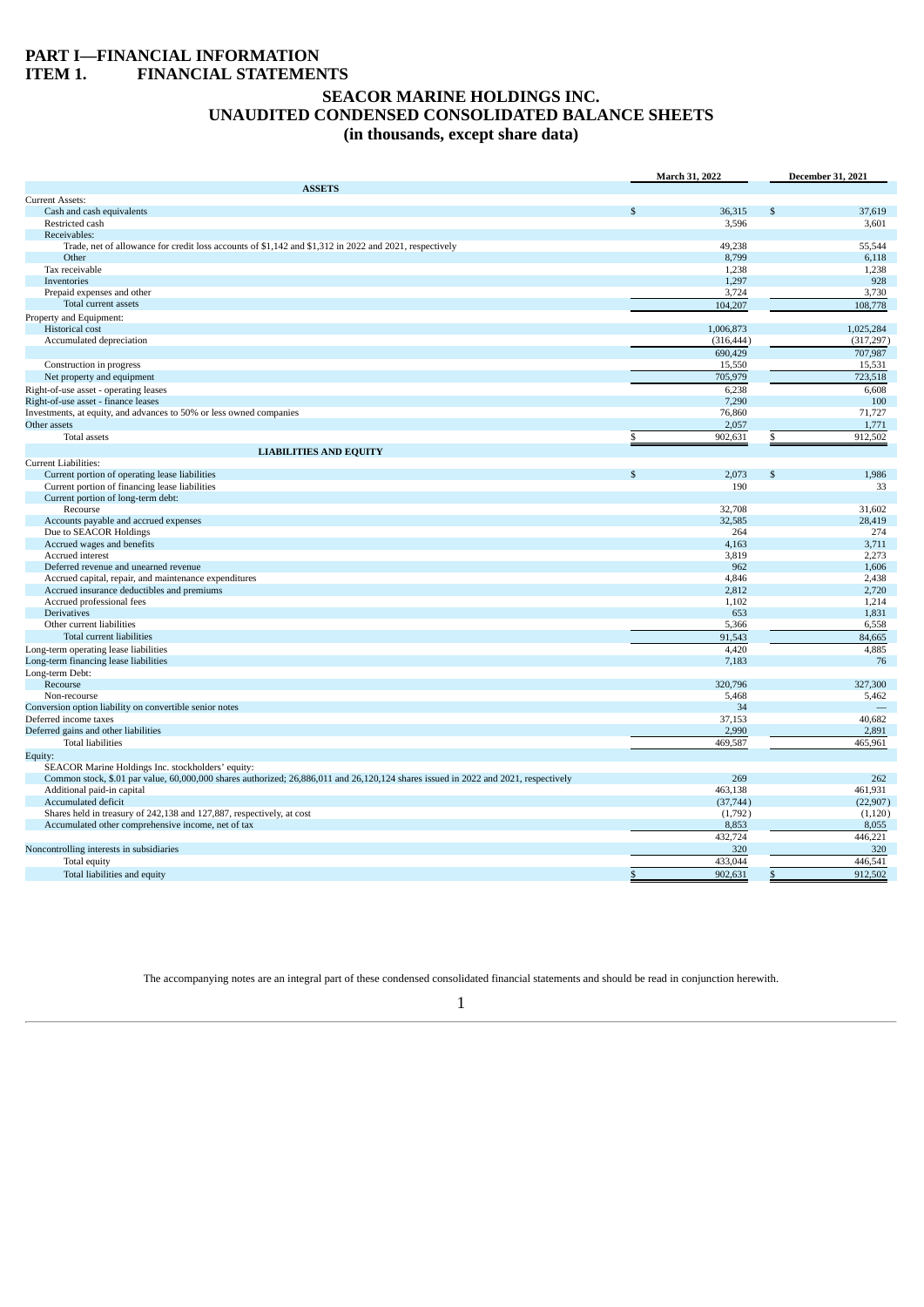# **SEACOR MARINE HOLDINGS INC. UNAUDITED CONDENSED CONSOLIDATED STATEMENTS OF INCOME (LOSS) (in thousands, except share data)**

<span id="page-3-0"></span>

|                                                                                                       | <b>Three Months Ended March 31,</b> |            |    |            |  |
|-------------------------------------------------------------------------------------------------------|-------------------------------------|------------|----|------------|--|
|                                                                                                       |                                     | 2022       |    | 2021       |  |
| <b>Operating Revenues</b>                                                                             | \$                                  | 45,591     | \$ | 36,512     |  |
| Costs and Expenses:                                                                                   |                                     |            |    |            |  |
| Operating                                                                                             |                                     | 39,496     |    | 26,307     |  |
| Administrative and general                                                                            |                                     | 9,924      |    | 8,611      |  |
| Lease expense                                                                                         |                                     | 1,060      |    | 1,078      |  |
| Depreciation and amortization                                                                         |                                     | 14,371     |    | 14,798     |  |
|                                                                                                       |                                     | 64,851     |    | 50,794     |  |
| Gains (Losses) on Asset Dispositions and Impairments, Net                                             |                                     | 2,139      |    | (2,273)    |  |
| <b>Operating Loss</b>                                                                                 |                                     | (17, 121)  |    | (16, 555)  |  |
| Other Income (Expense):                                                                               |                                     |            |    |            |  |
| Interest income                                                                                       |                                     | 29         |    | 986        |  |
| Interest expense                                                                                      |                                     | (6,627)    |    | (8,018)    |  |
| <b>SEACOR Holdings guarantee fees</b>                                                                 |                                     |            |    | (7)        |  |
| Derivative (losses) gains, net                                                                        |                                     | (34)       |    | 355        |  |
| Foreign currency gains (losses), net                                                                  |                                     | 821        |    | (466)      |  |
|                                                                                                       |                                     | (5,811)    |    | (7, 150)   |  |
| Loss from Continuing Operations Before Income Tax Benefit and Equity in Earnings of 50% or Less Owned |                                     |            |    |            |  |
| Companies                                                                                             |                                     | (22, 932)  |    | (23,705)   |  |
| <b>Income Tax Benefit</b>                                                                             |                                     | (2, 421)   |    | (2,688)    |  |
| Loss from Continuing Operations Before Equity in Earnings of 50% or Less Owned Companies              |                                     | (20,511)   |    | (21, 017)  |  |
| Equity in Earnings Gains of 50% or Less Owned Companies                                               |                                     | 5,674      |    | 4,103      |  |
| <b>Loss from Continuing Operations</b>                                                                |                                     | (14, 837)  |    | (16, 914)  |  |
| Income on Discontinued Operations, Net of Tax (see Note 12)                                           |                                     |            |    | 22,925     |  |
| Net (Loss) Income                                                                                     |                                     | (14, 837)  |    | 6,011      |  |
| Net Income Attributable to Noncontrolling Interests in Subsidiaries                                   |                                     |            |    |            |  |
| Net (Loss) Income Attributable to SEACOR Marine Holdings Inc.                                         | \$                                  | (14, 837)  | \$ | 6,011      |  |
|                                                                                                       |                                     |            |    |            |  |
| Net Loss Per Common Share from Continuing Operations:                                                 |                                     |            |    |            |  |
| <b>Basic</b>                                                                                          | \$                                  | (0.56)     | \$ | (0.67)     |  |
| <b>Diluted</b>                                                                                        |                                     | (0.56)     |    | (0.67)     |  |
| Net Earnings Per Share from Discontinued Operations:                                                  |                                     |            |    |            |  |
| <b>Basic</b>                                                                                          | \$                                  |            | \$ | 0.91       |  |
| Diluted                                                                                               |                                     |            |    | 0.91       |  |
| Net (Loss) Earnings per Share:                                                                        |                                     |            |    |            |  |
| <b>Basic</b>                                                                                          | \$                                  | (0.56)     | \$ | 0.24       |  |
| <b>Diluted</b>                                                                                        | \$                                  | (0.56)     | \$ | 0.24       |  |
| Weighted Average Common Stock and Warrants Outstanding:                                               |                                     |            |    |            |  |
| <b>Basic</b>                                                                                          |                                     | 26,379,293 |    | 25,304,661 |  |
| Diluted                                                                                               |                                     | 26,379,293 |    | 25,304,661 |  |
|                                                                                                       |                                     |            |    |            |  |

The accompanying notes are an integral part of these condensed consolidated financial statements and should be read in conjunction herewith.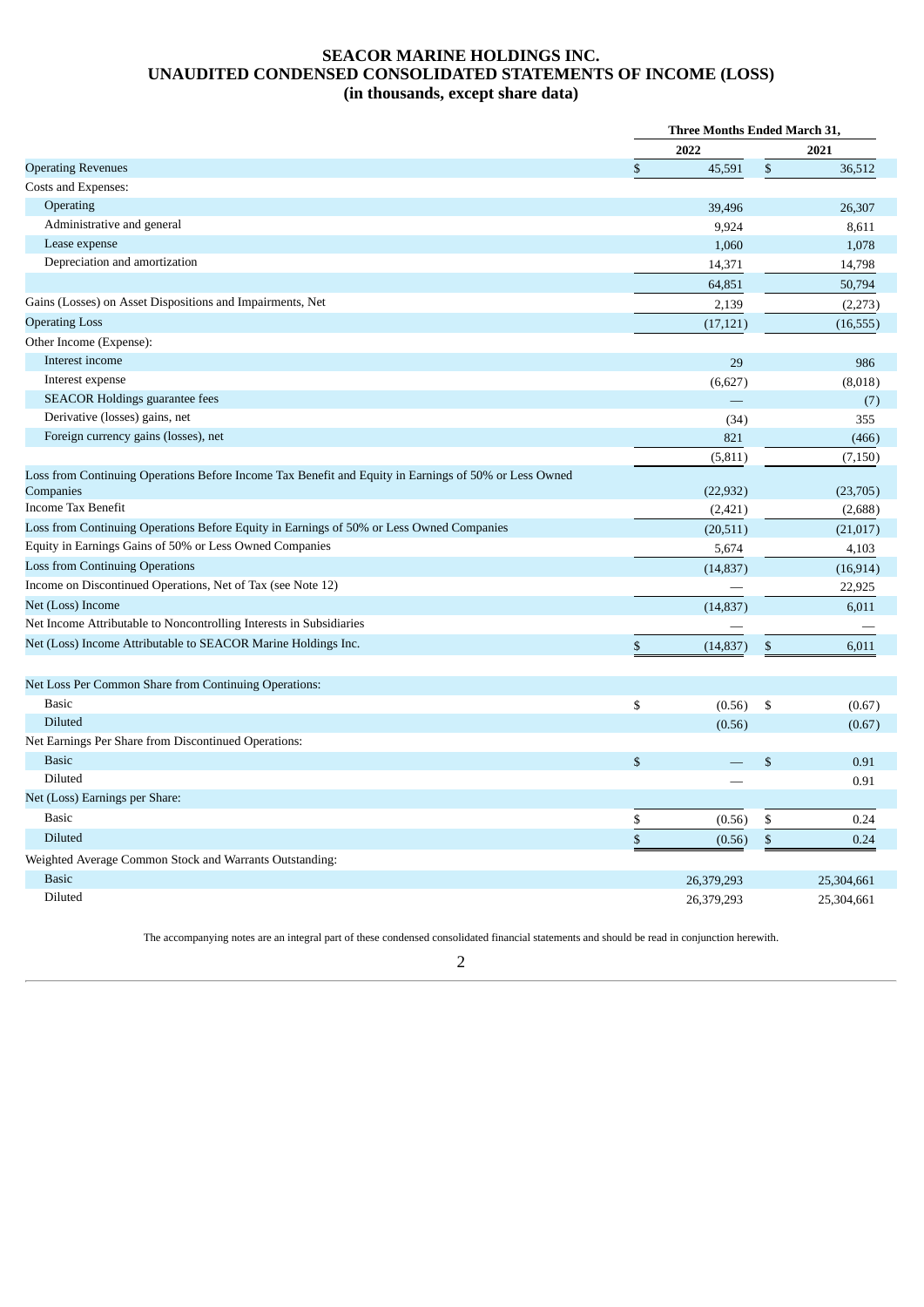# <span id="page-4-0"></span>**SEACOR MARINE HOLDINGS INC. UNAUDITED CONDENSED CONSOLIDATED STATEMENTS OF COMPREHENSIVE INCOME (LOSS) (in thousands)**

|                                                                                                               | <b>Three Months Ended</b> |           |  |        |  |  |
|---------------------------------------------------------------------------------------------------------------|---------------------------|-----------|--|--------|--|--|
|                                                                                                               |                           | March 31. |  |        |  |  |
|                                                                                                               |                           | 2022      |  | 2021   |  |  |
| Net (Loss) Income                                                                                             |                           | (14, 837) |  | 6,011  |  |  |
| Other Comprehensive Income:                                                                                   |                           |           |  |        |  |  |
| Foreign currency translation (losses) gains                                                                   |                           | (714)     |  | 4,392  |  |  |
| Derivative gains on cash flow hedges                                                                          |                           | 805       |  | 127    |  |  |
| Reclassification of derivative losses on cash flow hedges to interest expense                                 |                           | 370       |  | 415    |  |  |
| Reclassification of derivative gains (losses) on cash flows hedges to equity in earnings of 50% or less owned |                           |           |  |        |  |  |
| companies                                                                                                     |                           | 337       |  | (278)  |  |  |
|                                                                                                               |                           | 798       |  | 4,656  |  |  |
| Comprehensive (Loss) Income                                                                                   |                           | (14,039)  |  | 10,667 |  |  |
| Comprehensive Income Attributable to Noncontrolling Interests in Subsidiaries                                 |                           |           |  |        |  |  |
| Comprehensive (Loss) Income attributable to SEACOR Marine Holdings Inc.                                       |                           | (14, 039) |  | 10,667 |  |  |

The accompanying notes are an integral part of these condensed consolidated financial statements and should be read in conjunction herewith.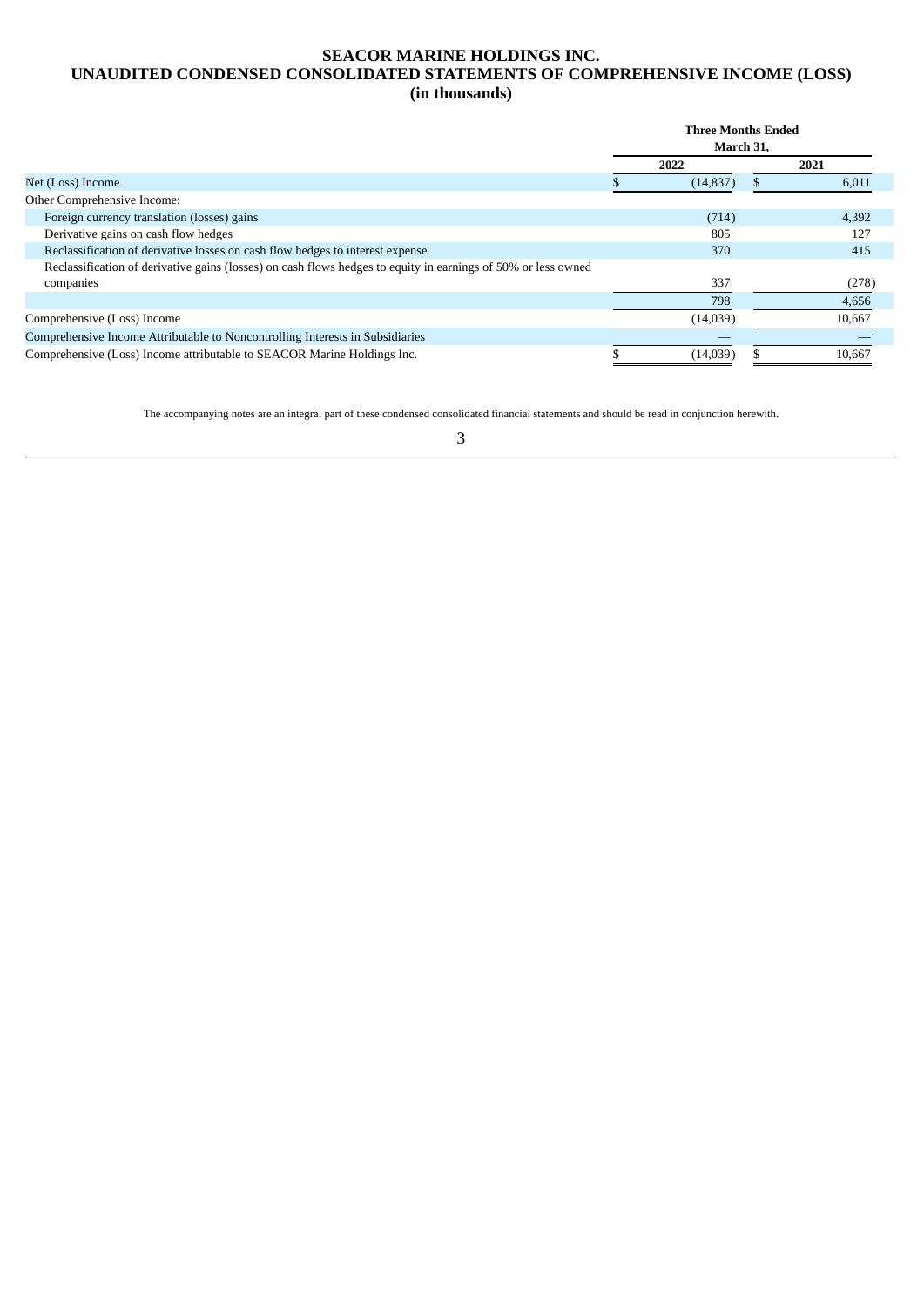# **SEACOR MARINE HOLDINGS INC. UNAUDITED CONDENSED CONSOLIDATED STATEMENTS OF CHANGES IN EQUITY (in thousands, except share data)**

<span id="page-5-0"></span>

|                                                            | <b>Shares of</b><br>Common<br><b>Stock</b><br>Outstanding |     | Common<br><b>Stock</b> |    | Additional<br>Paid-In<br>Capital | <b>Shares</b><br>Held in<br><b>Treasury</b> | Treasurv<br><b>Stock</b> | Accumulated<br><b>Deficit</b> |      | Accumulated<br>Other<br>Comprehensive<br>Income |   |     |           |  |  |  |  | Non-<br>Controlling<br><b>Interests In</b><br><b>Subsidiaries</b> | <b>Total</b><br><b>Equity</b> |
|------------------------------------------------------------|-----------------------------------------------------------|-----|------------------------|----|----------------------------------|---------------------------------------------|--------------------------|-------------------------------|------|-------------------------------------------------|---|-----|-----------|--|--|--|--|-------------------------------------------------------------------|-------------------------------|
| <b>For the Three Months Ended</b><br><b>March 31, 2022</b> |                                                           |     |                        |    |                                  |                                             |                          |                               |      |                                                 |   |     |           |  |  |  |  |                                                                   |                               |
| <b>December 31, 2021</b>                                   | 25,992,237                                                | \$. | 262                    | \$ | 461,931                          | 127,887                                     | \$(1,120)                | \$<br>(22, 907)               | - \$ | 8,055                                           | S | 320 | 446,541   |  |  |  |  |                                                                   |                               |
| <b>Issuance of Common Stock</b>                            |                                                           |     |                        |    |                                  |                                             |                          |                               |      |                                                 |   |     |           |  |  |  |  |                                                                   |                               |
| Restricted stock grants                                    | 733,895                                                   |     | 7                      |    |                                  |                                             |                          |                               |      |                                                 |   |     | 7         |  |  |  |  |                                                                   |                               |
| Amortization of employee                                   |                                                           |     |                        |    |                                  |                                             |                          |                               |      |                                                 |   |     |           |  |  |  |  |                                                                   |                               |
| share awards                                               |                                                           |     |                        |    | 1,067                            |                                             |                          |                               |      |                                                 |   |     | 1,067     |  |  |  |  |                                                                   |                               |
| <b>Exercise of options</b>                                 | 31,992                                                    |     |                        |    | 140                              |                                             |                          |                               |      |                                                 |   |     | 140       |  |  |  |  |                                                                   |                               |
| Restricted stock vesting                                   | (114, 251)                                                |     |                        |    |                                  | 114,251                                     | (672)                    |                               |      |                                                 |   |     | (672)     |  |  |  |  |                                                                   |                               |
| Net Loss                                                   |                                                           |     |                        |    |                                  |                                             | --                       | (14, 837)                     |      |                                                 |   |     | (14, 837) |  |  |  |  |                                                                   |                               |
| Other comprehensive income                                 |                                                           |     |                        |    |                                  |                                             |                          |                               |      | 798                                             |   |     | 798       |  |  |  |  |                                                                   |                               |
| March 31, 2022                                             | 26,643,873                                                |     | 269                    |    | 463,138                          | 242,138                                     | \$(1,792)                | (37, 744)                     |      | 8,853                                           |   | 320 | 433,044   |  |  |  |  |                                                                   |                               |

|                                                    | <b>Shares of</b><br>Common<br>Stock<br>Outstanding | Common<br><b>Stock</b> | <b>Additional</b><br>Paid-In<br><b>Capital</b> | <b>Shares</b><br><b>Held</b> in<br>Treasurv | <b>Treasury</b><br><b>Stock</b> |              | Accumulated<br><b>Deficit</b> |    | Accumulated<br>Other<br>Comprehensive<br>Income |    | Non-<br>Controlling<br><b>Interests In</b><br><b>Subsidiaries</b> | Total<br><b>Equity</b> |
|----------------------------------------------------|----------------------------------------------------|------------------------|------------------------------------------------|---------------------------------------------|---------------------------------|--------------|-------------------------------|----|-------------------------------------------------|----|-------------------------------------------------------------------|------------------------|
| <b>Three Months Ended</b><br><b>March 31, 2021</b> |                                                    |                        |                                                |                                             |                                 |              |                               |    |                                                 |    |                                                                   |                        |
| <b>December 31, 2020</b>                           | 23,430,766                                         | \$<br>235              | \$<br>451,179                                  | 73,284                                      | \$<br>(848)                     | \$           | (51, 839)                     | -S | 2,790                                           | \$ | 319                                                               | 401,836                |
| Restricted stock grants                            | 815,550                                            | 8                      |                                                |                                             |                                 |              |                               |    |                                                 |    |                                                                   | 8                      |
| Amortization of employee<br>share awards           |                                                    |                        | 1,111                                          |                                             |                                 |              |                               |    |                                                 |    |                                                                   | 1,111                  |
| Restricted stock vesting                           | (51, 933)                                          |                        |                                                | 51,933                                      | (262)                           |              |                               |    |                                                 |    |                                                                   | (262)                  |
| Sale of Windcat Workboats                          |                                                    |                        |                                                |                                             |                                 |              | (4,201)                       |    |                                                 |    |                                                                   | (4,201)                |
| Net income                                         |                                                    |                        |                                                |                                             |                                 |              | 6,011                         |    |                                                 |    | –                                                                 | 6,011                  |
| Other comprehensive income                         |                                                    |                        |                                                |                                             |                                 |              |                               |    | 4,656                                           |    |                                                                   | 4,656                  |
| March 31, 2021                                     | 24,194,383                                         | 243                    | 452,290                                        | 125,217                                     | \$(1,110)                       | $\mathbf{S}$ | (50,029)                      |    | 7,446                                           |    | 319                                                               | 409,159                |

The accompanying notes are an integral part of these condensed consolidated financial statements and should be read in conjunction herewith.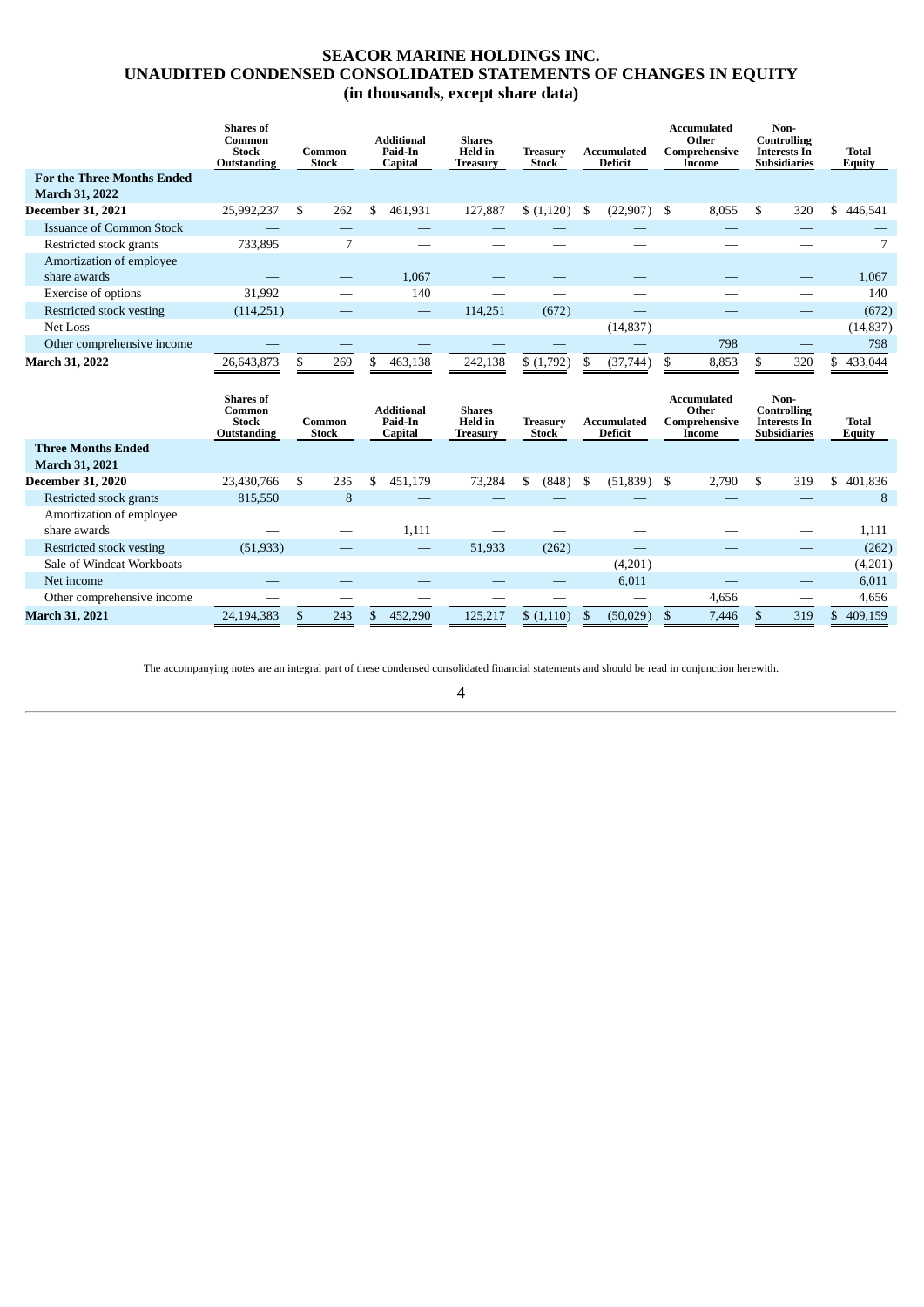## **SEACOR MARINE HOLDINGS INC. UNAUDITED CONDENSED CONSOLIDATED STATEMENTS OF CASH FLOWS (in thousands)**

<span id="page-6-0"></span>

|                                                                                           | <b>Three Months Ended March 31</b> |              |
|-------------------------------------------------------------------------------------------|------------------------------------|--------------|
|                                                                                           | 2022                               | 2021         |
| Cash Flows from Continuing Operating Activities:                                          |                                    |              |
| Net (Loss) Income                                                                         | \$<br>(14, 837)                    | \$<br>6.011  |
| Adjustments to reconcile net loss to net cash provided by (used in) operating activities: |                                    |              |
| Depreciation and amortization                                                             | 14,371                             | 14,798       |
| Deferred financing costs amortization                                                     | 291                                | 260          |
| Stock-based compensation expense                                                          | 395                                | 849          |
| Debt discount amortization                                                                | 1,691                              | 1,892        |
| Allowance for credit losses                                                               | (170)                              | 24           |
| (Gain) Loss from equipment sales, retirements or impairments                              | (2, 139)                           | 2,273        |
| Gain on the Sale of Windcat Workboats                                                     |                                    | (22, 756)    |
| Derivative losses (gains)                                                                 | 34                                 | (355)        |
| Interest on Finance Lease                                                                 | 25                                 | 2            |
| Cash settlement payments on derivative transactions, net                                  | (373)                              | (919)        |
| Currency (gains) losses                                                                   | (821)                              | 466          |
| Deferred income taxes                                                                     | (3,529)                            | (4,056)      |
| <b>Equity Earnings</b>                                                                    | (5,674)                            | (4, 103)     |
| Dividends received from equity investees                                                  | 725                                |              |
| Changes in Operating Assets and Liabilities:                                              |                                    |              |
| Accounts receivables                                                                      | 3,904                              | 11,345       |
| Other assets                                                                              | (164)                              | 1,192        |
| Accounts payable and accrued liabilities                                                  | 6,707                              | (10, 296)    |
| Net cash provided by (used in) operating activities                                       | 436                                | (3,373)      |
| Cash Flows from Continuing Investing Activities:                                          |                                    |              |
| Purchases of property and equipment                                                       | (20)                               | (2,724)      |
| Proceeds from disposition of property and equipment                                       | 5,310                              | 3,266        |
| Proceeds from sale of Windcat Workboats, net of transaction costs and cash sold (1)       |                                    | 38,715       |
| Investments in and advances to 50% or less owned companies                                |                                    | (736)        |
| Principal payments on notes due from equity investees                                     | 176                                | 919          |
| Net cash provided by investing activities                                                 | 5,466                              | 39,440       |
| Cash Flows from Continuing Financing Activities:                                          |                                    |              |
| Payments on long-term debt                                                                | (7,348)                            | (8, 302)     |
| Payments on finance lease                                                                 | (9)                                |              |
| Proceeds from exercise of stock options                                                   | 140                                |              |
| Issuance of stock                                                                         | 7                                  | 8            |
| Net cash used in financing activities                                                     | (7,210)                            | (8, 294)     |
| Effects of Exchange Rate Changes on Cash and Cash Equivalents                             | (1)                                | 4,621        |
| Net (Decrease) Increase in Cash, Restricted Cash and Cash Equivalents                     | (1,309)                            | 32,394       |
| Cash Flows from Discontinued Operations:                                                  |                                    |              |
| <b>Operating Activities</b>                                                               |                                    | (171)        |
| <b>Investing Activities</b>                                                               |                                    |              |
| <b>Financing Activities</b>                                                               |                                    |              |
| Net Decrease in Cash, Restricted Cash and Cash Equivalents on Discontinued Operations     | $\qquad \qquad$                    | (171)        |
| Net (Decrease) Increase in Cash, Restricted Cash and Cash Equivalents                     | (1,309)                            | 32,223       |
| Cash, Restricted Cash and Cash Equivalents, Beginning of Period                           | 41,220                             | 39,538       |
| Cash, Restricted Cash and Cash Equivalents, End of Period                                 | \$<br>39,911                       | \$<br>71,761 |
| Supplemental disclosures:                                                                 |                                    |              |
| Cash paid for interest, excluding capitalized interest                                    | 3,099                              | 4,398        |
| Income taxes refunded, net                                                                |                                    | 12,057       |
| Noncash Investing and Financing Activities:                                               |                                    |              |
| Decrease in capital expenditures in accounts payable and accrued liabilities              |                                    | 1,555        |
| Recognition of a new right-of-use asset - operating leases                                | 163                                |              |
| Recognition of a new right-of-use asset - financing leases                                | 7.248                              |              |

(1) Refer to Note 2. Equipment Acquisitions and Dispositions for a reconciliation of the cash received from the sale of Windcat Workboats

The accompanying notes are an integral part of these condensed consolidated financial statements and should be read in conjunction herewith.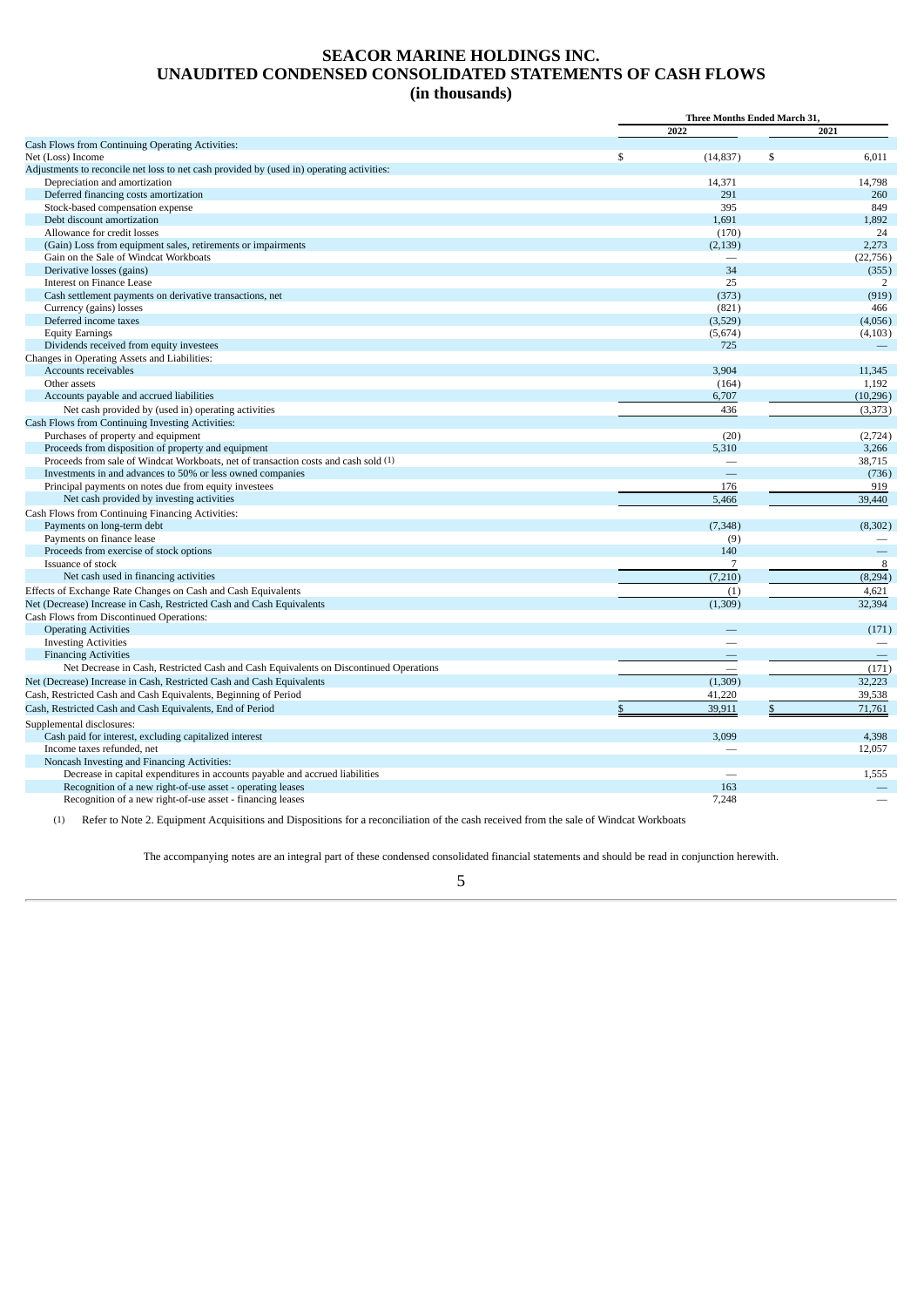### **SEACOR MARINE HOLDINGS INC. NOTES TO CONDENSED CONSOLIDATED FINANCIAL STATEMENTS (unaudited)**

# <span id="page-7-0"></span>**1. BASIS OF PRESENTATION AND ACCOUNTING POLICIES**

The condensed consolidated financial statements include the accounts of SEACOR Marine Holdings Inc. and its consolidated subsidiaries (the "Company"). In the opinion of management, all adjustments (consisting of normal recurring adjustments) have been made to fairly present the unaudited condensed consolidated financial statements for the periods indicated. Results of operations for the interim periods presented are not necessarily indicative of operating results for the full year or any future periods.

Certain information and footnote disclosures normally included in financial statements prepared in accordance with generally accepted accounting principles in the United States ("GAAP") have been condensed or omitted. These condensed consolidated financial statements should be read in conjunction with the Company's financial statements and related notes thereto included in the Company's Annual Report on Form 10-K for the year ended December 31, 2021 (the "2021 Annual Report").

Unless the context otherwise indicates, any reference in this Quarterly Report on Form 10-Q to the "Company" refers to SEACOR Marine Holdings Inc. and its consolidated subsidiaries, and any reference in this Quarterly Report on Form 10-Q to "SEACOR Marine" refers to SEACOR Marine Holdings Inc. without its consolidated subsidiaries.

#### *Recently Adopted Accounting Standards.*

On October 29, 2020, the FASB issued ASU 2020-10, Codification Improvements: Amendments that improve the consistency of the Codification by including all disclosure guidance in the appropriate Disclosure section. The guidance was effective for annual periods beginning after December 15, 2020, and interim periods within the annual periods beginning after December 15, 2022. The adoption of the standard did not have a material effect on the disclosures included herein.

On August 5, 2020, the FASB issued ASU 2020-06, Debt – Debt with Conversion and Other Options (Subtopic 470-20) and Derivatives and Hedging – Contracts in Entity's Own Equity (Subtopic 815-40): Accounting for Convertible Instruments and Contracts in an Entity's Own Equity, which simplifies the accounting for certain financial instruments with characteristics of liabilities and equity, including convertible instruments and contracts on an entity's own equity. The guidance is effective for fiscal years, and interim periods within those fiscal years, beginning after December 15, 2021. The Company adopted the new standard on January 1, 2022. The adoption of the standard by the Company did not have a material impact on its consolidated financial position or on its results of operations, cash flows and disclosures.

On December 18, 2019, the FASB issued ASU 2019-12, Income Taxes (Topic 740): Simplifying the Accounting for Income Taxes. The guidance is effective for fiscal years, and interim periods within those fiscal years, beginning after December 15, 2020. The adoption of the standard by the Company did not have a material impact on its consolidated financial position or on its results of operations and cash flows.

#### *Recently Issued Accounting Standards*

On March 12, 2020, the FASB issued ASU 2020-04, Reference Rate Reform (Topic 848): Facilitation of the Effects of Reference Rate Reform on Financial Reporting, which provides temporary optional guidance to ease the potential burden in accounting for reference rate reform. The new guidance provides optional expedients and exceptions for applying generally accepted accounting principles to contract modifications and hedging relationships, subject to meeting certain criteria, that reference LIBOR or another reference rate expected to be discontinued. The ASU is intended to help stakeholders during the global market-wide reference rate transition period. Therefore, it will be in effect for a limited time through December 31, 2022. As of March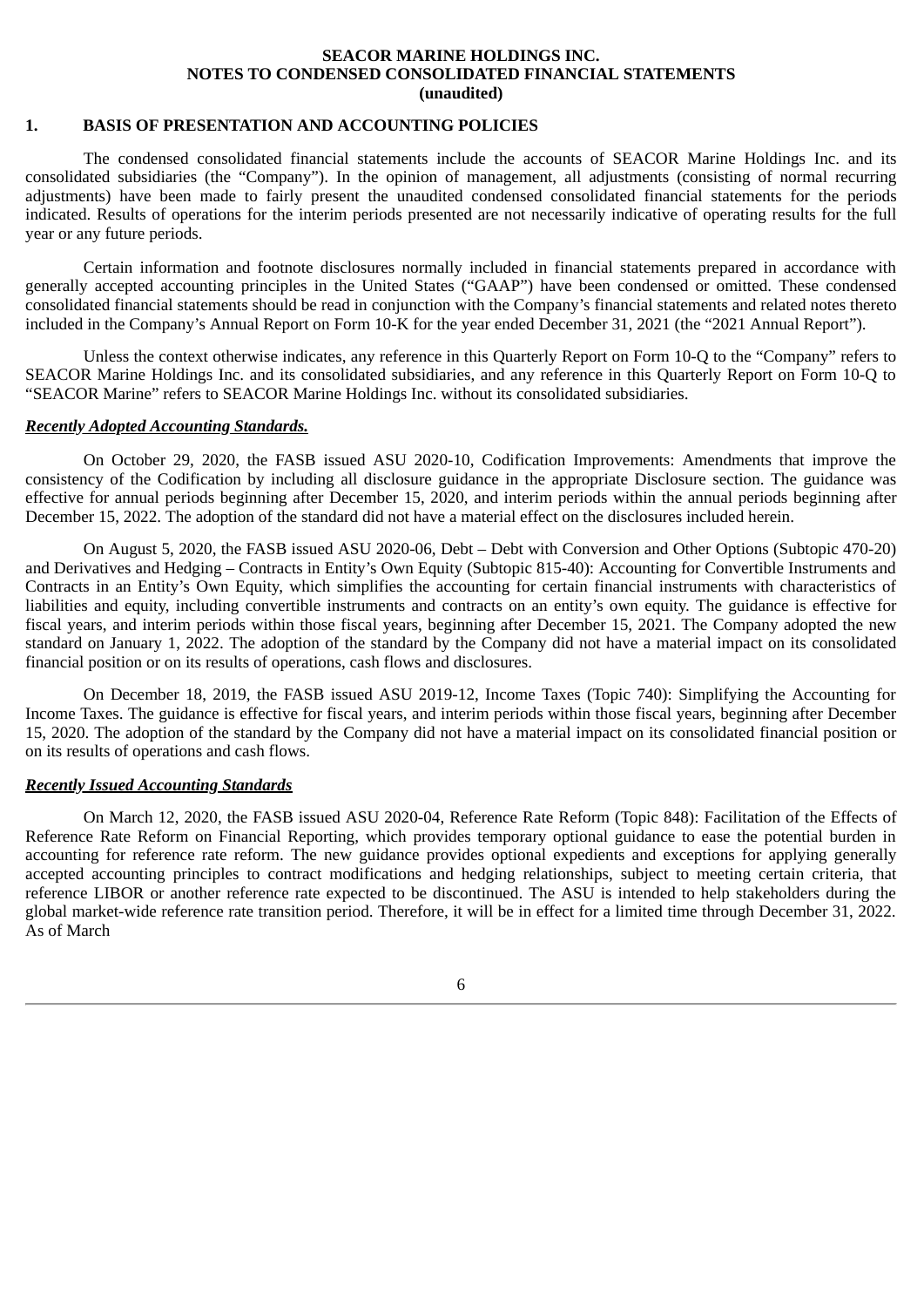31, 2022, the reference rates for the Company's existing debt and interest rate swaps have not changed as a result of any such amendment. The Company will continue to monitor changes to reference rates in applicable agreements and adopt the standard as needed.

#### *Critical Accounting Policies.*

*Basis of Consolidation.* The consolidated financial statements include the accounts of SEACOR Marine and its controlled subsidiaries. Control is generally deemed to exist if the Company has greater than 50% of the voting rights of a subsidiary. All significant intercompany accounts and transactions are eliminated in the combination and consolidation.

Noncontrolling interests in consolidated subsidiaries are included in the consolidated balance sheets as a separate component of equity. The Company reports consolidated net income (loss) inclusive of both the Company's and the noncontrolling interests' share, as well as the amounts of consolidated net income (loss) attributable to each of the Company and the noncontrolling interests. If a subsidiary is deconsolidated upon a change in control, any retained noncontrolling equity investment in the former controlled subsidiary is measured at fair value and a gain or loss is recognized in net income (loss) based on such fair value. If a subsidiary is consolidated upon the business acquisition of controlling interests by the Company, any previous noncontrolled equity investment in the subsidiary is measured at fair value and a gain or loss is recognized in net income (loss) based on such fair value.

The Company employs the equity method of accounting for investments in 50% or less owned companies that it does not control but has the ability to exercise significant influence over the operating and financial policies of the business venture. Significant influence is generally deemed to exist if the Company has between 20% and 50% of the voting rights of a business venture but may exist when the Company's ownership percentage is less than 20%. In certain circumstances, the Company may have an economic interest in excess of 50% but may not control and consolidate the business venture. Conversely, the Company may have an economic interest less than 50% but may control and consolidate the business venture. The Company reports its investments in and advances to these business ventures in the accompanying consolidated balance sheets as investments, at equity, and advances to 50% or less owned companies. The Company reports its share of earnings from investments in 50% or less owned companies in the accompanying consolidated statements of income (loss) as equity in earnings of 50% or less owned companies, net of tax.

Certain reclassifications were made to previously reported amounts in the consolidated financial statements and notes thereto to make them consistent with the current period presentation.

*Use of Estimates.* The preparation of financial statements in conformity with accounting principles generally accepted in the U.S. requires management to make estimates and assumptions that affect the reported amounts of assets and liabilities and disclosure of contingent assets and liabilities at the date of the financial statements and the reported amounts of revenues and expenses during the reporting period. Such estimates include those related to deferred revenues, allowance for credit loss accounts, useful lives of property and equipment, impairments, income tax provisions and certain accrued liabilities. Actual results could differ from estimates and those differences may be material.

*Revenue Recognition*. Revenue is recognized when (or as) the Company transfers promised goods or services to its customers in amounts that reflect the consideration to which the Company expects to be entitled to in exchange for those goods or services, which occurs when (or as) the Company satisfies its contractual obligations and transfers over control of the promised goods or services to its customers. The Company recognizes revenue net of sales taxes based on its estimates of the consideration the Company expects to receive. Costs to obtain or fulfill a contract are expensed as incurred.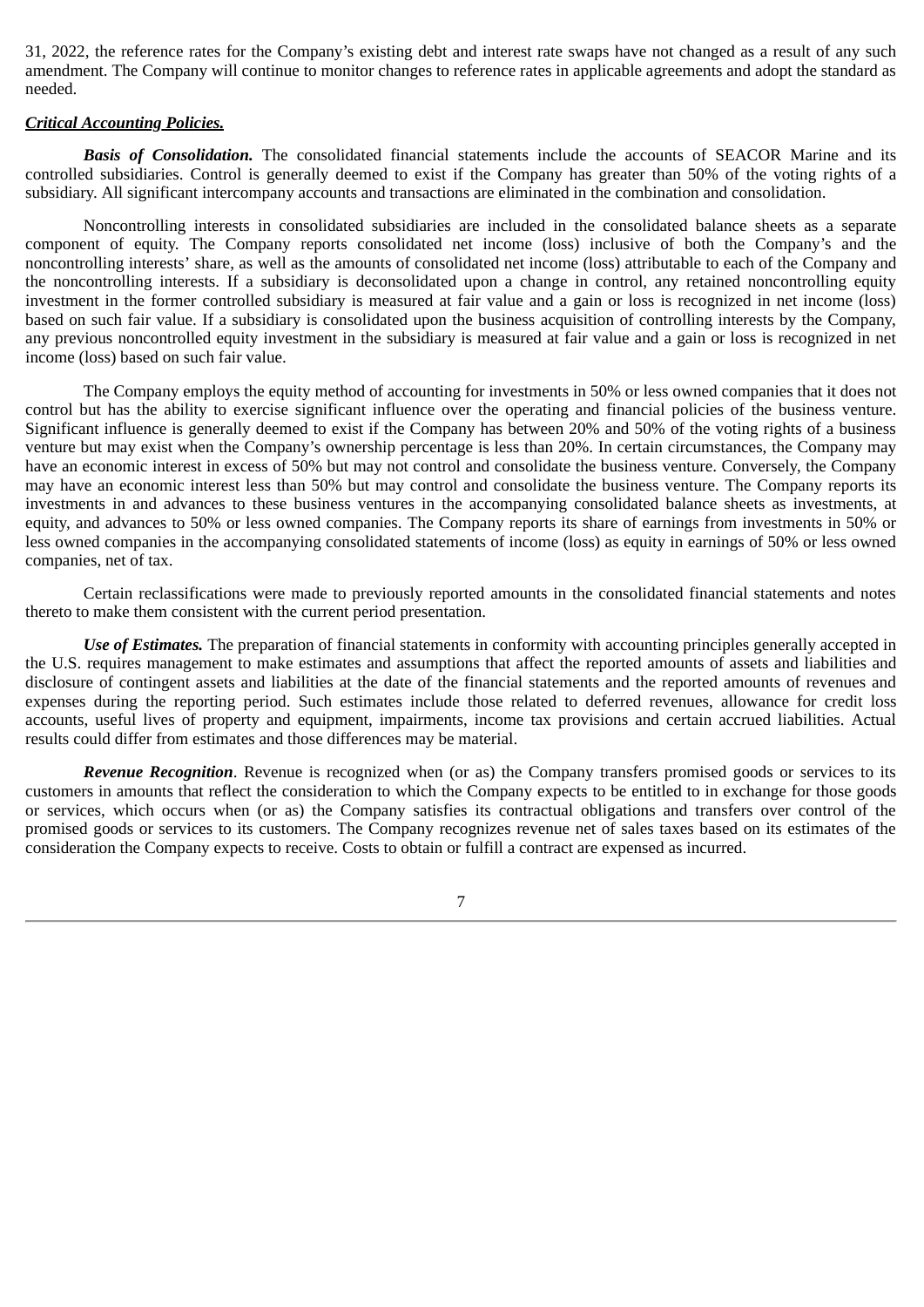The Company earns revenue primarily from the time charter and bareboat charter of vessels to customers. Since the Company charges customers based upon daily rates of hire, vessel revenues are recognized on a daily basis throughout the contract period. Under a time charter, the Company provides a vessel to a customer and is responsible for all operating expenses, typically excluding fuel. Under a bareboat charter, the Company provides a vessel to a customer and the customer assumes responsibility for all operating expenses and assumes all risks of operation. In the U.S. Gulf of Mexico, time charter durations and rates are typically established in the context of master service agreements that govern the terms and conditions of the charter. From time to time, the Company may also participate in pooling arrangements. In a pooling arrangement, the time charter revenues of certain of the Company's vessels are shared with the time charter revenues of certain vessels of similar type owned by non-affiliated vessel owners based upon an agreed formula.

Contract or charter durations may range from several days to several years. Charters vary in length from short-term to multi-year periods, many with cancellation clauses and without early termination penalties. As a result of options and frequent renewals, the stated duration of charters may have little correlation with the length of time the vessel is contracted to provide services to a particular customer.

The Company also contracts with various customers to carry out management services for vessels as agents for and on behalf of ship owners. These services include crew management, technical management, commercial management, insurance arrangements, sale and purchase of vessels, provisions and bunkering. As the manager of the vessels, the Company undertakes to use its best efforts to provide the agreed management services as agents for and on behalf of the owners in accordance with sound ship management practice and to protect and promote the interest of the owners in all matters relating to the provision of services thereunder. The Company also contracts with various customers to carry out management services regarding engineering for vessel construction and vessel conversions. The vast majority of the ship management agreements span one to three years and are typically billed on a monthly basis. The Company transfers control of the service to the customer and satisfies its performance obligation over the term of the contract, and therefore recognizes revenue over the term of the contract while related costs are expensed as incurred.

Revenue that does not meet these criteria is deferred until the criteria is met and is considered a contract liability and is recognized as such. Contract liabilities, which are included in other current liabilities in the accompanying consolidated balance sheets, for the three months ended March 31, 2022 and three months ended March 31, 2021 were as follows (in thousands):

|                                                             | 2022            | 2021  |
|-------------------------------------------------------------|-----------------|-------|
| Balance at beginning of period                              | 32 <sup>2</sup> | 3,307 |
| Revenues deferred during the period                         |                 | 50    |
| Revenues recognized and reclassifications during the period |                 | (730) |
| Balance at end of period                                    | 32 <sup>2</sup> | 2,627 |

As of March 31, 2022, the Company had deferred revenues of \$0.3 million primarily comprised of prepaid charter modification and reservations.

*Cash and Cash Equivalents.* The Company considers all highly liquid investments, with an original maturity of three months or less from the date purchased, to be cash equivalents.

*Restricted Cash.* Restricted cash primarily relates to banking facility requirements.

*Trade and Other Receivables.* Customers are primarily major integrated national and international oil companies and large independent oil and natural gas exploration and production companies. Customers are granted credit on a short-term basis and the related credit risks are minimal. Other receivables consist primarily of operating expenses the Company incurs in relation to vessels it manages for other entities, as well as insurance and income tax receivables. The Company routinely reviews its receivables and makes provisions for the credit losses utilizing the Current Expected Credit Losses model ("CECL"). The CECL model utilizes a lifetime expected credit loss measurement objective for the recognition of credit losses for loans and other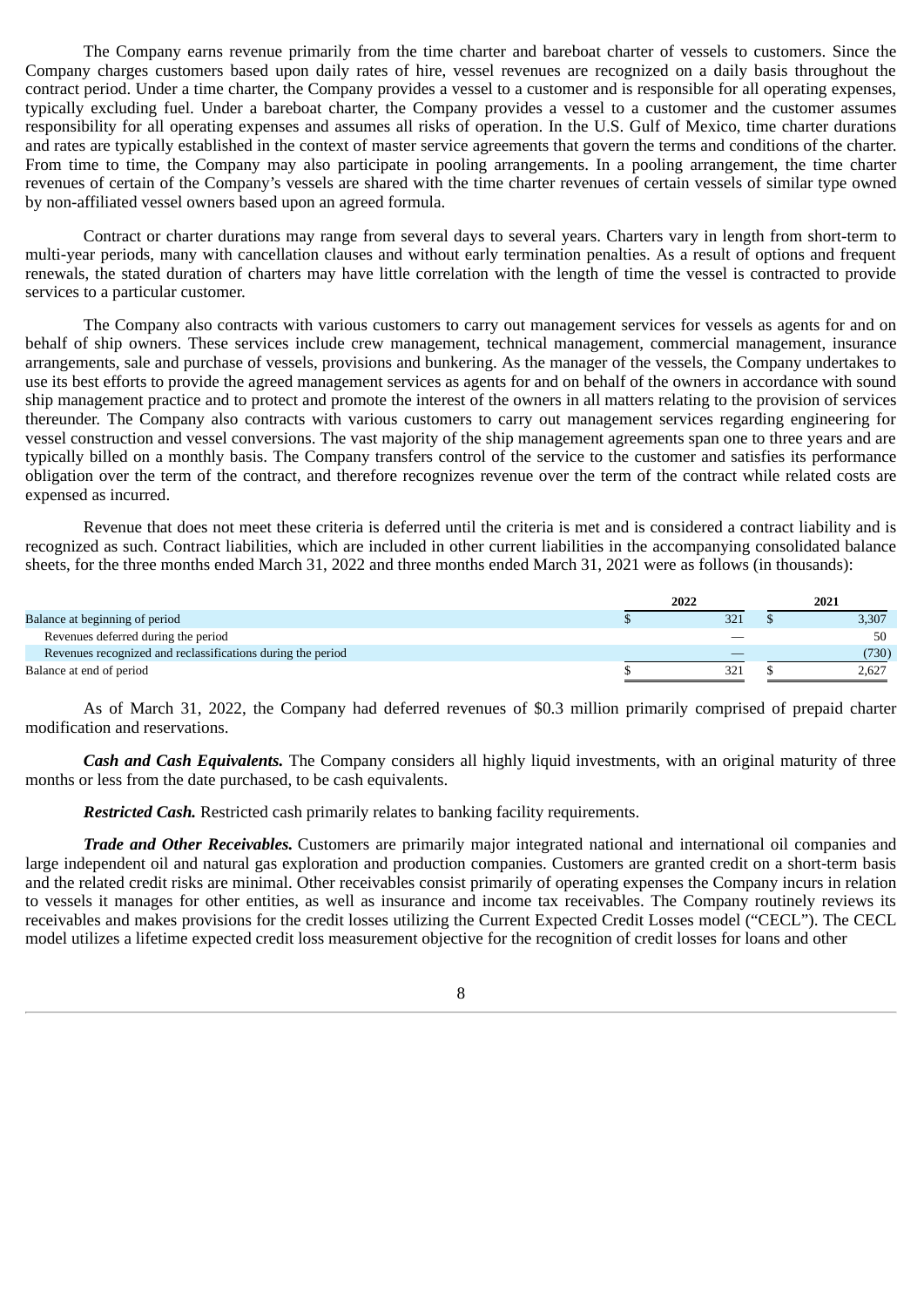receivables at the time the financial asset is originated or acquired. However, those provisions are estimates and actual results may materially differ from those estimates. Trade receivables are deemed uncollectible and are removed from accounts receivable and the allowance for credit losses when collection efforts have been exhausted.

*Property and Equipment.* Equipment, stated at cost, is depreciated using the straight-line method over the estimated useful life of the asset to an estimated salvage value. With respect to each class of asset, the estimated useful life is based upon a newly built asset being placed into service and represents the time period beyond which it is typically not justifiable for the Company to continue to operate the asset in the same or similar manner. From time to time, the Company may acquire older vessels that have already exceeded the Company's useful life policy, in which case the Company depreciates such assets based on its best estimate of remaining useful life, typically the next survey or certification date. As of March 31, 2022, the estimated useful life (in years) of the Company's new Offshore Support Vessels was 20 years.

Equipment maintenance and repair costs and the costs of routine overhauls, drydockings and inspections performed on vessels and equipment are charged to operating expense as incurred. Expenditures that extend the useful life or improve the marketing and commercial characteristics of equipment as well as major renewals and improvements to other properties are capitalized.

Certain interest costs incurred during the construction of equipment are capitalized as part of the assets' carrying values and are amortized over such assets estimated useful lives. There was no capitalized interest recognized during the three months ended March 31, 2022. During the three months ended March 31, 2021 capitalized interest totaled \$0.2 million.

*Impairment of Long-Lived Assets.* The Company performs an impairment analysis of long-lived assets used in operations, including intangible assets, when indicators of impairment are present. These indicators may include a significant decrease in the market price of a long-lived asset or asset group, a significant adverse change in the extent or manner in which a long-lived asset or asset group is being used or in its physical condition, or a current period operating or cash flow loss combined with a history of operating or cash flow losses or a forecast that demonstrates continuing losses associated with the use of a longlived asset or asset group. If the carrying values of the assets are not recoverable, as determined by their estimated future undiscounted cash flows, the estimated fair value of the assets or asset groups are compared to their current carrying values and impairment charges are recorded if the carrying value exceeds fair value.

For the three months ended March 31, 2022, the Company recorded impairment charges of \$0.9 million related to one fast support vessel ("FSV") classified as held for sale as of March 31, 2022, which was included in the Africa and Europe segment with a carrying value of \$2.3 million. There were no impairments of other owned or leased-in vessels. For the three months ended March 31, 2021, the Company did not record an impairment on any owned or leased-in vessels. Estimated fair values for the Company owned vessels were established by independent appraisers based on researched market information, replacement cost information and other data.

For vessel classes and individual vessels with indicators of impairment as of March 31, 2022, the Company estimated that their future undiscounted cash flows exceeded their current carrying values. However, the Company's estimates of future undiscounted cash flows are highly subjective as utilization and rates per day worked are uncertain, especially in light of the continued volatility in commodity prices, as well as the timing and cost of reactivating cold-stacked vessels. If market conditions continue to decline, changes in the Company's expectations on future cash flows may result in recognizing additional impairment charges related to its long-lived assets in future periods. For any vessel or vessel class that has indicators of impairment and is deemed not recoverable through future operations, the Company determines the fair value of the vessel or vessel class. If the fair value determination is less than the carrying value of the vessel or vessel class, an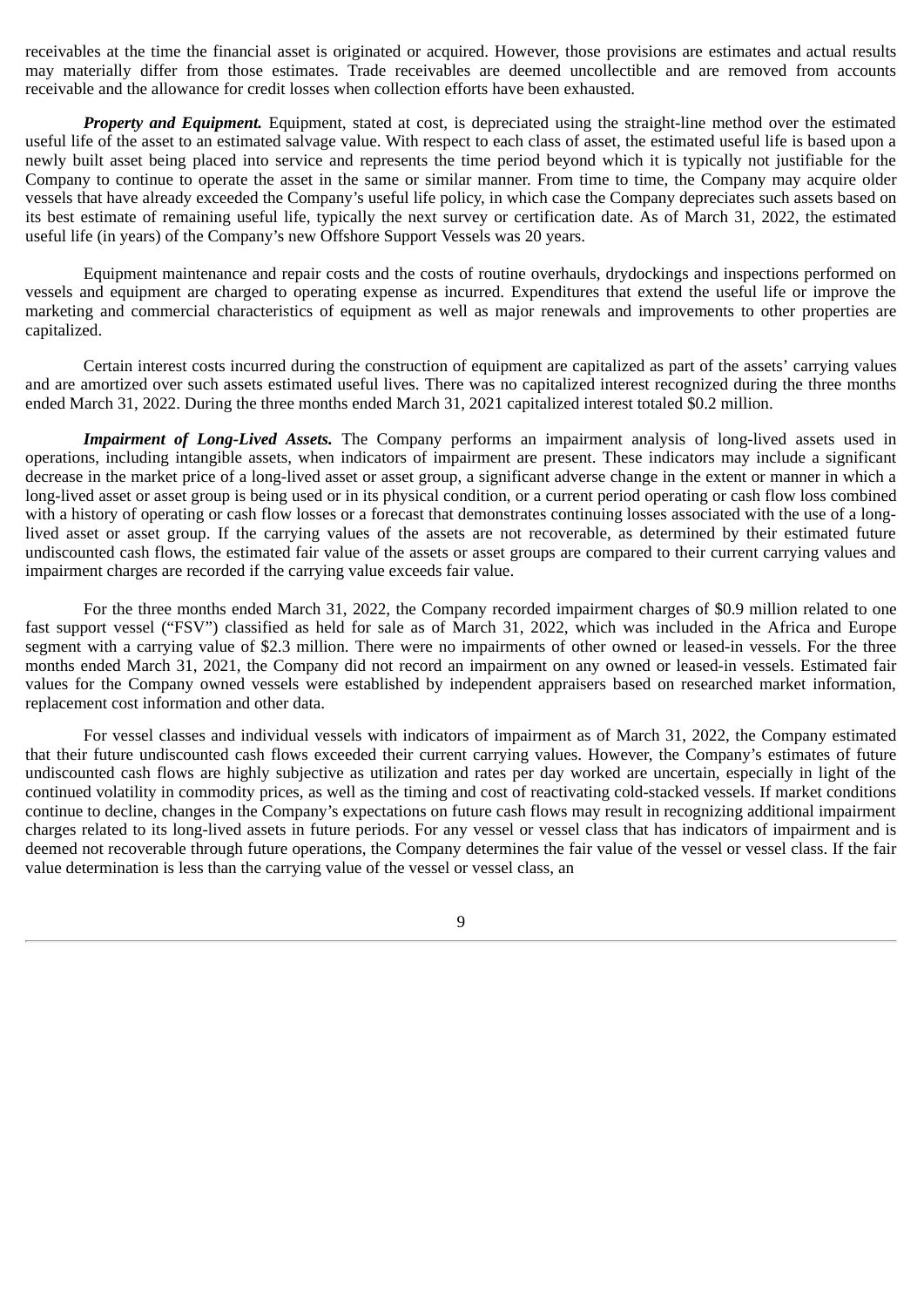impairment is recognized to reduce the carrying value to fair value. Fair value determination is primarily accomplished by obtaining independent valuations of vessel or vessel classes from qualified third-party appraisers.

*Impairment of* **50%** *or Less Owned Companies.* Investments in 50% or less owned companies are reviewed periodically to assess whether there is an other-than-temporary decline in the carrying value of the investment. In its evaluation, the Company considers, among other items, recent and expected financial performance and returns, impairments recorded by the investee and the capital structure of the investee. When the Company determines the estimated fair value of an investment is below carrying value and the decline is other-than-temporary, the investment is written down to its estimated fair value. Actual results may vary from the Company's estimates due to the uncertainty regarding projected financial performance, the severity and expected duration of declines in value and the available liquidity in the capital markets to support the continuing operations of the investee, among other factors. Although the Company believes its assumptions and estimates are reasonable, the investee's actual performance compared with the estimates could produce different results and lead to additional impairment charges in future periods. During the three months ended March 31, 2022 and 2021, the Company did not recognize any impairment charges related to its 50% or less owned companies.

*Income Taxes.* During the three months ended March 31, 2022, the Company's effective income tax rate of 10.56% was primarily due to foreign taxes not creditable against U.S. income taxes and foreign losses for which there is no benefit in the U.S.

*Accumulated Other Comprehensive Income (Loss).* The components of accumulated other comprehensive loss were as follows (in thousands):

|                                   |  | <b>SEACOR Marine Holdings Inc.</b><br><b>Stockholders' Equity</b> |   |                                        |               |                    |  |  |  |
|-----------------------------------|--|-------------------------------------------------------------------|---|----------------------------------------|---------------|--------------------|--|--|--|
|                                   |  | Foreign<br>Currency<br><b>Translation</b>                         |   | <b>Derivative</b><br>Gains (Losses) on |               | <b>Total Other</b> |  |  |  |
|                                   |  |                                                                   |   | <b>Cash Flow</b>                       | Comprehensive |                    |  |  |  |
|                                   |  | <b>Adjustments</b>                                                |   | Hedges, net                            |               | Income             |  |  |  |
| December 31, 2021                 |  | 10,783                                                            | S | (2,728)                                |               | 8,055              |  |  |  |
| Other comprehensive (loss) income |  | (714)                                                             |   | 1,512                                  |               | 798                |  |  |  |
| Balance as of March 31, 2022      |  | 10,069                                                            |   | (1,216)                                |               | 8,853              |  |  |  |

*Earnings* (*Loss) Per Share.* Basic earnings/loss per share of Common Stock of the Company is computed based on the weighted average number of shares of Common Stock and warrants to purchase Common Stock at an exercise price of \$0.01 per share ("Warrants") issued and outstanding during the relevant periods. The Warrants are included in the basic earnings/loss per share of Common Stock because the shares issuable upon exercise of the Warrants are issuable for de minimis cash consideration and therefore not anti-dilutive. Diluted earnings/loss per share of Common Stock is computed based on the weighted average number of shares of Common Stock and Warrants issued and outstanding plus the effect of other potentially dilutive securities through the application of the treasury stock method and the if-converted method that assumes all shares of Common Stock have been issued and outstanding during the relevant periods pursuant to the conversion of the Convertible Senior Notes (as defined in "Note 4. Long-Term Debt") unless anti-dilutive.

The Company's Convertible Senior Notes ("Convertible Senior Notes") are currently convertible into 2,907,500 shares of Common Stock. For the three months ended March 31, 2022 and 2021, diluted loss per share of Common Stock excluded 2,907,500 issuable upon conversion of the Convertible Senior Notes and exercise of the related Warrants as the effect of their inclusion in the computation would be anti-dilutive. The number of shares of Common Stock issuable upon conversion of the Convertible Senior Notes and exercise of the related Warrants excluded from the calculation of diluted earnings/loss per share was incorrectly reported in certain prior periods as 2,183,708. This number of shares was adjusted in the period ended June 30, 2021 following revisions to the calculation.

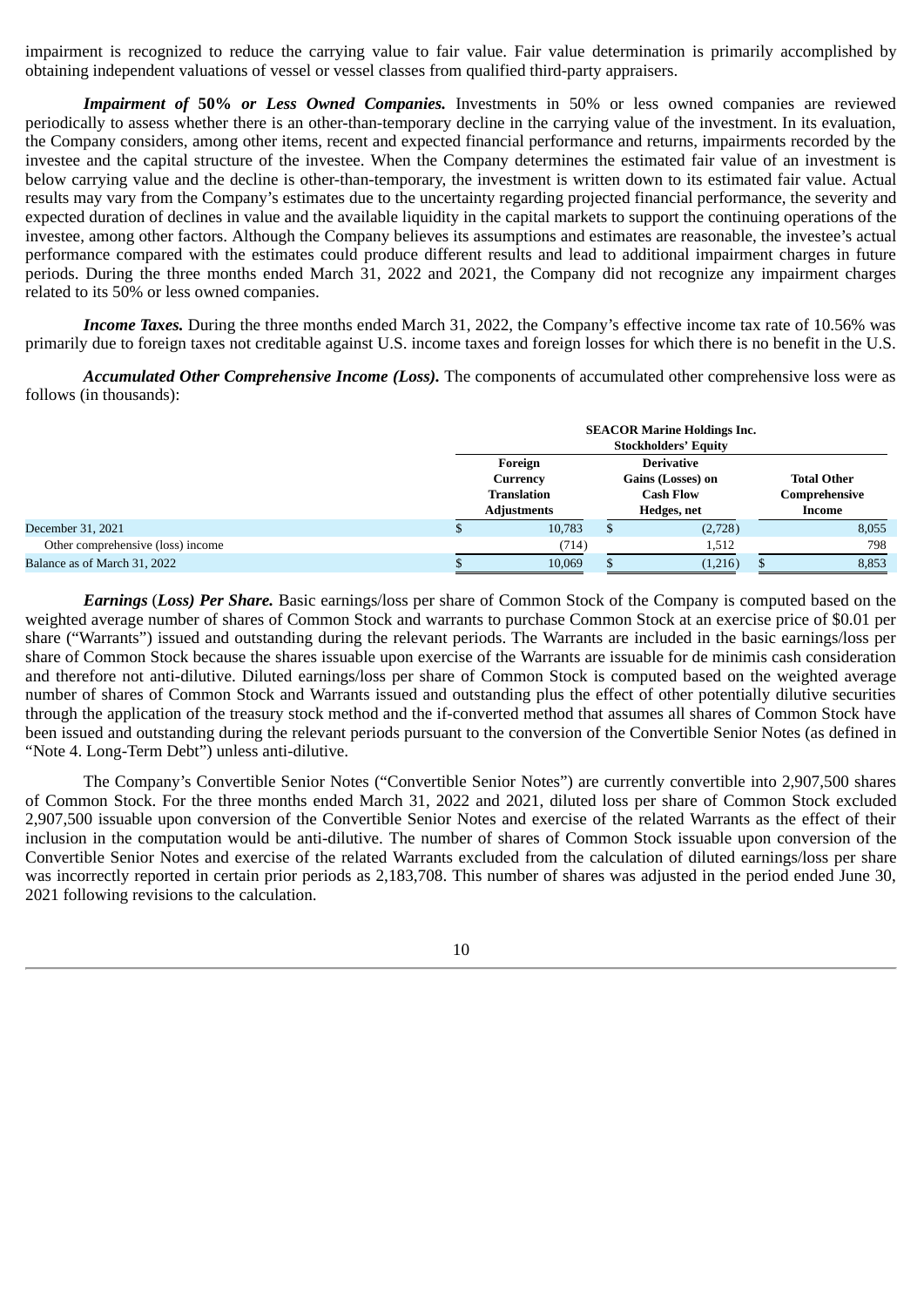In addition, for the three months ended March 31, 2022 and 2021 diluted loss per share of Common Stock excluded 1,469,647 and 1,059,077 shares of restricted stock, respectively, and 1,029,365 and 1,120,541 shares of stock, respectively, issuable upon exercise of outstanding stock options as the effect of their inclusion in the computation would be anti-dilutive.

*Subsequent events.* The Company has evaluated subsequent events through May 4, 2022*,* the date the financial statements were issued. Any material subsequent events that occurred during this time have been properly recognized and/or disclosed in these financial statements.

# **2. EQUIPMENT ACQUISITIONS AND DISPOSITIONS**

During the three months ended March 31, 2022, capital expenditures were less than \$0.1 million. There were no equipment deliveries during the three months ended March 31, 2022. During the three months ended March 31, 2022, the Company sold one liftboat, which was previously removed from service, and office space for net cash proceeds of \$5.3 million, after transaction costs, and a gain of \$3.1 million. During the three months ended March 31, 2021, the Company sold one PSV and two FSVs for cash proceeds of \$1.6 million and losses of \$2.4 million. In addition, during the three months ended March 31, 2021, the Company received \$1.7 million in deposits for future vessel sales.

As of January 12, 2021, the Company recognized a gain on the sale of Windcat Workboats Holdings Ltd. ("Windcat Workboats") of approximately \$22.8 million, calculated as follows:

| (In Thousands):                                         | <b>January 12, 2021</b> |
|---------------------------------------------------------|-------------------------|
| <b>Total Proceeds Received</b>                          | 43.797                  |
| Transactions Fees and other Costs                       | 1,562                   |
| Cash Sold                                               | 3,520                   |
| <b>Total Net Proceeds</b>                               | 38,715                  |
| Less: Net Equity in Windcat Workboats, net of cash sold | 15,790                  |
| Less: January Income on Discontinued Operations         | 169                     |
| <b>Gain on Sale of Windcat Workboats</b>                | 22,756                  |

See "Note 12. Discontinued Operations" for additional information on the sale of Windcat Workboats.

# **3. INVESTMENTS, AT EQUITY AND ADVANCES TO 50% OR LESS OWNED COMPANIES**

Investments, at equity, and advances to 50% or less owned companies as of March 31, 2022 and December 31, 2021 were as follows (in thousands):

|                                 | Ownership     | 2022   | 2021   |
|---------------------------------|---------------|--------|--------|
| MexMar                          | 49.0%         | 64,510 | 59,940 |
| SEACOR Marlin                   | 49.0%         | 6,276  | 6,958  |
| <b>Offshore Vessel Holdings</b> | 49.0%         | 2,309  | 1,847  |
| Other                           | 20.0% - 50.0% | 3,765  | 2,982  |
|                                 |               | 76,860 | 71.727 |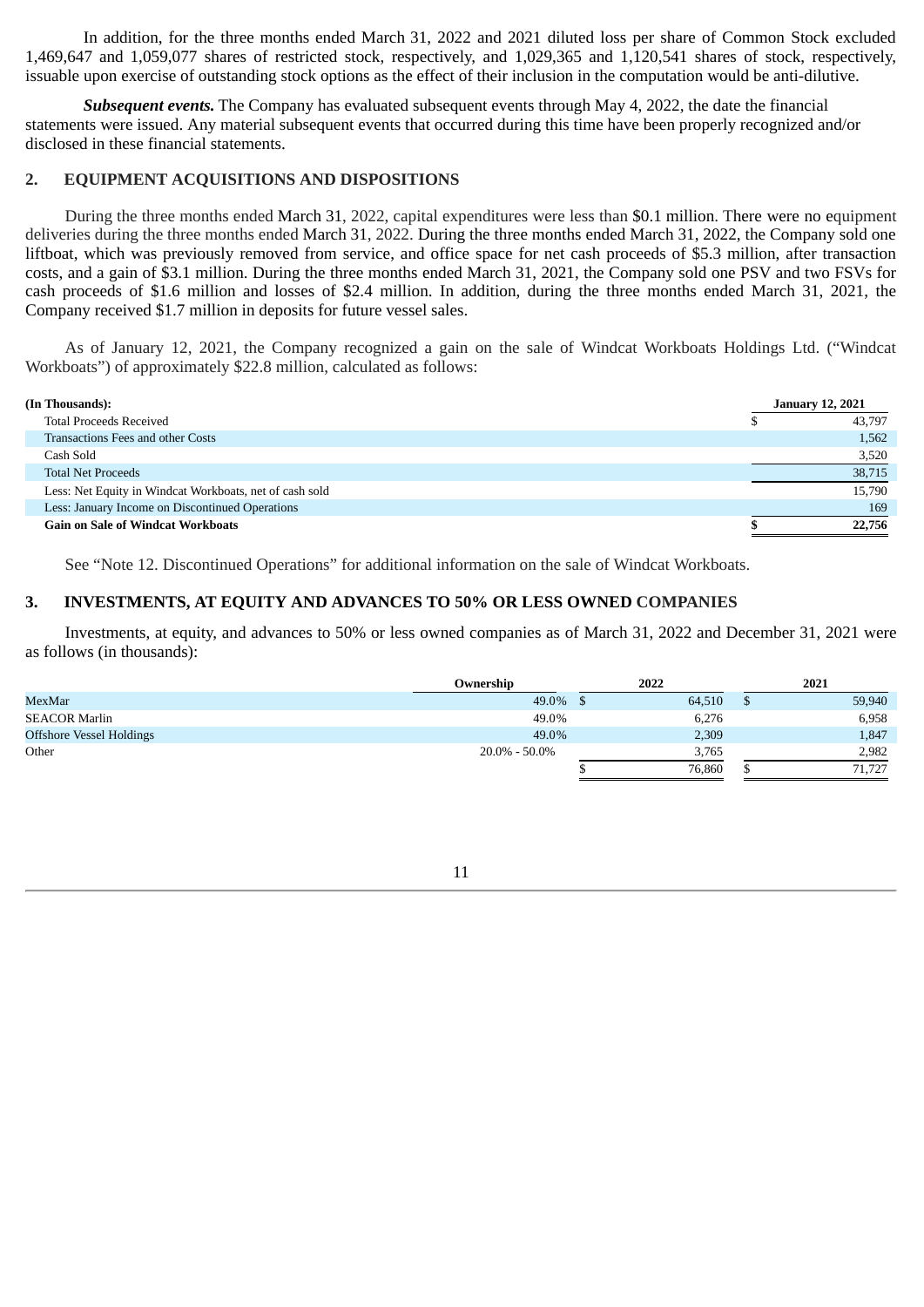### **4. LONG-TERM DEBT**

The Company's long-term debt obligations as of March 31, 2022 and December 31, 2021 were as follows (in thousands):

|                                                         | <b>March 31, 2022</b> | <b>December 31, 2021</b> |           |  |
|---------------------------------------------------------|-----------------------|--------------------------|-----------|--|
| Recourse long-term debt(1):                             |                       |                          |           |  |
| <b>Convertible Senior Notes</b>                         | \$<br>125,000         | \$                       | 125,000   |  |
| <b>SEACOR Marine Foreign Holdings Credit Facility</b>   | 83,220                |                          | 86,470    |  |
| Sea-Cat Crewzer III Term Loan Facility                  | 17,940                |                          | 19,178    |  |
| SEACOR Offshore Delta (f/k/a SEACOSCO) Acquisition Debt | 18,705                |                          | 18,705    |  |
| SEACOR Delta (f/k/a SEACOSCO) Shipyard Financing        | 84,204                |                          | 86,316    |  |
| <b>SEACOR Alpine Shipyard Financing</b>                 | 29,486                |                          | 29,734    |  |
| SEACOR 88/888 Term Loan                                 | 5,500                 |                          | 5,500     |  |
| Tarahumara Shipyard Financing                           | 6,500                 |                          | 6,500     |  |
| <b>SEACOR Offshore OSV</b>                              | 17,552                |                          | 18,052    |  |
| Total recourse long-term debt                           | 388,107               |                          | 395,455   |  |
| Non-recourse long-term debt(2):                         |                       |                          |           |  |
| SEACOR 88/888 Term Loan                                 | 5,500                 |                          | 5,500     |  |
| Total non-recourse long-term debt                       | 5,500                 |                          | 5,500     |  |
| Total principal due for long-term debt                  | 393,607               |                          | 400,955   |  |
| Current portion due within one year                     | (32,708)              |                          | (31,602)  |  |
| Unamortized debt discount                               | (31,706)              |                          | (33, 398) |  |
| Deferred financing costs                                | (2,929)               |                          | (3, 193)  |  |
| Long-term debt, less current portion                    | 326,264               |                          | 332,762   |  |

(1) Recourse debt represents debt issued by SEACOR Marine and/or its subsidiaries and guaranteed by SEACOR Marine or one of its operating subsidiaries as provided in the relevant debt agreements.

(2) Non-recourse debt represents debt issued by one of the Company's consolidated subsidiaries with no recourse to SEACOR Marine or its other non-debtor operating subsidiaries with respect to the applicable instrument, other than certain limited support obligations as provided in the respective debt agreements, which in aggregate are not considered to be material to the Company's business and financial condition.

As of March 31, 2022, the Company was in compliance with all debt covenants and lender requirements.

The Company's primary credit facility requires the Company to maintain a minimum of \$35.0 million of cash on hand (including restricted cash) at all times. As of March 31, 2022, the Company's cash balances used to test compliance with this covenant was \$39.9 million. While the Company is currently in compliance with the minimum cash covenant, current and anticipated increases in business activity are expected to increase liquidity demands on the Company as the Company incurs upfront expenses preparing and positioning its equipment in response to improving market dynamics. The Company is currently engaged in advanced discussions with the lenders under this credit facility to reduce the minimum cash covenant and provide additional flexibility for the liquidity requirements of the Company.

*Letters of Credit*. As of March 31, 2022, the Company had outstanding letters of credit of \$1.2 million securing lease obligations, labor and performance guaranties.

# **5. LEASES**

As of March 31, 2022, the Company leased-in two anchor handling towing supply ("AHTS") vessels, one FSV, and certain facilities and other equipment. The leases typically contain purchase and renewal options or rights of first refusal with respect to the sale or lease of the equipment. As of March 31, 2022, the remaining lease terms of the vessels had a duration ranging from 12 to 60 months. The lease terms of certain facilities and other equipment range in duration from 8 to 297 months.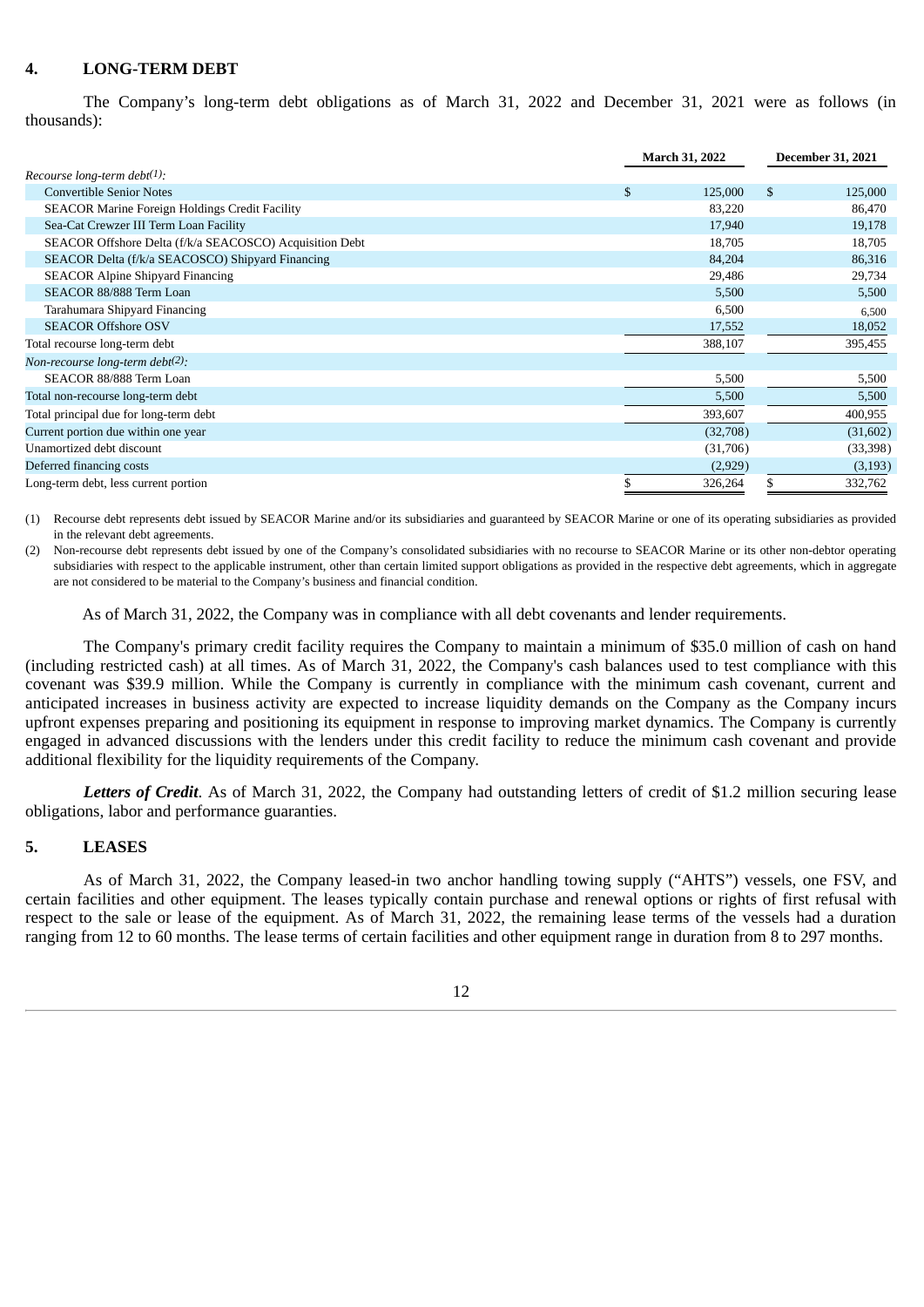As of March 31, 2022, future minimum payments for leases for the remainder of 2022 and the years ended December 31, noted below, were as follows (in thousands):

|                                                | <b>Operating Leases</b> | <b>Finance Leases</b> |
|------------------------------------------------|-------------------------|-----------------------|
| Remainder of 2022                              | 1,760                   | 342                   |
| 2023                                           | 1,646                   | 726                   |
| 2024                                           | 464                     | 946                   |
| 2025                                           | 515                     | 959                   |
| 2026                                           | 459                     | 953                   |
| Years subsequent to 2026                       | 3,614                   | 4,659                 |
|                                                | 8,458                   | 8,585                 |
| Interest component                             | (1,965)                 | (1,212)               |
|                                                | 6,493                   | 7,373                 |
| Current portion of long-term lease liabilities | 2,073                   | 190                   |
| Long-term lease liabilities                    | 4,420                   | 7,183                 |

For the three months ended March 31, 2022 and March 31, 2021 the components of lease expense were as follows (in thousands):

|                                           |      | Three Months Ended March 31, |    |               |  |  |
|-------------------------------------------|------|------------------------------|----|---------------|--|--|
|                                           | 2022 |                              |    | 2021          |  |  |
| Operating lease cost                      |      | 908                          | -S | 905           |  |  |
| Finance lease cost:                       |      |                              |    |               |  |  |
| Amortization of finance lease assets (1)  |      | 59                           |    | 8             |  |  |
| Interest on finance lease liabilities (2) |      | 25                           |    | $\mathcal{D}$ |  |  |
| Short-term lease costs                    |      | 152                          |    | 173           |  |  |
|                                           |      | 1,144                        |    | 1,088         |  |  |

(1) Included in amortization costs in the consolidated statements of income (loss).<br>(2) Included in interest expense in the consolidated statements of income (loss).

Included in interest expense in the consolidated statements of income (loss).

For the three months ended March 31, 2022, supplemental cash flow information related to leases was as follows (in thousands):

|                                                              | 2022  |
|--------------------------------------------------------------|-------|
| Operating cash outflows from operating leases                | 543   |
| Financing cash outflows from finance leases                  |       |
| Right-of-use assets obtained for operating lease liabilities | 163   |
| Right-of-use assets obtained for finance lease liabilities   | 7.248 |

For the three months ended March 31, 2022, other information related to leases was as follows:

|                                                                    | 2022 |
|--------------------------------------------------------------------|------|
| Weighted average remaining lease term, in years - operating leases | 10.5 |
| Weighted average remaining lease term, in years - finance leases   | 5.0  |
| Weighted average discount rate - operating leases                  | 5.3% |
| Weighted average discount rate - finance leases                    | 4.0% |

# **6. INCOME TAXES**

The following table reconciles the difference between the statutory federal income tax rate for the Company and the effective income tax rate for the three months ended March 31, 2022:

| Statutory rate                                                                       | 21.00%      |
|--------------------------------------------------------------------------------------|-------------|
| Foreign withholding tax and foreign losses for which there is no benefit in the U.S. | $(10.20)\%$ |
| Other                                                                                | $(0.24)\%$  |
| Effective income tax rate                                                            | 10.56%      |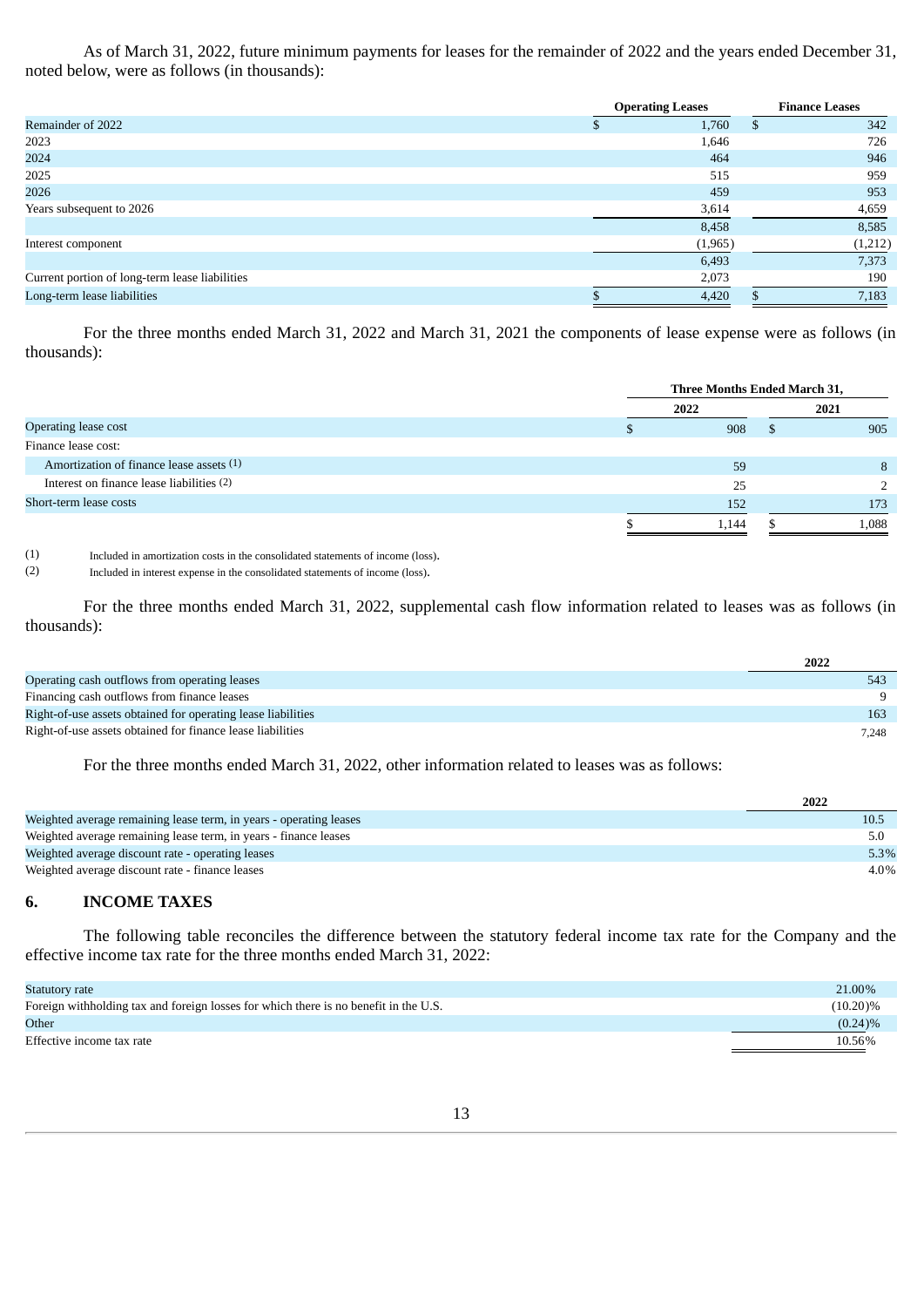# **7. DERIVATIVE INSTRUMENTS AND HEDGING STRATEGIES**

Derivative instruments are classified as either assets or liabilities based on their individual fair values. The fair values of the Company's derivative instruments were as follows (in thousands):

|                                                         | <b>March 31, 2022</b>      |  |                                | <b>December 31, 2021</b> |                                   |  |       |  |                                |  |
|---------------------------------------------------------|----------------------------|--|--------------------------------|--------------------------|-----------------------------------|--|-------|--|--------------------------------|--|
|                                                         | <b>Derivative</b><br>Asset |  | <b>Derivative</b><br>Liability |                          | <b>Derivative</b><br><b>Asset</b> |  |       |  | <b>Derivative</b><br>Liability |  |
| Derivatives designated as hedging instruments:          |                            |  |                                |                          |                                   |  |       |  |                                |  |
| Interest rate swap agreements (cash flow hedges)        |                            |  | 653                            |                          |                                   |  | 1,831 |  |                                |  |
|                                                         |                            |  | 653                            |                          |                                   |  | 1,831 |  |                                |  |
| Derivatives not designated as hedging instruments:      |                            |  |                                |                          |                                   |  |       |  |                                |  |
| Conversion option liability on Convertible Senior Notes |                            |  | 34                             |                          |                                   |  |       |  |                                |  |
|                                                         |                            |  | 34                             |                          | __                                |  |       |  |                                |  |
|                                                         |                            |  |                                |                          |                                   |  |       |  |                                |  |

*Economic Hedges.* The Company enters and settles forward currency exchange, option and future contracts with respect to various foreign currencies. These contracts enable the Company to buy currencies in the future at fixed exchange rates, which could offset possible consequences of changes in currency exchange rates with respect to the Company's business conducted outside of the U.S. The Company generally does not enter into contracts with forward settlement dates beyond twelve to eighteen months. As of March 31, 2022, the Company had no open forward currency exchange contracts.

*Cash Flow Hedges.* The Company and certain of its 50% or less owned companies have interest rate swap agreements designated as cash flow hedges. By entering into these interest rate swap agreements, the Company and its 50% or less owned companies have converted the variable LIBOR component of certain of their outstanding borrowings to a fixed interest rate. The Company recognized gains on derivative instruments designated as cash flow hedges of \$1.2 million for the three months ended March 31, 2022 and gains of \$0.5 million for the three months ended March 31, 2021, in each case as a component of other comprehensive income (loss). As of March 31, 2022, the interest rate swaps held by the Company and certain of the Company's 50% or less owned companies were as follows*:*

- SEACOR Marine Foreign Holdings Inc., an indirect wholly-owned subsidiary of SEACOR Marine ("SMFH"), has an interest rate swap agreement maturing in 2023 that calls for SMFH to pay a fixed rate of interest of 3.32% per annum on the amortized notional value of \$6.6 million and receive a variable interest rate based on LIBOR on the amortized notional value;
- SMFH has an interest rate swap agreement maturing in 2023 that calls for SMFH to pay a fixed rate of interest of 3.195% per annum on the amortized notional value of \$36.1 million and receive a variable interest rate based on LIBOR on the amortized notional value;
- SEACOR 88 LLC and SEACOR 888 LLC, both indirect wholly-owned subsidiaries of SEACOR Marine (collectively, "SEACOR 88/888"), have an interest rate swap agreement maturing in 2023 that calls for SEACOR 88/888 to pay a fixed rate of interest of 3.175% per annum on the amortized notional value of \$5.5 million and receive a variable interest rate based on LIBOR on the amortized notional value; and
- Mantenimiento Express Maritimo, S.A.P.I. de C.V. ("MexMar"), in which the Company has a 49% noncontrolling interest, has five interest rate swap agreements with maturities in 2023 that call for MexMar to pay fixed rates of interest ranging from 1.71% to 2.10% per annum on the aggregate amortized notional value of \$55.4 million and receive a variable interest rate based on LIBOR on the aggregate amortized notional value.

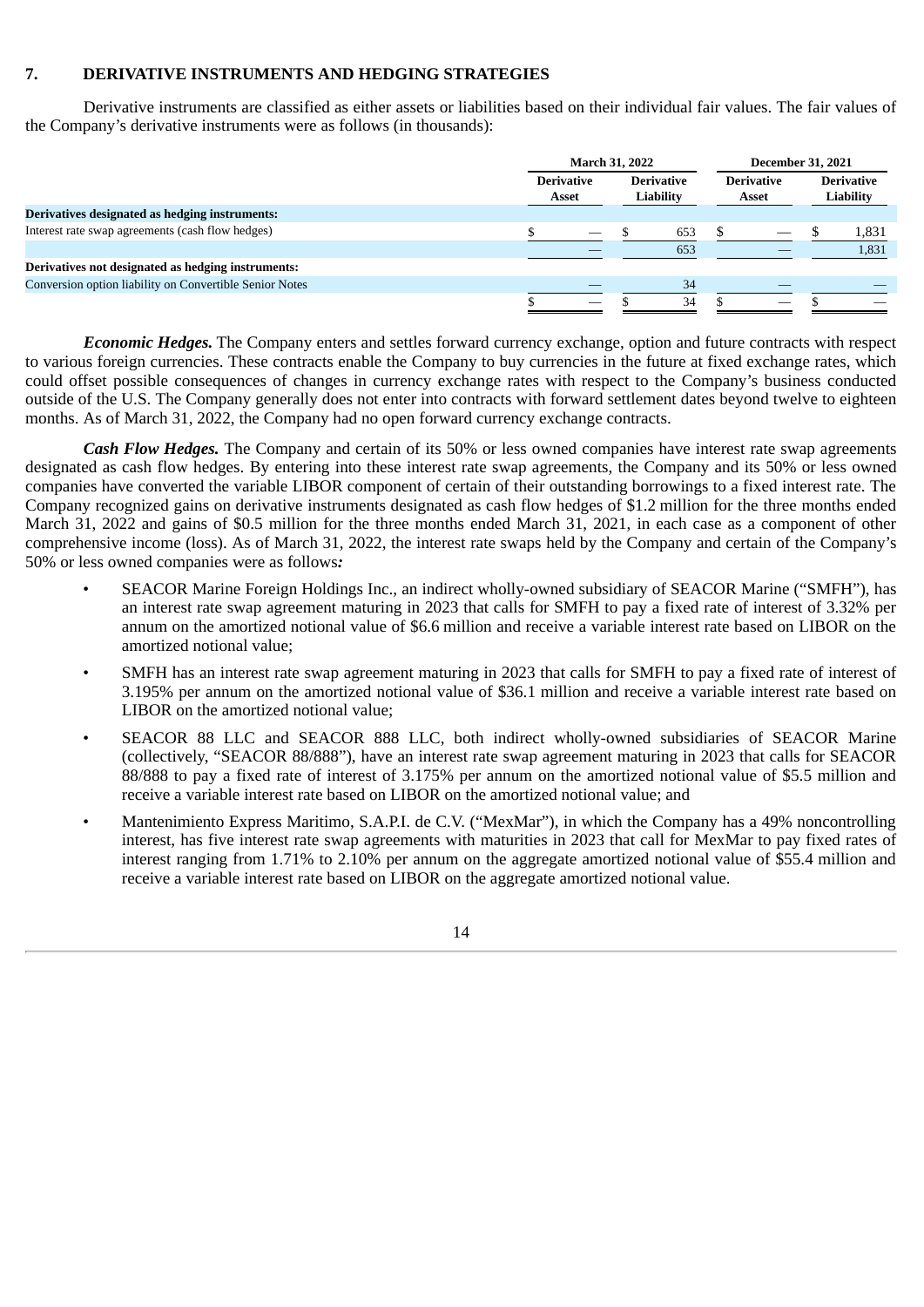*Other Derivative Instruments.* The Company recognized gains (losses) on derivative instruments not designated as hedging instruments for the three months ended March 31, 2022 and March 31, 2021 as follows (in thousands):

|                                                         | <b>Three Months Ended March 31.</b> |      |
|---------------------------------------------------------|-------------------------------------|------|
|                                                         | 2022                                | 2021 |
| Conversion option liability on Convertible Senior Notes | (34)                                | (35) |
| Forward currency exchange, option, and future contracts | __                                  | 390  |
|                                                         | (34)                                | 355  |

The conversion option liability relates to the bifurcated embedded conversion option in the Convertible Senior Notes issued to investment funds managed and controlled by The Carlyle Group (see "Note 8. Fair Value Measurements").

#### **8. FAIR VALUE MEASUREMENTS**

The fair value of an asset or liability is the price that would be received to sell an asset or transfer a liability (an exit price) in the principal or most advantageous market for the asset or liability in an orderly transaction between market participants on the measurement date. The Company utilizes a fair value hierarchy that maximizes the use of observable inputs and minimizes the use of unobservable inputs when measuring fair value and defines three levels of inputs that may be used to measure fair value. *Level* 1 inputs are quoted prices in active markets for identical assets or liabilities. *Level* 2 inputs are observable inputs other than quoted prices included in *Level* 1 that are observable for the asset or liability, either directly or indirectly, including quoted prices for similar assets or liabilities in active markets, quoted prices in markets that are not active, inputs other than quoted prices that are observable for the asset or liability, or inputs derived from observable market data. *Level* 3 inputs are unobservable inputs that are supported by little or no market activity and are significant to the fair value of the assets or liabilities.

The Company's financial assets and liabilities as of March 31, 2022 and December 31, 2021 that are measured at fair value on a recurring basis were as follows (in thousands):

| <b>March 31, 2022</b>                                   | <b>Level 1</b>                  | <b>Level 2</b> | <b>Level 3</b> |    |  |
|---------------------------------------------------------|---------------------------------|----------------|----------------|----|--|
| <b>LIABILITIES</b>                                      |                                 |                |                |    |  |
| Derivative instruments                                  |                                 | 653            |                |    |  |
| Conversion Option Liability on Convertible Senior Notes |                                 |                |                | 34 |  |
| <b>December 31, 2021</b>                                |                                 |                |                |    |  |
| <b>LIABILITIES</b>                                      |                                 |                |                |    |  |
| Derivative instruments                                  | $\hspace{0.1mm}-\hspace{0.1mm}$ | 1.831          | S              |    |  |

*Level* **3** *Measurement*. The fair value of the conversion option liability embedded in the Convertible Senior Notes is estimated with significant inputs that are both observable and unobservable in the market and therefore is considered a *Level* 3 fair value measurement. The Company used a binomial lattice model that assumes the holders will maximize their value by finding the optimal decision between redeeming at the redemption price or converting into shares of Common Stock. This model estimates the fair value of the conversion option as the differential in the fair value of the notes including the conversion option compared with the fair value of the notes excluding the conversion option. The significant observable inputs used in the fair value measurement include the price of Common Stock and the risk-free interest rate. The significant unobservable inputs are the estimated Company credit spread and Common Stock volatility, which were based on comparable companies in the transportation and energy industries.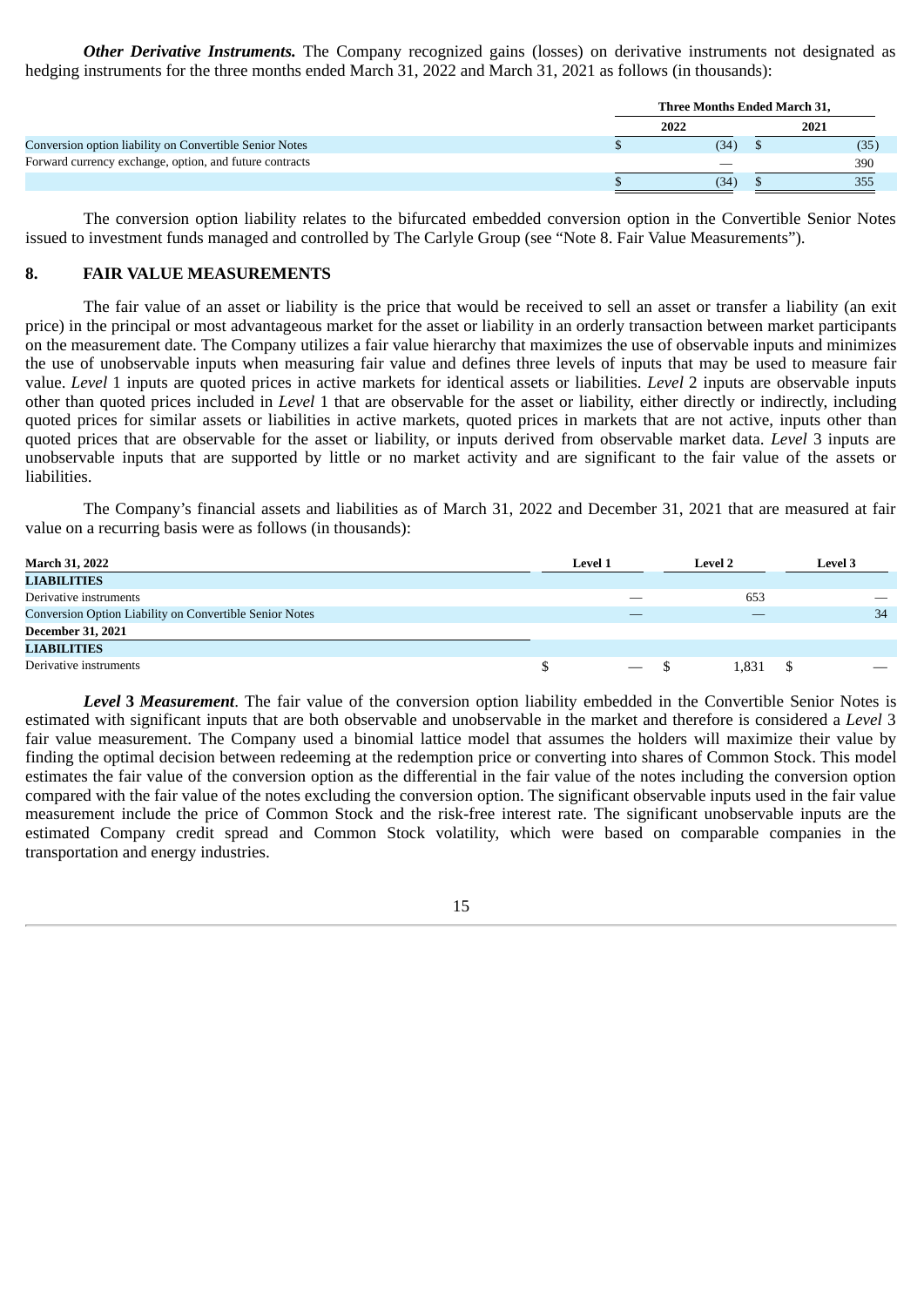The estimated fair values of the Company's other financial assets and liabilities as of March 31, 2022 and December 31, 2021 were as follows (in thousands):

|                                            |                           |         |    |        |      | <b>Estimated Fair Value</b> |    |                |  |                |
|--------------------------------------------|---------------------------|---------|----|--------|------|-----------------------------|----|----------------|--|----------------|
| <b>March 31, 2022</b>                      | Carrying<br><b>Amount</b> |         |    |        |      | <b>Level 1</b>              |    | <b>Level 2</b> |  | <b>Level 3</b> |
| <b>ASSETS</b>                              |                           |         |    |        |      |                             |    |                |  |                |
| Cash, cash equivalents and restricted cash | \$                        | 39,911  | \$ | 39,911 | \$   |                             | \$ |                |  |                |
| <b>LIABILITIES</b>                         |                           |         |    |        |      |                             |    |                |  |                |
| Long-term debt, including current portion  |                           | 358,972 |    |        |      | 363,336                     |    |                |  |                |
| <b>December 31, 2021</b>                   |                           |         |    |        |      |                             |    |                |  |                |
| <b>ASSETS</b>                              |                           |         |    |        |      |                             |    |                |  |                |
| Cash, cash equivalents and restricted cash | \$                        | 41,220  | S  | 41,220 | - \$ |                             | \$ |                |  |                |
| <b>LIABILITIES</b>                         |                           |         |    |        |      |                             |    |                |  |                |
| Long-term debt, including current portion  |                           | 364,364 |    |        |      | 372,992                     |    |                |  |                |

The carrying value of cash, cash equivalents and restricted cash approximates fair value. The fair value of the Company's long-term debt was estimated based upon quoted market prices or by using discounted cash flow analysis based on estimated current rates for similar types of arrangements. Considerable judgment was required in developing certain of the estimates of fair value including the consideration of the COVID-19 pandemic that has caused significant volatility in U.S. and international markets, and, accordingly, the estimates presented herein are not necessarily indicative of the amounts that the Company could realize in a current market exchange.

*Property and equipment*. During the three months ended March 31, 2022, the Company recognized impairment charges of \$0.9 million related to one FSV classified as held for sale as of March 31, 2022, which was included in the Africa and Europe segment with a carrying value of \$2.3 million. During the year ended December 31, 2021, the Company recognized no impairment charges, and none of the Company's property and equipment had a fair value based on ordinary liquidation value or indicative sales price.

# **9. COMMITMENTS AND CONTINGENCIES**

As of March 31, 2022, the Company had unfunded capital commitments of \$1.1 million for miscellaneous vessel equipment payable during 2022 and 2023. The Company has indefinitely deferred an additional \$9.4 million of orders with respect to one FSV that the Company had previously reported as unfunded capital commitments.

In December 2015, the Brazilian Federal Revenue Office issued a tax-deficiency notice to Seabulk Offshore do Brasil Ltda, an indirect wholly-owned subsidiary of SEACOR Marine ("Seabulk Offshore do Brasil"), with respect to certain profit participation contributions (also known as "PIS") and social security financing contributions (also known as "COFINS") requirements alleged to be due from Seabulk Offshore do Brasil ("Deficiency Notice") in respect of the period of January 2011 until December 2012. In January 2016, the Company administratively appealed the Deficiency Notice on the basis that, among other arguments, (i) such contributions were not applicable in the circumstances of a 70%/30% cost allocation structure, and (ii) the tax inspector had incorrectly determined that values received from outside of Brazil could not be classified as expense refunds. The initial appeal was dismissed by the Brazilian Federal Revenue Office and the Company appealed such dismissal and is currently awaiting an administrative trial. A local Brazilian law has been enacted that supports the Company's position that such contribution requirements are not applicable, but it is uncertain whether such law will be taken into consideration with respect to administrative proceedings commenced prior to the enactment of the law. Accordingly, the success of Seabulk Offshore do Brasil in the administrative proceedings cannot be assured and the matter may need to be addressed through judicial court proceedings. The potential levy arising from the Deficiency Notice is R\$18.9 million based on a historical potential levy of R\$12.87 million (USD \$4.0 million and USD \$2.7 million, respectively, based on the exchange rate as of March 31, 2022).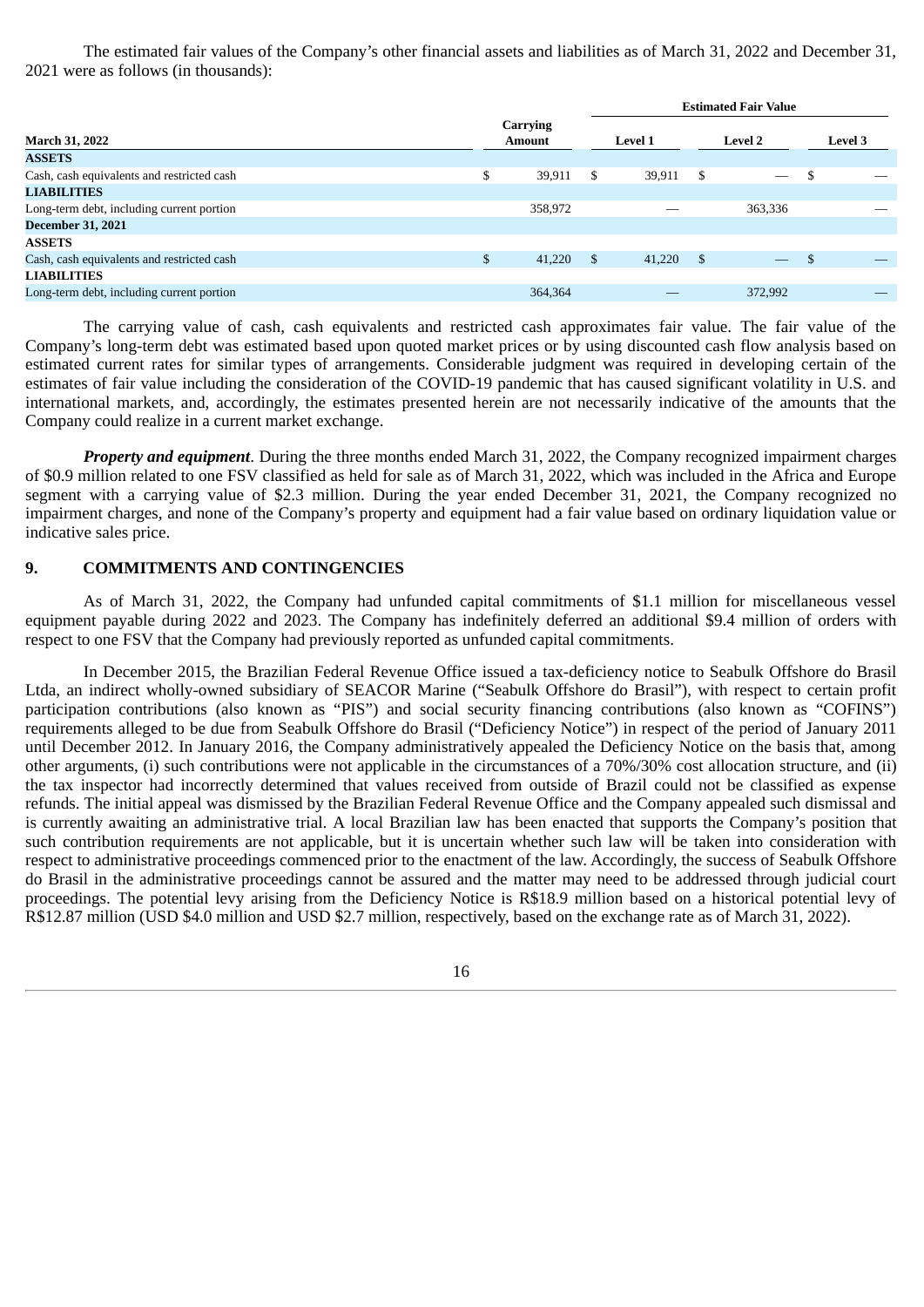On April 13, 2021, the SEACOR Power, a liftboat owned by a subsidiary of the Company with nineteen individuals on board, capsized off the coast of Port Fourchon, Louisiana. The incident resulted in the death of several crew members, including the captain of the vessel and five other employees of the Company. The incident also resulted in the constructive total loss of the SEACOR Power. The Company is responsible for the salvage operations related to the vessel and is coordinating these efforts with the U.S. Coast Guard. The salvage operations are currently ongoing and the Company expects salvage costs to be covered by insurance proceeds.

The capsizing of the SEACOR Power garnered significant attention from the media as well as local, state and federal politicians. The National Transportation Safety Board ("NTSB") and the U.S. Coast Guard are currently investigating the incident to determine the cause of the incident and the Company is fully cooperating with the investigations in all respects and continues to gather information about the incident. It is expected that the NTSB and U.S. Coast Guard investigations will take a significant period of time to complete, possibly as long as two years or longer. Numerous civil lawsuits have been filed against the Company and other third parties by the family members of deceased crew members and the surviving crew members employed by the Company or by the third parties. On June 2, 2021, the Company filed a Limitation of Liability Act complaint in federal court in the Eastern District of Louisiana ("Limitation Action"), which has the effect of enjoining all existing civil lawsuits and requiring the plaintiffs to file their claims relating to the capsizing of the SEACOR Power in the Limitation Action. There is significant uncertainty in the amount and timing of costs and potential liabilities relating to the incident involving the SEACOR Power, the impact the incident will have on the Company's reputation and the resulting possible impact on the Company's business.

In the normal course of its business, the Company becomes involved in various other litigation matters including, among others, claims by third parties for alleged property damages and personal injuries. Management has used estimates in determining the Company's potential exposure to these matters and has recorded reserves in its financial statements related thereto where appropriate. It is possible that a change in the Company's estimates of that exposure could occur, but the Company does not expect such changes in estimated costs would have a material effect on the Company's consolidated financial position, results of operations or cash flows.

Certain of the Company's subsidiaries are participating employers in two industry-wide, multi-employer, defined benefit pension funds in the United Kingdom: the U.K Merchant Navy Officers Pension Fund ("MNOPF") and the U.K. Merchant Navy Ratings Pension Fund ("MNRPF"). The Company's participation in the MNOPF began with the acquisition of the Stirling group of companies (the "Stirling Group") in 2001 and relates to certain officers employed between 1978 and 2002 by the Stirling Group and/or its predecessors. The Company's participation in the MNRPF also began with the acquisition of the Stirling Group in 2001 and relates to ratings employed by the Stirling Group and/or its predecessors through today. Both of these plans are in deficit positions and, depending upon the results of future actuarial valuations, it is possible that the plans could experience funding deficits that will require the Company to recognize payroll related operating expenses in the periods invoices are received. As of March 31, 2022, all invoices related to MNOPF and MNRPF have been settled in full.

On October 19, 2021, the Company was informed by the MNRPF that two issues had been identified during a review of the MNRPF by the applicable trustee that would potentially give rise to material additional liabilities for the MNRPF. The MNRPF has indicated that the investigations into these issues remain ongoing, and that further updates will be provided as significant developments arise. Should such additional liabilities require the MNRPF to collect additional funds from participating employers, it is possible that the Company will be invoiced for a portion of such funds and recognize payroll related operating expenses in the periods invoices are received.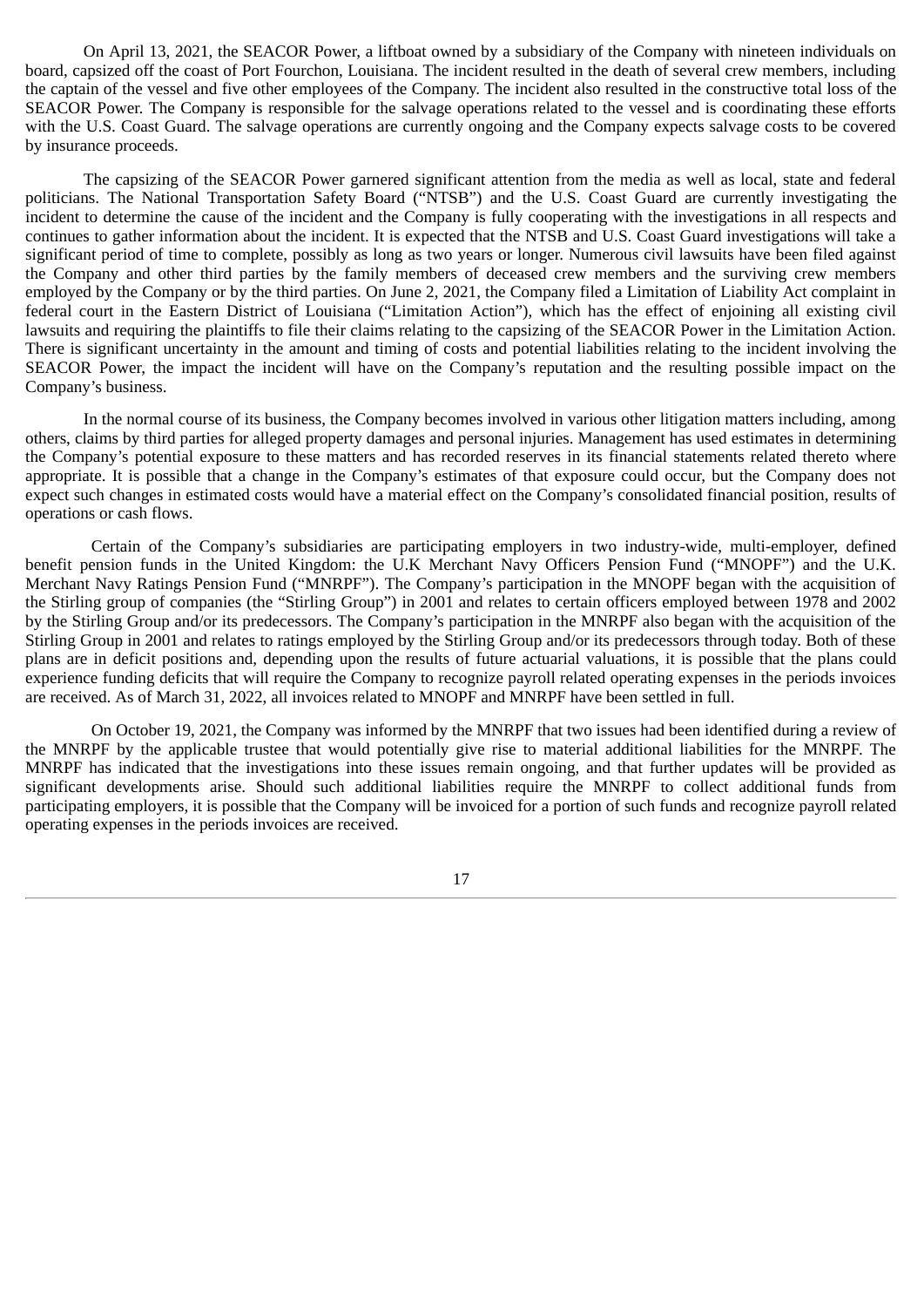# **10. STOCK BASED COMPENSATION**

Transactions in connection with the Company's Equity Incentive Plans during the three months ended March 31, 2022 were as follows:

| <b>Restricted Stock Activity:</b>    |           |
|--------------------------------------|-----------|
| Outstanding as of December 31, 2021  | 1,163,090 |
| Granted                              | 733,895   |
| Vested                               | 427,338   |
| Outstanding as of March 31, 2022 (1) | 1,469,647 |
|                                      |           |
| <b>Stock Option Activity:</b>        |           |
| Outstanding as of December 31, 2021  | 1,061,357 |
| Exercised                            | 31,992    |
| Outstanding as of March 31, 2022     | 1,029,365 |
|                                      |           |

(1) Excludes 453,094 grants of performance-based stock units that are not considered outstanding until such time that they become probable to vest.

For the three months ended March 31, 2022, the Company acquired for treasury 114,251 shares of Common Stock from its employees to cover their tax withholding obligations upon the lapsing of restrictions on share awards for an aggregate purchase price of \$0.7 million. These shares were purchased in accordance with the terms of the Company's 2017 Equity Incentive Plan and the Company's 2020 Equity Incentive Plan.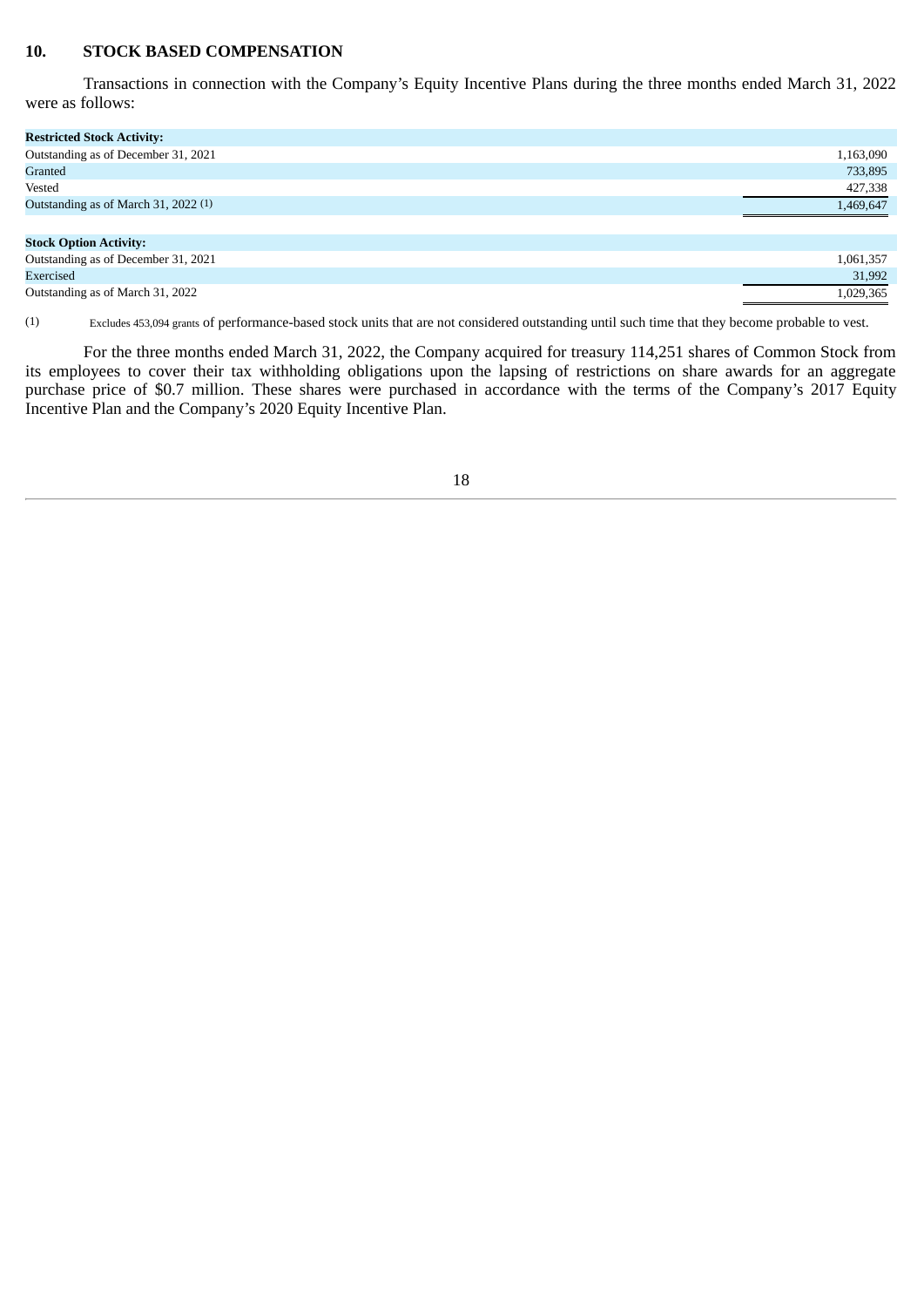#### **11. SEGMENT INFORMATION**

The Company's segment presentation and basis of measurement of segment profit or loss are as previously described in the 2021 Annual Report. Certain reclassifications of prior period information have been made to conform the current period's reportable segment presentation as a result of the Company's presentation of Discontinued Operations (see "Note 12. Discontinued Operations"). The following tables summarize the operating results, capital expenditures and assets of the Company's reportable segments for the periods indicated (in thousands):

|                                           | <b>United</b><br><b>States</b><br>(primarily<br><b>Gulf of</b><br><b>Mexico</b> ) |    | <b>Africa</b><br>and Europe |                | Middle<br>East<br>and Asia | Latin<br>America | <b>Total</b>    |
|-------------------------------------------|-----------------------------------------------------------------------------------|----|-----------------------------|----------------|----------------------------|------------------|-----------------|
| For the Three Months Ended March 31, 2022 |                                                                                   |    |                             |                |                            |                  |                 |
| <b>Operating Revenues:</b>                |                                                                                   |    |                             |                |                            |                  |                 |
| Time charter                              | \$<br>7,864                                                                       | \$ | 12,280                      | $\mathfrak{F}$ | 13,660                     | \$<br>8,937      | 42,741          |
| <b>Bareboat charter</b>                   |                                                                                   |    |                             |                |                            | 618              | 618             |
| Other marine services                     | 2,052                                                                             |    | (616)                       |                | 49                         | 747              | 2,232           |
|                                           | 9,916                                                                             |    | 11,664                      |                | 13,709                     | 10,302           | 45,591          |
| <b>Direct Costs and Expenses:</b>         |                                                                                   |    |                             |                |                            |                  |                 |
| Operating:                                |                                                                                   |    |                             |                |                            |                  |                 |
| Personnel                                 | 4,923                                                                             |    | 3,536                       |                | 6,031                      | 3,945            | 18,435          |
| Repairs and maintenance                   | 1,101                                                                             |    | 1,579                       |                | 1,832                      | 2,279            | 6,791           |
| Drydocking                                | 2,867                                                                             |    | 1,144                       |                | 962                        |                  | 4,973           |
| Insurance and loss reserves               | 229                                                                               |    | 124                         |                | 507                        | 326              | 1,186           |
| Fuel, lubes and supplies                  | 662                                                                               |    | 1,473                       |                | 1,010                      | 584              | 3,729           |
| Other                                     | 224                                                                               |    | 1,828                       |                | 1,627                      | 703              | 4,382           |
|                                           | 10,006                                                                            |    | 9,684                       |                | 11,969                     | 7,837            | 39,496          |
| <b>Direct Vessel (Loss) Profit</b>        | \$<br>(90)                                                                        | \$ | 1,980                       | \$             | 1,740                      | \$<br>2,465      | 6,095           |
| Other Costs and Expenses:                 |                                                                                   |    |                             |                |                            |                  |                 |
| Lease expense                             | \$<br>287                                                                         | \$ | 402                         | \$             | 31                         | \$<br>340        | 1,060           |
| Administrative and general                |                                                                                   |    |                             |                |                            |                  | 9,924           |
| Depreciation and amortization             | 4,638                                                                             |    | 3,258                       |                | 4,345                      | 2,130            | 14,371          |
|                                           |                                                                                   |    |                             |                |                            |                  | 25,355          |
| Gain on Asset Dispositions, Net           |                                                                                   |    |                             |                |                            |                  | 2,139           |
| <b>Operating Loss</b>                     |                                                                                   |    |                             |                |                            |                  | \$<br>(17, 121) |
| As of March 31, 2022                      |                                                                                   |    |                             |                |                            |                  |                 |
| Property and Equipment:                   |                                                                                   |    |                             |                |                            |                  |                 |
| <b>Historical Cost</b>                    | 280,472                                                                           |    | 241,607                     |                | 335,121                    | 149,673          | 1,006,873       |
| <b>Accumulated Depreciation</b>           | (130, 455)                                                                        |    | (77,502)                    |                | (86, 682)                  | (21, 805)        | (316, 444)      |
|                                           | \$<br>150,017                                                                     | \$ | 164,105                     | \$             | 248,439                    | \$<br>127,868    | \$<br>690,429   |
| Total Assets (1)                          | \$<br>173,269                                                                     | \$ | 181,526                     | \$             | 254,749                    | \$<br>208,711    | \$<br>818,255   |
|                                           |                                                                                   |    |                             |                |                            |                  |                 |

(1) Total assets by region does not include corporate assets of \$84.4 million as of March 31, 2022.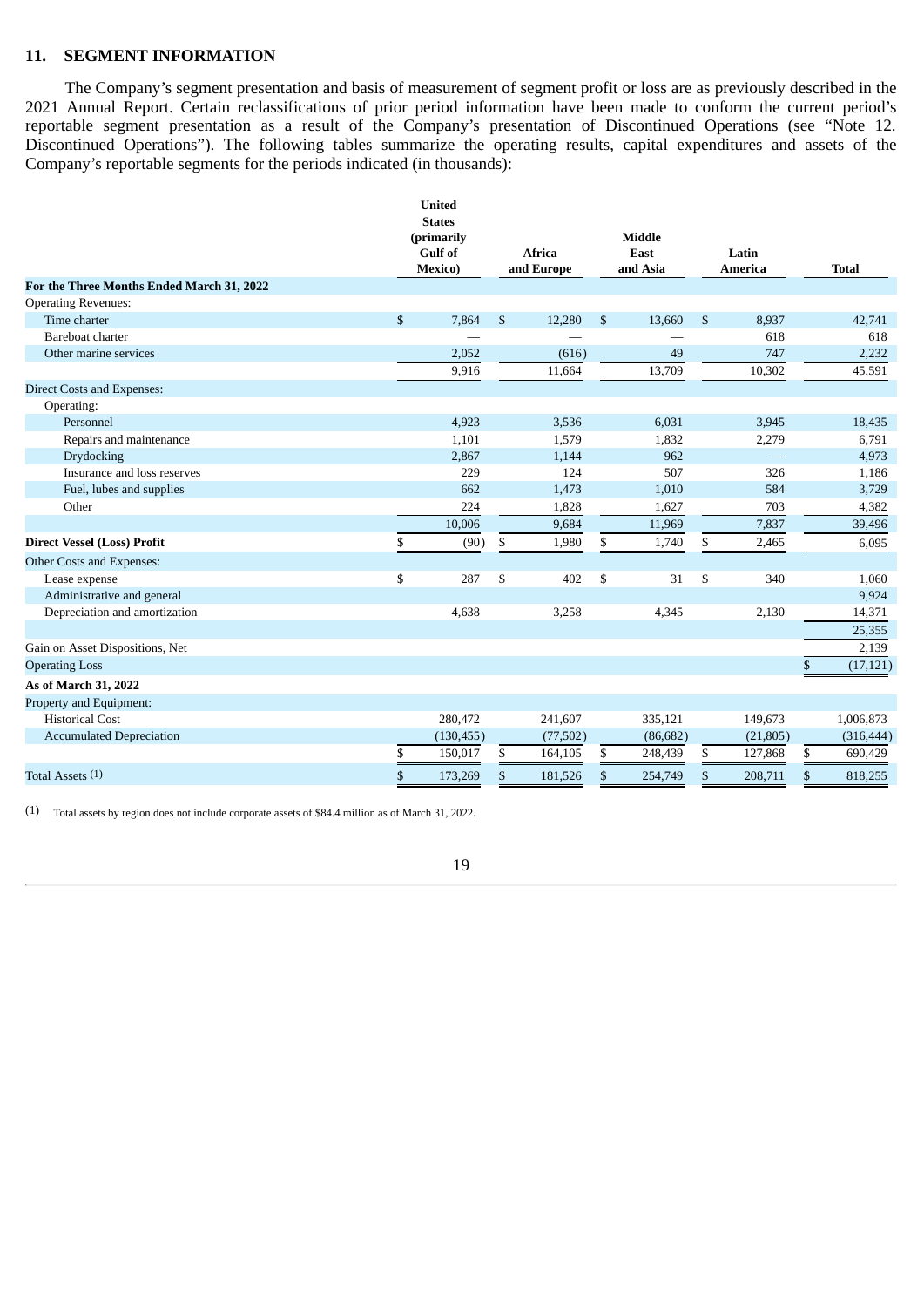|                                                                | <b>United</b><br><b>States</b><br>(primarily<br>Gulf of<br><b>Mexico</b> ) |            | <b>Africa</b><br>and Europe,<br><b>Continuing</b><br>Operations <sup>(2)</sup> | <b>Middle</b><br>East<br>and Asia |           | Latin<br>America |           | <b>Total</b>    |
|----------------------------------------------------------------|----------------------------------------------------------------------------|------------|--------------------------------------------------------------------------------|-----------------------------------|-----------|------------------|-----------|-----------------|
| For the Three Months Ended March 31, 2021                      |                                                                            |            |                                                                                |                                   |           |                  |           |                 |
| <b>Operating Revenues:</b>                                     |                                                                            |            |                                                                                |                                   |           |                  |           |                 |
| Time charter                                                   | \$                                                                         | 1,489      | \$<br>10,502                                                                   | \$                                | 12,575    | \$               | 9,724     | \$<br>34,290    |
| Bareboat charter                                               |                                                                            | 729        |                                                                                |                                   |           |                  |           | 729             |
| Other                                                          |                                                                            | 546        | (269)                                                                          |                                   | 360       |                  | 856       | 1,493           |
|                                                                |                                                                            | 2,764      | 10,233                                                                         |                                   | 12,935    |                  | 10,580    | 36,512          |
| Direct Costs and Expenses:                                     |                                                                            |            |                                                                                |                                   |           |                  |           |                 |
| Operating:                                                     |                                                                            |            |                                                                                |                                   |           |                  |           |                 |
| Personnel                                                      |                                                                            | 1,744      | 3,220                                                                          |                                   | 5,208     |                  | 3,246     | 13,418          |
| Repairs and maintenance                                        |                                                                            | 654        | 1,191                                                                          |                                   | 903       |                  | 1,092     | 3,840           |
| Drydocking                                                     |                                                                            | 875        | 304                                                                            |                                   | 1,066     |                  | (28)      | 2,217           |
| Insurance and loss reserves                                    |                                                                            | 527        | 433                                                                            |                                   | 702       |                  | 296       | 1,958           |
| Fuel, lubes and supplies                                       |                                                                            | 199        | 572                                                                            |                                   | 559       |                  | 872       | 2,202           |
| Other                                                          |                                                                            | 77         | 579                                                                            |                                   | 1,144     |                  | 872       | 2,672           |
|                                                                |                                                                            | 4,076      | 6,299                                                                          |                                   | 9,582     |                  | 6,350     | 26,307          |
| <b>Direct Vessel (Loss) Profit, from Continuing Operations</b> | \$                                                                         | (1, 312)   | \$<br>3,934                                                                    | \$                                | 3,353     | \$               | 4,230     | \$<br>10,205    |
| Other Costs and Expenses:                                      |                                                                            |            |                                                                                |                                   |           |                  |           |                 |
| Lease expense                                                  | \$                                                                         | 664        | \$<br>356                                                                      | \$                                | 22        | \$               | 36        | \$<br>1,078     |
| Administrative and general                                     |                                                                            |            |                                                                                |                                   |           |                  |           | 8,611           |
| Depreciation and amortization                                  |                                                                            | 4,164      | 3,307                                                                          |                                   | 4,710     |                  | 2,617     | 14,798          |
|                                                                |                                                                            |            |                                                                                |                                   |           |                  |           | 24,487          |
| Loss on Asset Dispositions and Impairments                     |                                                                            |            |                                                                                |                                   |           |                  |           | (2,273)         |
| <b>Operating Loss, for Continuing Operations</b>               |                                                                            |            |                                                                                |                                   |           |                  |           | \$<br>(16, 555) |
| As of March 31, 2021                                           |                                                                            |            |                                                                                |                                   |           |                  |           |                 |
| Property and Equipment:                                        |                                                                            |            |                                                                                |                                   |           |                  |           |                 |
| <b>Historical Cost</b>                                         |                                                                            | 214,575    | 240,032                                                                        |                                   | 374,979   |                  | 170,844   | 1,000,430       |
| <b>Accumulated Depreciation</b>                                |                                                                            | (128, 841) | (68, 254)                                                                      |                                   | (76, 675) |                  | (24, 022) | (297, 792)      |
|                                                                | \$                                                                         | 85,734     | \$<br>171,778                                                                  | \$                                | 298,304   | \$               | 146,822   | \$<br>702,638   |
| Total Assets (1)                                               | \$                                                                         | 125,479    | \$<br>189,370                                                                  | \$                                | 301,381   | \$               | 215,408   | \$<br>831,638   |

(1) Total assets by region does not include corporate assets of \$142.2 million as of March 31, 2021.

(2) In prior periods Africa and Europe were reported as separate segments. Due to the sale of Windcat Workboats, the Company's European operations are no longer analyzed by the chief operating decision maker on a standalon

The Company's investments in 50% or less owned companies, which are accounted for under the equity method, also contribute to its consolidated results of operations. As of March 31, 2022, and 2021, the Company's investments, at equity and advances to 50% or less owned companies in its other 50% or less owned companies were \$76.9 million and \$79.0 million, respectively. Equity in earnings gains of 50% or less owned companies for the three months ended March 31, 2022 and 2021 were \$5.7 million and \$4.1 million, respectively.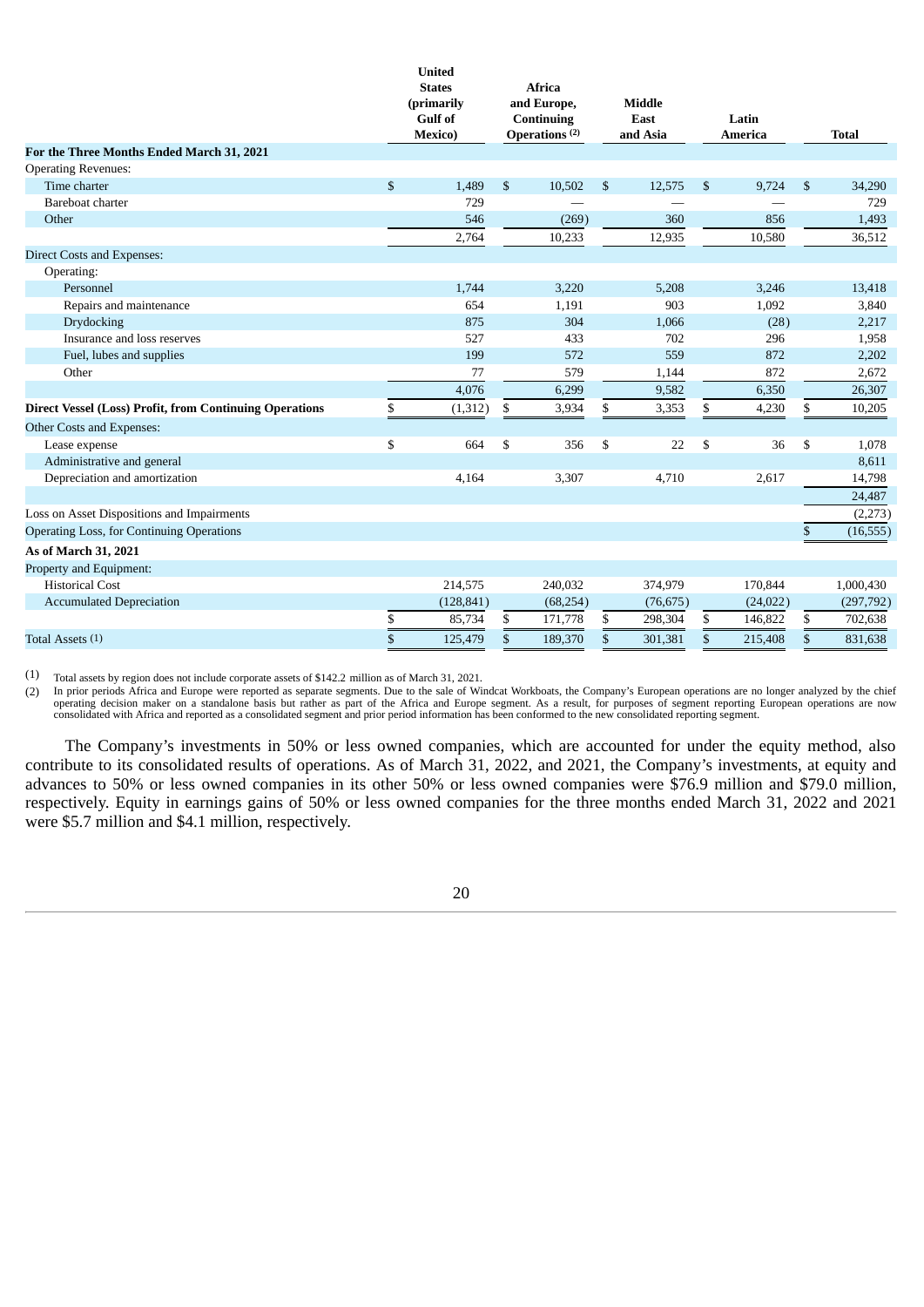# **12. DISCONTINUED OPERATIONS**

On January 12, 2021, the Company completed the sale of Windcat Workboats, which was previously classified as assets held for sale. The Company has no continuing involvement in this business, which is considered a strategic shift in the Company's operations. During the first twelve days of 2021, the Company recognized \$0.2 million in net income from operations of Windcat Workboats that was utilized to calculate the gain on the sale of Windcat Workboats. Summarized selected operating results of the Company's assets held for sale and discontinued operations were as follows (in thousands):

|                                                                                    | <b>Three Months Ended</b><br>March 31, |
|------------------------------------------------------------------------------------|----------------------------------------|
|                                                                                    | 2021                                   |
| <b>Windcat Workboats</b>                                                           |                                        |
| <b>Operating Revenues:</b>                                                         |                                        |
| Time charter                                                                       | \$<br>903                              |
| Other revenue                                                                      | 70                                     |
|                                                                                    | 973                                    |
| Costs and Expenses:                                                                |                                        |
| Operating                                                                          | 578                                    |
| <b>Direct Vessel Profit</b>                                                        | 395                                    |
|                                                                                    |                                        |
| General and Administrative Expenses                                                | 238                                    |
| Lease Expense                                                                      | 24                                     |
|                                                                                    | 262                                    |
| <b>Operating Income</b>                                                            | 133                                    |
| Other Income (Expense)                                                             |                                        |
| Interest income                                                                    | $\overline{2}$                         |
| Interest expense                                                                   | (39)                                   |
| Foreign currency translation loss                                                  | 89                                     |
|                                                                                    | 52                                     |
| Operating Income Before Equity Earnings of 50% or Less Owned Companies, Net of Tax | $\mathbf{s}$<br>185                    |
| Income Tax Expense                                                                 |                                        |
| Operating Income Before Equity Earnings of 50% or Less Owned Companies             | 185<br>\$                              |
| Equity in Earnings (Losses) of 50% or Less Owned Companies, Net of Tax             | (16)                                   |
| Net Income from Discontinued Operations                                            | 169<br>\$                              |
|                                                                                    |                                        |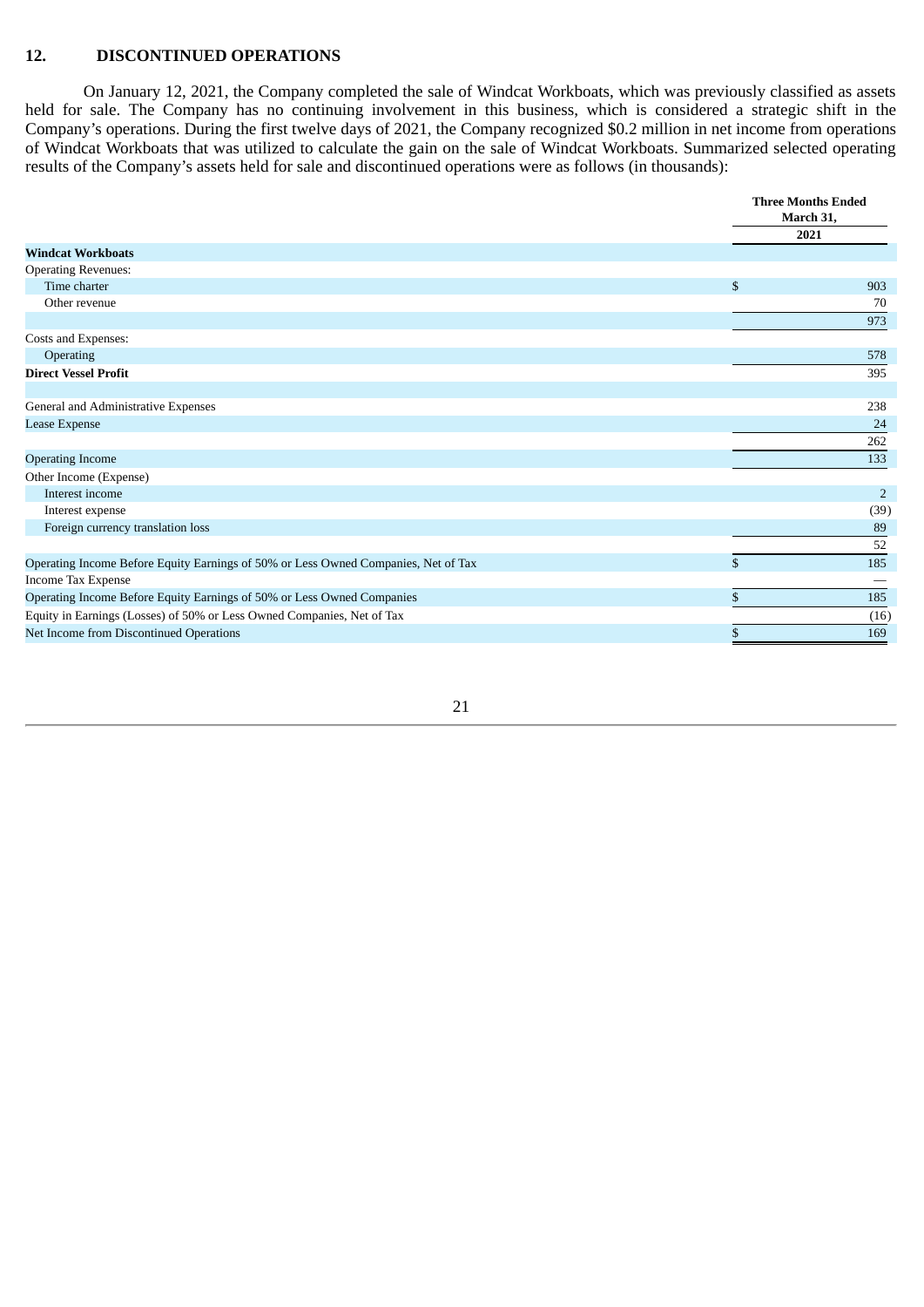#### <span id="page-23-0"></span>**ITEM 2.MANAGEMENT'S DISCUSSION AND ANALYSIS OF FINANCIAL CONDITION AND RESULTS OF OPERATIONS**

*This Form 10-Q includes "forward-looking statements" within the meaning of the Private Securities Litigation Reform Act of 1995. Such forward-looking statements concern management's expectations, strategic objectives, business prospects, anticipated economic performance and financial condition and other similar matters and involve significant known and unknown risks, uncertainties and other important factors that could cause the actual results, performance or achievements of results to differ materially from any future results, performance or achievements discussed or implied by such forward-looking statements. Certain of these risks, uncertainties and other important factors are discussed in the Risk Factors and Management's Discussion and Analysis of Financial Condition and Results of Operations of the Company's 2021 Annual Report on Form 10-K and this Quarterly Report on Form 10-Q. However, it should be understood that it is not possible to identify or predict all such risks, uncertainties and factors, and others may arise from time to time. All of these forward-looking statements constitute the Company's cautionary statements under the Private Securities Litigation Reform Act of 1995. The words "anticipate," "estimate," "expect," "project," "intend," "believe," "plan," "target," "forecast" and similar expressions are intended to identify forward-looking statements Forward looking statements speak only as of the date of the document in which they are made. The Company disclaims any obligation or undertaking to provide any updates or revisions to any forward-looking statement to reflect any change in the Company's expectations or any change in events, conditions or circumstances on which the forward-looking statement is based. It is advisable, however, to consult any further disclosures the Company makes on related subjects in its Annual Reports on Form 10-K, Quarterly Reports on Form 10-Q and Current Reports on Form 8-K filed with the Securities and Exchange Commission.*

#### **Overview**

The following Management's Discussion and Analysis (the "MD&A") is intended to help the reader understand the Company's financial condition and results of operations. The MD&A is provided as a supplement to, and should be read in conjunction with the unaudited consolidated financial statements and notes thereto included in this Quarterly Report on Form 10- Q, as well as "Management's Discussion and Analysis of Financial Condition and Results of Operations" contained in the 2021 Annual Report.

The Company provides global marine and support transportation services to offshore energy facilities worldwide. As of March 31, 2022, the Company and its joint ventures operated a diverse fleet of 82 support and specialty vessels, of which 60 were owned or leased-in, 20 were joint-ventured, and two were managed on behalf of unaffiliated third-parties. The primary users of the Company's services are major integrated oil companies, large independent oil and natural gas exploration and production companies and emerging independent companies, as well as windfarm operators and installation contractors.

The Company and its joint ventures operate and manage a diverse fleet of offshore support vessels that (i) deliver cargo and personnel to offshore installations including wind farms, (ii) handle anchors and mooring equipment required to tether rigs to the seabed, and assist in placing them on location and moving them between regions, (iii) provide construction, well work-over, maintenance and decommissioning support and (iv) carry and launch equipment used underwater in drilling and well installation, maintenance, inspection and repair. Additionally, the Company's vessels provide accommodations for technicians and specialists. The Company operates its fleet in four principal geographic regions: the U.S., primarily in the Gulf of Mexico; Africa and Europe; the Middle East and Asia; and Latin America, primarily in Mexico, Brazil and Guyana. The Company's vessels are highly mobile and regularly and routinely move between countries within a geographic region. In addition, the Company's vessels are redeployed among geographic regions, subject to flag restrictions, as changes in market conditions dictate. The number and type of vessels operated, their rates per day worked and their utilization levels are the key determinants of the Company's operating results and cash flows. Unless a vessel is cold-stacked, there is little reduction in daily running costs for the vessels and, consequently, operating margins are most sensitive to changes in rates per day worked and utilization. The Company manages its fleet utilizing a global network of shore side support, administrative and finance personnel.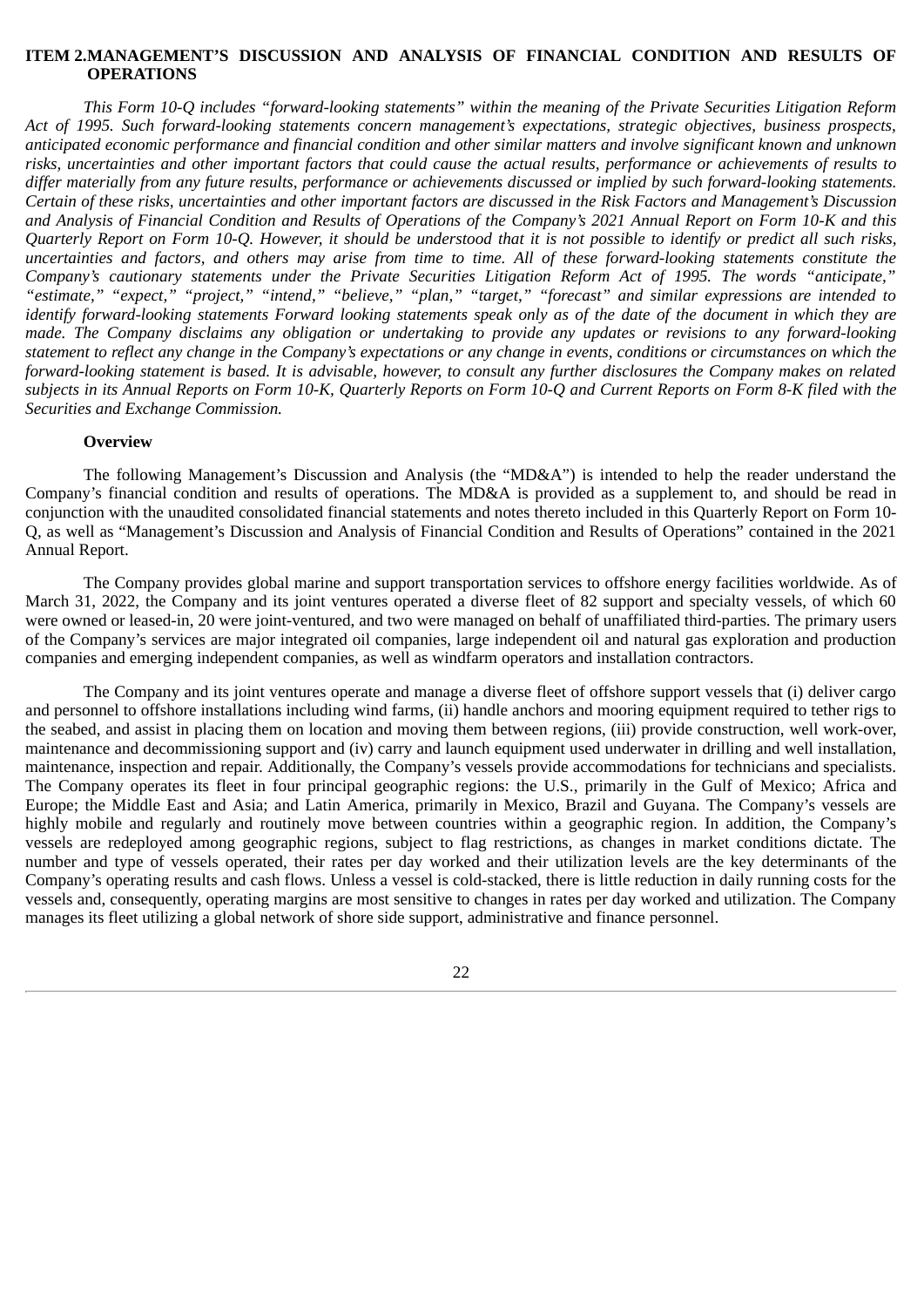Offshore oil and natural gas market conditions are highly volatile. Prices deteriorated beginning in the second half of 2014 and continued to deteriorate when oil prices hit a thirteen-year low of less than \$27 per barrel (on the New York Mercantile Exchange) in February 2016. Oil prices were as high as \$76 per barrel in October 2018 but experienced unprecedented volatility during 2020 due to the COVID-19 pandemic and the related effects on the global economy, with the price per barrel going negative for a short period of time. Oil prices have steadily increased since the lows hit at the beginning of the COVID-19 pandemic and recently hit a multi-year high of \$116 per barrel primarily as a result of the conflict between Russia and Ukraine as well as the related economic sanctions. While the Company has experienced difficult market conditions over the past few years due to low oil and natural gas prices and the focus of oil and natural gas producing companies on cost and capital spending budget reductions, the recent increase in oil and natural gas prices has led to an increase in utilization, day rates and customer inquiries about potential new charters.

The Company's operations and financial results were adversely affected by the COVID-19 pandemic as a result of decreased demand for the Company's services and the increase in costs due to operational changes enacted to enhance crew and on-shore employee health and safety. While business has rebounded from the lows caused by the COVID-19 pandemic, the Company continues to closely monitor the dynamics related to the COVID-19 pandemic so that it may adjust its operations if necessary.

Certain macro drivers somewhat independent of oil and natural gas prices may support the Company's business, including: (i) underspending by oil and gas producers during the recent industry downturn leading to pent up demand for maintenance and growth capital expenditures; and (ii) improved extraction technologies. While we expect that alternative forms of energy will continue to grow and add to the world's energy mix especially as governments, supranational groups and various other parties focus on climate change causes and concerns, the Company believes that for the foreseeable future demand for gasoline and oil will be sustained, as will demand for electricity from natural gas. Some alternative forms of energy such as offshore wind facilities have the potential to support, in part, the Company's business. Low oil prices and the subsequent decline in offshore exploration have forced many operators in the industry to restructure or liquidate assets. The Company continues to closely monitor the delivery of newly built offshore support vessels to the industry-wide fleet, which in the recent past contributed to an oversaturated market, thereby further lowering the demand for the Company's existing offshore support vessel fleet. A continuation of (i) low customer exploration and drilling activity levels, and (ii) continued excess supply of offshore support vessels whether from laid up fleets or newly built vessels could, in isolation or together, have a material adverse effect on the Company's business, financial position, results of operations, cash flows and growth prospects.

The Company adheres to a strategy of cold-stacking vessels (removing from active service) during periods of weak utilization in order to reduce the daily running costs of operating the fleet, primarily personnel, repairs and maintenance costs, as well as to defer some drydocking costs into future periods. The Company considers various factors in determining which vessels to cold-stack, including upcoming dates for regulatory vessel inspections and related docking requirements. The Company may maintain class certification on certain cold-stacked vessels, thereby incurring some drydocking costs while cold-stacked. Coldstacked vessels are returned to active service when market conditions improve, or management anticipates improvement, typically leading to increased costs for drydocking, personnel, repair and maintenance in the periods immediately preceding the vessels' return to active service. Depending on market conditions, vessels with similar characteristics and capabilities may be rotated between active service and cold-stack. On an ongoing basis, the Company reviews its cold-stacked vessels to determine if any should be designated as retired and removed from service based on the vessel's physical condition, the expected costs to reactivate and restore class certification, if any, and its viability to operate within current and projected market conditions. As of March 31, 2022, five of the Company's 60 owned and leased-in, in-service vessels were cold-stacked worldwide.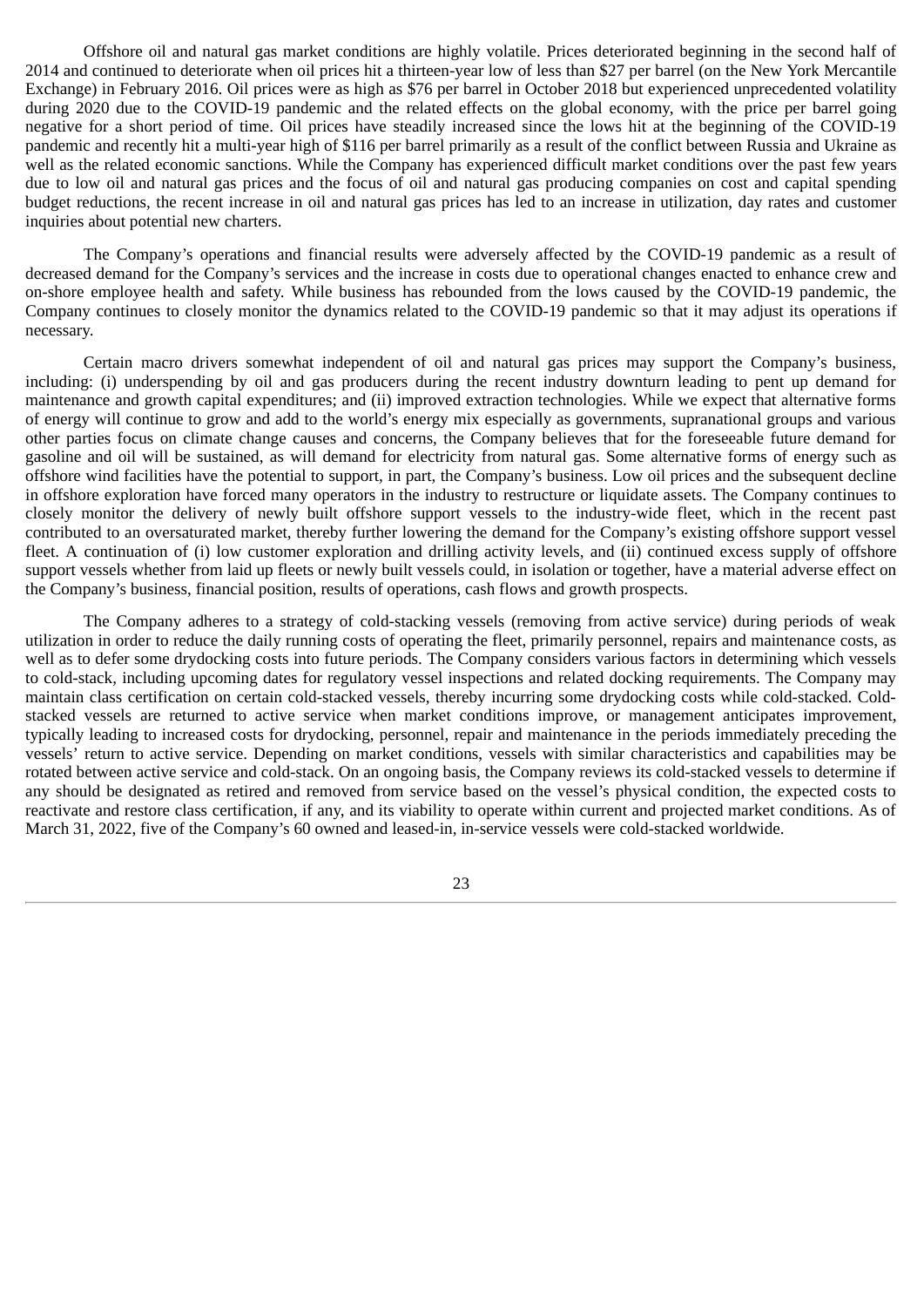#### **Recent Developments**

*OSV Partners*. SEACOR OSV PARTNERS I LP, a Delaware limited partnership ("OSV Partners I"), was a joint venture that owned and operated five PSVs for which the Company acted as one of the general partners and also held a limited partnership interest in. On December 31, 2021, pursuant an agreement and plan of merger (the "Merger Agreement") among SEACOR Marine, SEACOR Offshore OSV LLC, a Delaware limited liability company and an indirect wholly-owned subsidiary of the Company ("SEACOR Offshore OSV") and OSV Partners I, OSV Partners I merged with and into SEACOR Offshore OSV with SEACOR Offshore OSV surviving the merger (the "Merger").

In connection with the consummation of the Merger, the Company issued an aggregate of 1,567,935 shares of common stock of the Company, par value \$0.01 per share (the "Common Stock"), as follows:

- (i) 531,872 shares of Common Stock as consideration for the Merger paid to OSV Partners I's limited partners (other than the Company and its subsidiaries), and
- (ii) 1,036,063 shares of Common Stock as payment to settle all amounts and other obligations outstanding under the Subordinated PIK Loan Agreement, dated September 28, 2018 (as amended on December 22, 2021, the "PIK Loan Agreement") and paid to the former lenders thereunder (all of whom were limited partners of OSV Partners I).

In connection with the Merger, the Company and SEACOR Offshore OSV assumed and guaranteed approximately \$18.1 million of OSV Partners I's third-party indebtedness outstanding under the amended and restated senior secured term loan credit facility agreement dated as of September 28, 2018, by and among OSV Partners I and lenders and other parties thereto.

As a result of the Merger, the five 201', 1,900 tons deadweight capacity, PSVs owned by OSV Partners I are now 100% owned by the Company, bringing the Company's owned PSV fleet to 20. Of the five PSVs previously owned by OSV Partners I, three are U.S. flagged and currently located in the Gulf of Mexico, and two are Marshall Island flagged and currently located in the Middle East. As of December 31, 2021, these five PSVs had an average age of seven years.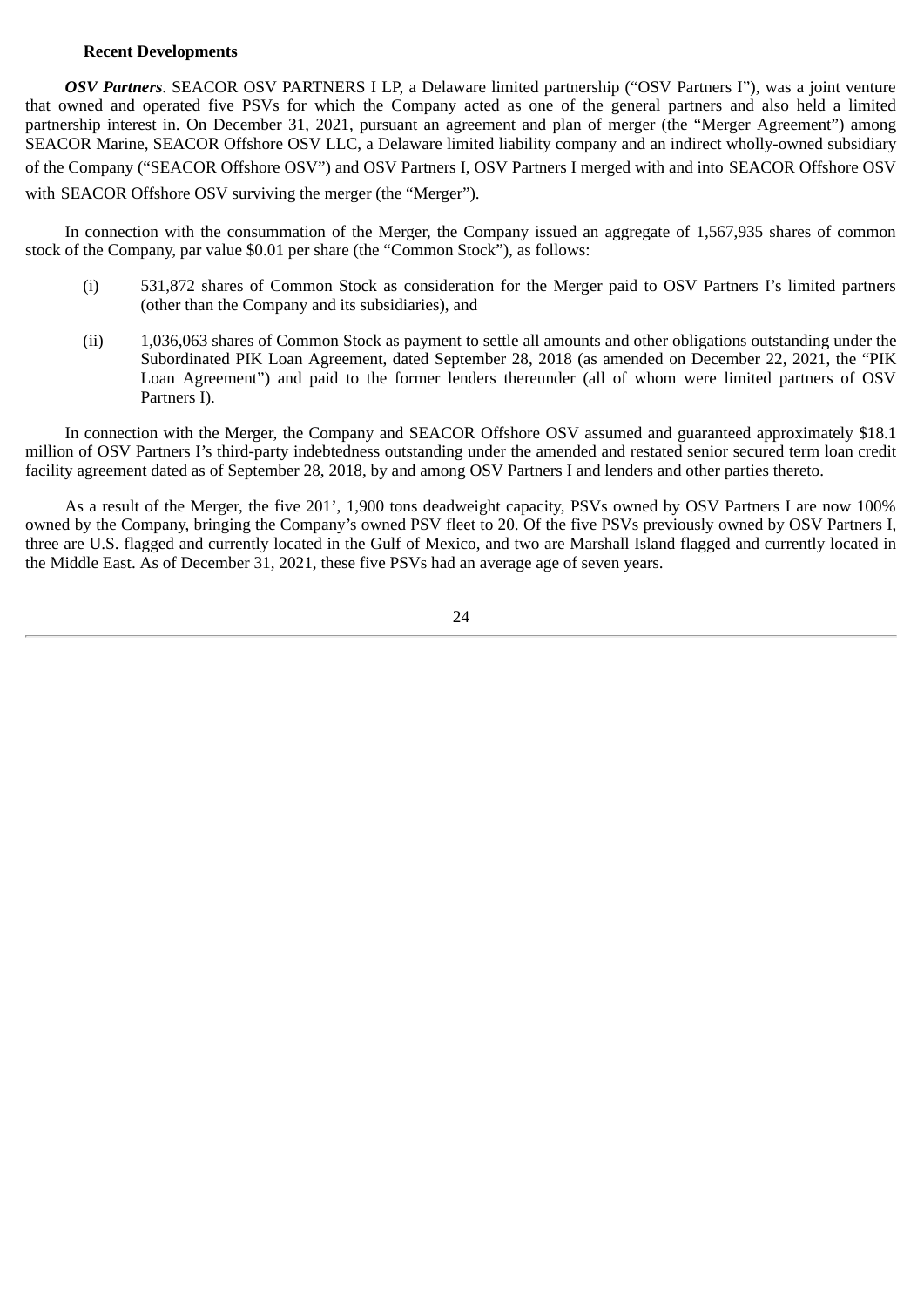# **Consolidated Results of Operations**

The sections below provide an analysis of the Company's results of operations for the three months ("Current Year Quarter") ended March 31, 2022 compared with the three months ("Prior Year Quarter") ended March 31, 2021. For the periods indicated, the Company's consolidated results of operations were as follows (in thousands, except statistics):

|                                                                                  |                 | <b>Three Months Ended March 31,</b> |    |           |         |
|----------------------------------------------------------------------------------|-----------------|-------------------------------------|----|-----------|---------|
|                                                                                  | 2022            |                                     |    | 2021      |         |
| <b>Time Charter Statistics:</b>                                                  |                 |                                     |    |           |         |
| Average Rates Per Day                                                            | \$<br>11,312    |                                     | \$ | 11,323    |         |
| <b>Fleet Utilization</b>                                                         | 70%             |                                     |    | 55%       |         |
| <b>Fleet Available Days</b>                                                      | 5,400           |                                     |    | 5,505     |         |
| <b>Operating Revenues:</b>                                                       |                 |                                     |    |           |         |
| Time charter                                                                     | \$<br>42,741    | 94%                                 | \$ | 34,290    | 94%     |
| <b>Bareboat charter</b>                                                          | 618             | 1%                                  |    | 729       | 2%      |
| Other marine services                                                            | 2,232           | 5%                                  |    | 1,493     | 4%      |
|                                                                                  | 45,591          | 100%                                |    | 36,512    | 100%    |
| Costs and Expenses:                                                              |                 |                                     |    |           |         |
| Operating:                                                                       |                 |                                     |    |           |         |
| Personnel                                                                        | 18,435          | 40%                                 |    | 13,418    | 37%     |
| Repairs and maintenance                                                          | 6,791           | 15%                                 |    | 3,840     | 11%     |
| Drydocking                                                                       | 4,973           | 11%                                 |    | 2,217     | 6%      |
| Insurance and loss reserves                                                      | 1,186           | 3%                                  |    | 1,958     | 5%      |
| Fuel, lubes and supplies                                                         | 3,729           | 8%                                  |    | 2,202     | 6%      |
| Other                                                                            | 4,382           | 10%                                 |    | 2,672     | 7%      |
|                                                                                  | 39,496          | 87%                                 |    | 26,307    | 72%     |
| Lease expense - operating                                                        | 1.060           | 2%                                  |    | 1,078     | 3%      |
| Administrative and general                                                       | 9,924           | 22%                                 |    | 8,611     | 24%     |
| Depreciation and amortization                                                    | 14,371          | 32%                                 |    | 14,798    | 41%     |
|                                                                                  | 64,851          | 142%                                |    | 50,794    | 139%    |
| Gains (Losses) on Asset Dispositions and Impairments, Net                        | 2,139           | 5%                                  |    | (2,273)   | $(6)$ % |
| <b>Operating Loss</b>                                                            | (17, 121)       | (38)%                               |    | (16, 555) | (45)%   |
| Other Expense, Net                                                               | (5, 811)        | (13)%                               |    | (7, 150)  | (20)%   |
| Loss from Continuing Operations Before Income Tax Benefit and Equity in Earnings |                 |                                     |    |           |         |
| of 50% or Less Owned Companies                                                   | (22, 932)       | (50)%                               |    | (23,705)  | (65)%   |
| Income Tax Benefit                                                               | (2,421)         | (5)%                                |    | (2,688)   | (7)%    |
| Loss from Continuing Operations Before Equity in Earnings of 50% or Less Owned   |                 |                                     |    |           |         |
| Companies                                                                        | (20,511)        | (45)%                               |    | (21, 017) | (58)%   |
| Equity in Earnings Gains of 50% or Less Owned Companies                          | 5,674           | 12%                                 |    | 4,103     | 11%     |
| <b>Loss from Continuing Operations</b>                                           | (14, 837)       | (33)%                               |    | (16, 914) | (46)%   |
| Income from discontinued operations, Net of Tax                                  |                 | $-$ %                               |    | 22,925    | 63%     |
| Net (Loss) Income                                                                | (14, 837)       | (33)%                               |    | 6,011     | 16%     |
| Net Income attributable to Noncontrolling Interests in Subsidiaries              |                 | $-$ %                               |    |           | $-$ %   |
| Net (Loss) Income attributable to SEACOR Marine Holdings Inc.                    | \$<br>(14, 837) | (33)%                               | \$ | 6,011     | 16%     |

*Direct Vessel Profit.* Direct vessel profit (defined as operating revenues less operating expenses excluding leased-in equipment, "DVP") is the Company's measure of segment profitability. DVP is a critical financial measure used by the Company to analyze and compare the operating performance of its regions, without regard to financing decisions (depreciation and interest expense for owned vessels vs. lease expense for leased-in vessels). See "Note 11. Segment Information" to the Unaudited Consolidated Financial Statements included in Part I. Item 1. "Financial Statements" elsewhere in the Quarterly Report on Form 10-Q.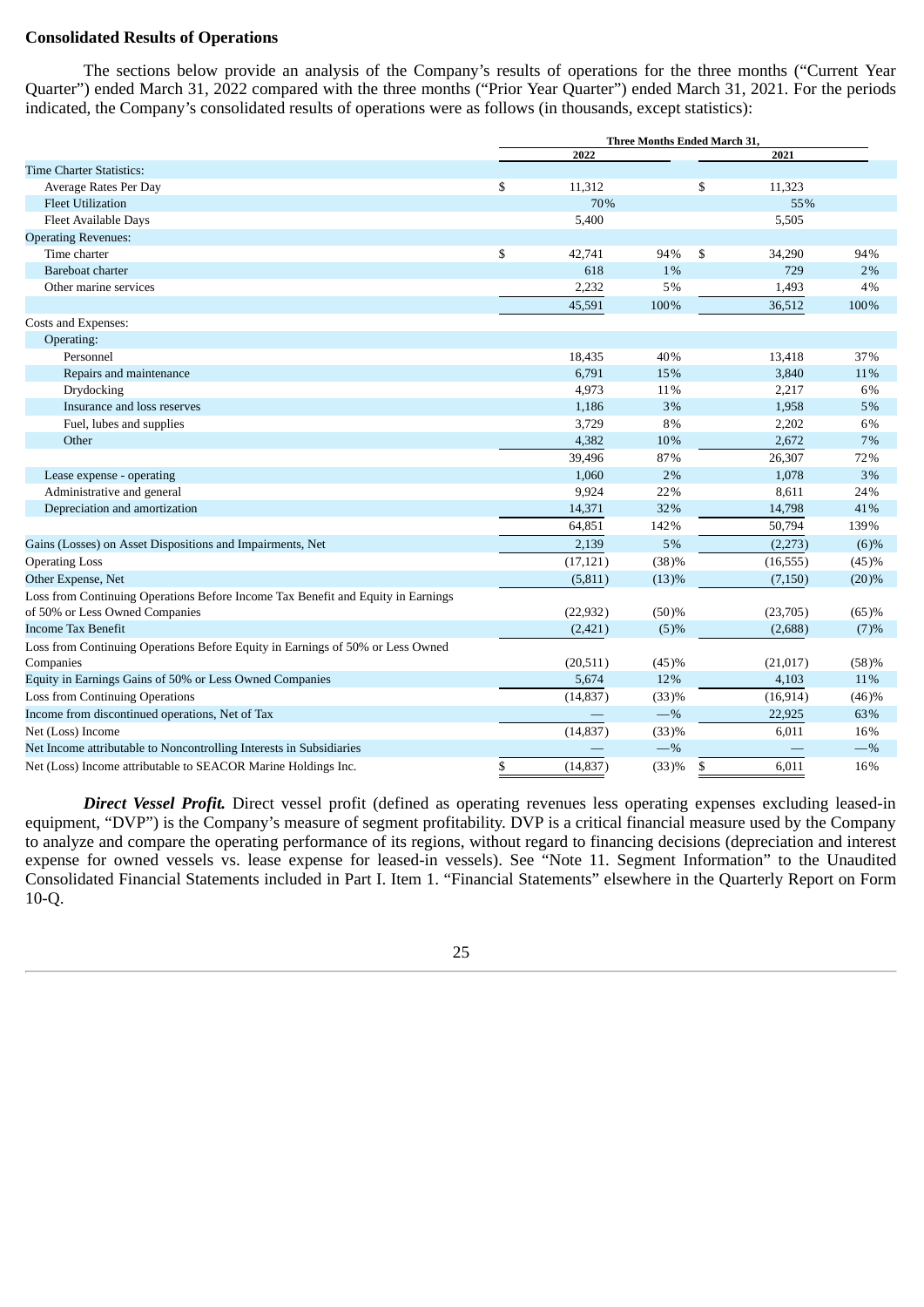The following tables summarize the operating results and property and equipment for the Company's reportable segments for the periods indicated (in thousands, except statistics):

|                                            | <b>United</b>                |    |               |                |               |                  |
|--------------------------------------------|------------------------------|----|---------------|----------------|---------------|------------------|
|                                            | <b>States</b>                |    |               |                |               |                  |
|                                            | (primarily<br><b>Gulf of</b> |    | <b>Africa</b> | Middle<br>East | Latin         |                  |
|                                            | <b>Mexico</b> )              |    | and Europe    | and Asia       | America       | <b>Total</b>     |
| For the Three Months Ended March 31, 2022  |                              |    |               |                |               |                  |
| <b>Time Charter Statistics:</b>            |                              |    |               |                |               |                  |
| Average Rates Per Day                      | \$<br>15,595                 | \$ | 10,006        | \$<br>9,882    | \$<br>13,450  | \$<br>11,312     |
| <b>Fleet Utilization</b>                   | 38%                          |    | 82%           | 77%            | 85%           | 70%              |
| <b>Fleet Available Days</b>                | 1,314                        |    | 1,499         | 1,800          | 787           | 5,400            |
| <b>Operating Revenues:</b>                 |                              |    |               |                |               |                  |
| Time charter                               | \$<br>7,864                  | \$ | 12,280        | \$<br>13,660   | \$<br>8,937   | \$<br>42,741     |
| Bareboat charter                           |                              |    |               |                | 618           | 618              |
| Other marine services                      | 2,052                        |    | (616)         | 49             | 747           | 2,232            |
|                                            | 9,916                        |    | 11,664        | 13,709         | 10,302        | 45,591           |
| Direct Costs and Expenses:                 |                              |    |               |                |               |                  |
| Operating:                                 |                              |    |               |                |               |                  |
| Personnel                                  | 4,923                        |    | 3,536         | 6,031          | 3,945         | 18,435           |
| Repairs and maintenance                    | 1,101                        |    | 1,579         | 1,832          | 2,279         | 6,791            |
| Drydocking                                 | 2,867                        |    | 1,144         | 962            | $\equiv$      | 4,973            |
| Insurance and loss reserves                | 229                          |    | 124           | 507            | 326           | 1,186            |
| Fuel, lubes and supplies                   | 662                          |    | 1,473         | 1,010          | 584           | 3,729            |
| Other                                      | 224                          |    | 1,828         | 1,627          | 703           | 4,382            |
|                                            | 10,006                       |    | 9,684         | 11,969         | 7,837         | 39,496           |
| <b>Direct Vessel (Loss) Profit</b>         | \$<br>(90)                   | \$ | 1,980         | \$<br>1,740    | \$<br>2,465   | 6,095            |
| Other Costs and Expenses:                  |                              |    |               |                |               |                  |
| Lease expense                              | \$<br>287                    | \$ | 402           | \$<br>31       | \$<br>340     | 1,060            |
| Administrative and general                 |                              |    |               |                |               | 9,924            |
| Depreciation and amortization              | 4,638                        |    | 3,258         | 4,345          | 2,130         | 14,371           |
|                                            |                              |    |               |                |               | 25,355           |
| Gain on Asset Dispositions and Impairments |                              |    |               |                |               | 2,139            |
| <b>Operating Loss</b>                      |                              |    |               |                |               | \$<br>(17, 121)  |
| As of March 31, 2022                       |                              |    |               |                |               |                  |
| Property and Equipment:                    |                              |    |               |                |               |                  |
| Historical cost                            | \$<br>280,472                | \$ | 241,607       | \$<br>335,121  | \$<br>149,673 | \$<br>1,006,873  |
| Accumulated depreciation                   | (130, 455)                   |    | (77,502)      | (86, 682)      | (21, 805)     | \$<br>(316, 444) |
|                                            | \$<br>150,017                | \$ | 164,105       | \$<br>248,439  | \$<br>127,868 | \$<br>690,429    |
| Total Assets (1)                           | \$<br>173,269                | \$ | 181,526       | \$<br>254,749  | \$<br>208.711 | \$<br>818,255    |
|                                            |                              |    |               |                |               |                  |

(1) Total assets by region does not include corporate assets of \$84.4 million as of March 31, 2022.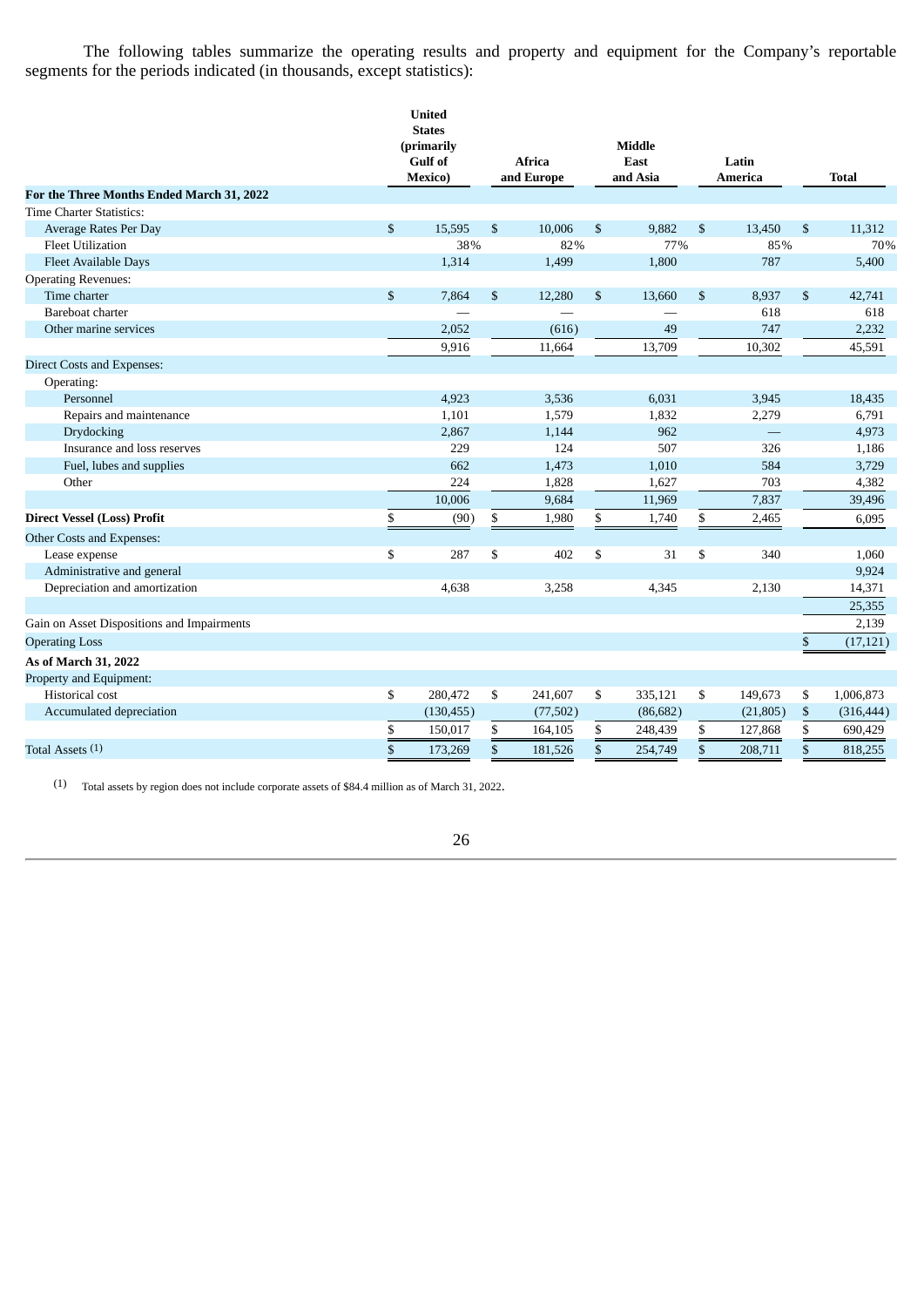|                                                                | <b>United</b><br><b>States</b><br>(primarily<br><b>Gulf of</b><br><b>Mexico</b> ) |            | <b>Africa</b><br>and Europe,<br><b>Continuing</b><br>Operations <sup>(2)</sup> |                | Middle<br>East<br>and Asia | Latin<br>America |    | <b>Total</b> |
|----------------------------------------------------------------|-----------------------------------------------------------------------------------|------------|--------------------------------------------------------------------------------|----------------|----------------------------|------------------|----|--------------|
| For the Three Months Ended March 31, 2021                      |                                                                                   |            |                                                                                |                |                            |                  |    |              |
| <b>Time Charter Statistics:</b>                                |                                                                                   |            |                                                                                |                |                            |                  |    |              |
| Average Rates Per Day                                          | $\mathfrak{S}$                                                                    | 15,910     | \$<br>11,356                                                                   | \$             | 9,308                      | \$<br>14,751     | \$ | 11,323       |
| <b>Fleet Utilization</b>                                       |                                                                                   | 6%         | 68%                                                                            |                | 73%                        | 85%              |    | 55%          |
| <b>Fleet Available Days</b>                                    |                                                                                   | 1,518      | 1,356                                                                          |                | 1,852                      | 779              |    | 5,505        |
| <b>Operating Revenues:</b>                                     |                                                                                   |            |                                                                                |                |                            |                  |    |              |
| Time charter                                                   | $\mathbb{S}$                                                                      | 1,489      | \$<br>10,502                                                                   | $\mathfrak{S}$ | 12,575                     | \$<br>9,724      | \$ | 34,290       |
| Bareboat charter                                               |                                                                                   | 729        |                                                                                |                |                            |                  |    | 729          |
| Other                                                          |                                                                                   | 546        | (269)                                                                          |                | 360                        | 856              |    | 1,493        |
|                                                                |                                                                                   | 2,764      | 10,233                                                                         |                | 12,935                     | 10,580           |    | 36,512       |
| <b>Direct Costs and Expenses:</b>                              |                                                                                   |            |                                                                                |                |                            |                  |    |              |
| Operating:                                                     |                                                                                   |            |                                                                                |                |                            |                  |    |              |
| Personnel                                                      |                                                                                   | 1.744      | 3.220                                                                          |                | 5,208                      | 3,246            |    | 13.418       |
| Repairs and maintenance                                        |                                                                                   | 654        | 1,191                                                                          |                | 903                        | 1,092            |    | 3,840        |
| Drydocking                                                     |                                                                                   | 875        | 304                                                                            |                | 1,066                      | (28)             |    | 2,217        |
| Insurance and loss reserves                                    |                                                                                   | 527        | 433                                                                            |                | 702                        | 296              |    | 1,958        |
| Fuel, lubes and supplies                                       |                                                                                   | 199        | 572                                                                            |                | 559                        | 872              |    | 2,202        |
| Other                                                          |                                                                                   | 77         | 579                                                                            |                | 1,144                      | 872              |    | 2,672        |
|                                                                |                                                                                   | 4,076      | 6,299                                                                          |                | 9,582                      | 6,350            |    | 26,307       |
| <b>Direct Vessel (Loss) Profit, from Continuing Operations</b> | \$                                                                                | (1, 312)   | \$<br>3,934                                                                    | \$             | 3,353                      | \$<br>4,230      | \$ | 10,205       |
| Other Costs and Expenses:                                      |                                                                                   |            |                                                                                |                |                            |                  |    |              |
| Lease expense                                                  | \$                                                                                | 664        | \$<br>356                                                                      | \$             | 22                         | \$<br>36         | \$ | 1,078        |
| Administrative and general                                     |                                                                                   |            |                                                                                |                |                            |                  |    | 8,611        |
| Depreciation and amortization                                  |                                                                                   | 4,164      | 3,307                                                                          |                | 4,710                      | 2,617            |    | 14,798       |
|                                                                |                                                                                   |            |                                                                                |                |                            |                  |    | 24,487       |
| Loss on Asset Dispositions and Impairments                     |                                                                                   |            |                                                                                |                |                            |                  |    | (2,273)      |
| <b>Operating Loss, for Continuing Operations</b>               |                                                                                   |            |                                                                                |                |                            |                  | \$ | (16, 555)    |
| As of March 31, 2021                                           |                                                                                   |            |                                                                                |                |                            |                  |    |              |
| Property and Equipment:                                        |                                                                                   |            |                                                                                |                |                            |                  |    |              |
| Historical cost                                                | \$                                                                                | 214,575    | \$<br>240,032                                                                  | \$             | 374,979                    | \$<br>170,844    |    | 1,000,430    |
| Accumulated depreciation                                       |                                                                                   | (128, 841) | (68, 254)                                                                      |                | (76, 675)                  | (24, 022)        |    | (297,792)    |
|                                                                | \$                                                                                | 85,734     | \$<br>171,778                                                                  | \$             | 298,304                    | \$<br>146,822    | \$ | 702,638      |
| Total Assets (1)                                               | \$                                                                                | 125,479    | \$<br>189,370                                                                  | \$             | 301,381                    | \$<br>215,408    | \$ | 831,638      |
|                                                                |                                                                                   |            |                                                                                |                |                            |                  |    |              |

(1) Total assets by region does not include corporate assets of \$142.2 million as of March 31, 2021.

(2) In prior periods Africa and Europe were reported as separate segments. Due to the sale of Windcat Workboats, the Company's European operations are no longer analyzed by the chief operating decision maker on a standalon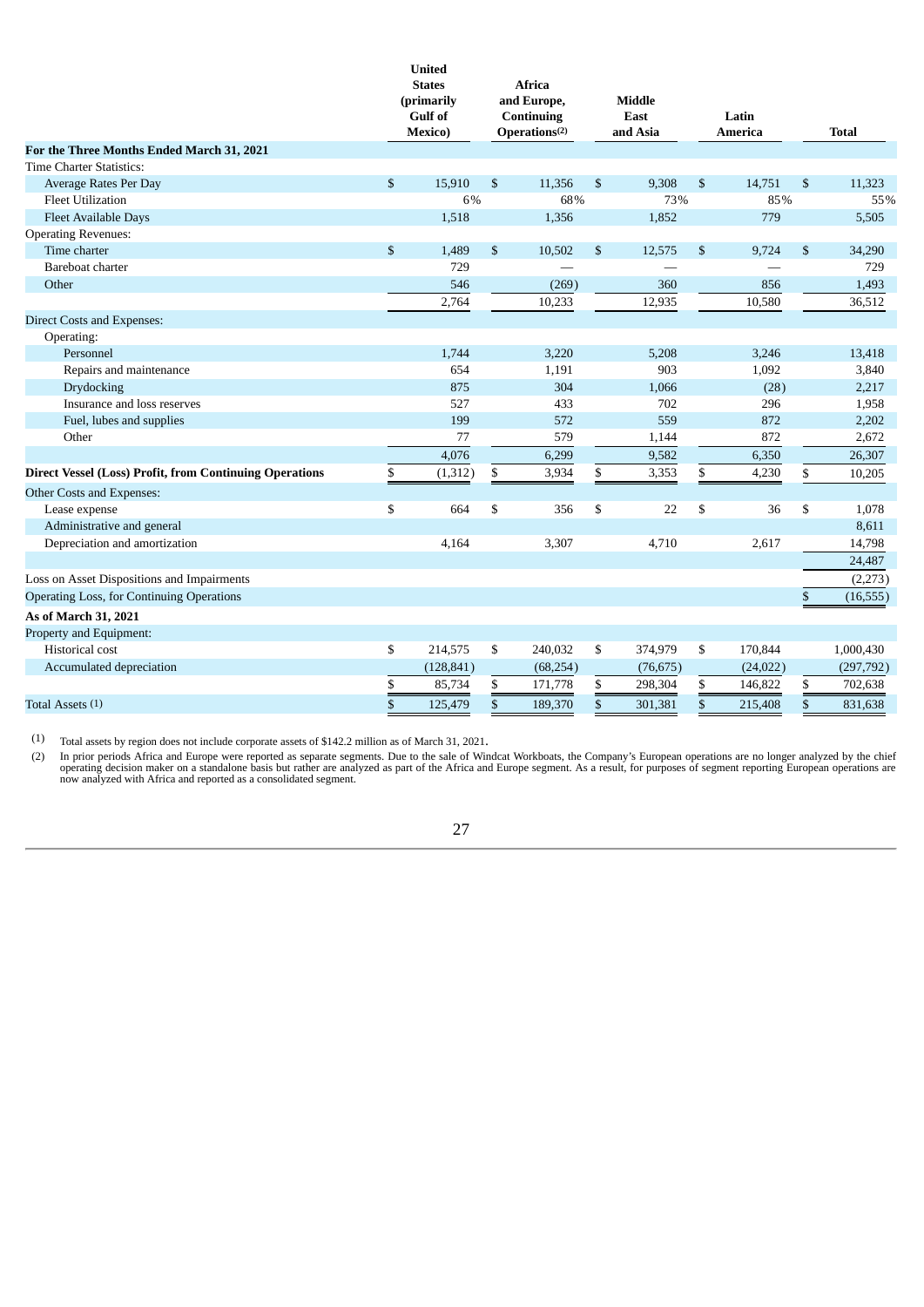For additional information, the following tables summarize the world-wide operating results and property and equipment for each of the Company's vessel classes for the periods indicated (in thousands, except statistics):

|                                            | Anchor<br>handling<br>towing | Fast          |               |               |                  |               | Other        |              |              |
|--------------------------------------------|------------------------------|---------------|---------------|---------------|------------------|---------------|--------------|--------------|--------------|
|                                            | supply                       | support       |               | <b>Supply</b> | <b>Specialty</b> | Liftboats     | activity     |              | <b>Total</b> |
| For the Three Months Ended March 31, 2022  |                              |               |               |               |                  |               |              |              |              |
| <b>Time Charter Statistics:</b>            |                              |               |               |               |                  |               |              |              |              |
| Average Rates Per Day                      | \$<br>8,908                  | \$<br>8.621   | \$            | 12,188        | \$               | \$<br>22,416  | \$           | \$           | 11,312       |
| Fleet Utilization                          | 66%                          | 80%           |               | 72%           | $-$ %            | 49%           | $-$ %        |              | 70%          |
| <b>Fleet Available Days</b>                | 540                          | 2,160         |               | 1,800         | 90               | 810           |              |              | 5,400        |
| <b>Operating Revenues:</b>                 |                              |               |               |               |                  |               |              |              |              |
| Time charter                               | \$<br>3,188                  | \$<br>14,900  | $\mathsf{\$}$ | 15,823        | \$               | \$<br>8,830   | \$           | $\mathbb{S}$ | 42,741       |
| Bareboat charter                           |                              |               |               | 618           |                  |               |              |              | 618          |
| Other marine services                      | (160)                        | (254)         |               | 44            |                  | 1,463         | 1,139        |              | 2,232        |
|                                            | 3,028                        | 14,646        |               | 16,485        |                  | 10,293        | 1,139        |              | 45,591       |
| Direct Costs and Expenses:                 |                              |               |               |               |                  |               |              |              |              |
| Operating:                                 |                              |               |               |               |                  |               |              |              |              |
| Personnel                                  | 1.136                        | 5,070         |               | 8,193         | $\mathbf{1}$     | 4,035         |              |              | 18,435       |
| Repairs and maintenance                    | 293                          | 1,800         |               | 3,701         |                  | 1,012         | (15)         |              | 6,791        |
| Drydocking                                 | (7)                          | 1,277         |               | 1,302         |                  | 2,401         |              |              | 4,973        |
| Insurance and loss reserves                | (137)                        | 260           |               | 428           | 2                | 1,215         | (582)        |              | 1,186        |
| Fuel, lubes and supplies                   | 144                          | 1,544         |               | 1,434         | $\overline{2}$   | 605           |              |              | 3,729        |
| Other                                      | 439                          | 1,941         |               | 1,348         | 11               | 644           | (1)          |              | 4,382        |
|                                            | 1,868                        | 11,892        |               | 16,406        | 16               | 9,912         | (598)        |              | 39,496       |
| Other Costs and Expenses:                  |                              |               |               |               |                  |               |              |              |              |
| Lease expense                              | \$<br>449                    | \$            | \$            | 291           | \$               | \$            | \$<br>320    | $\mathbb{S}$ | 1,060        |
| Administrative and general                 |                              |               |               |               |                  |               |              |              | 9,924        |
| Depreciation and amortization              | 494                          | 4,945         |               | 3,786         |                  | 4,964         | 182          |              | 14,371       |
|                                            |                              |               |               |               |                  |               |              |              | 25,355       |
| Gain on Asset Dispositions and Impairments |                              |               |               |               |                  |               |              |              | 2,139        |
| <b>Operating Loss</b>                      |                              |               |               |               |                  |               |              | \$           | (17, 121)    |
|                                            |                              |               |               |               |                  |               |              |              |              |
| As of March 31, 2022                       |                              |               |               |               |                  |               |              |              |              |
| Property and Equipment:                    |                              |               |               |               |                  |               |              |              |              |
| <b>Historical cost</b>                     | \$<br>50,189                 | \$<br>361,785 | \$            | 282,305       | \$<br>3,163      | \$<br>290,529 | \$<br>18,902 |              | \$1,006,873  |
| Accumulated depreciation                   | (34,251)                     | (121, 714)    |               | (24, 441)     | (3, 138)         | (114, 480)    | (18, 420)    |              | (316, 444)   |
|                                            | \$<br>15,938                 | \$<br>240,071 | \$            | 257,864       | \$<br>25         | \$<br>176,049 | \$<br>482    | \$           | 690,429      |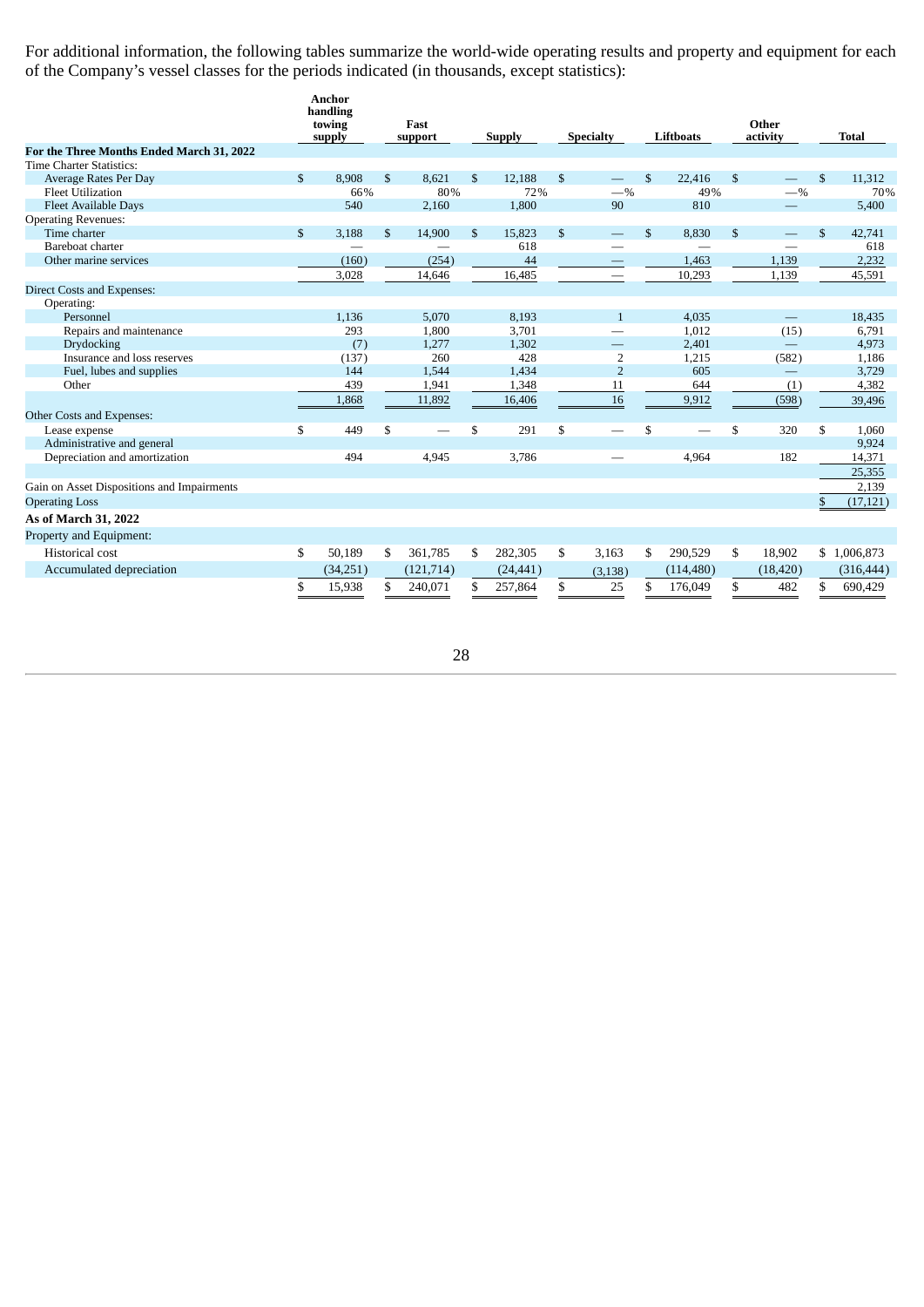|                                            |               | <b>Anchor</b><br>handling<br>towing<br>supply | Fast<br>support |              | <b>Supply</b> |              | <b>Specialty</b> | <b>Liftboats</b> |              | Other<br>activity        |               | <b>Total</b> |
|--------------------------------------------|---------------|-----------------------------------------------|-----------------|--------------|---------------|--------------|------------------|------------------|--------------|--------------------------|---------------|--------------|
| For the Three Months Ended March 31, 2021  |               |                                               |                 |              |               |              |                  |                  |              |                          |               |              |
| <b>Time Charter Statistics:</b>            |               |                                               |                 |              |               |              |                  |                  |              |                          |               |              |
| Average Rates Per Day                      | $\mathcal{S}$ | 7,778                                         | \$<br>7,888     | $\mathbf{s}$ | 12,110        | $\mathbb{S}$ | 1.890            | \$<br>26,792     | $\mathbf{s}$ |                          | $\mathcal{S}$ | 11.323       |
| <b>Fleet Utilization</b>                   |               | 67%                                           | 61%             |              | 63%           |              | 100%             | 29%              |              | $-$ %                    |               | 55%          |
| <b>Fleet Available Days</b>                |               | 540                                           | 2,207           |              | 1,319         |              | 90               | 1,350            |              |                          |               | 5,505        |
| <b>Operating Revenues:</b>                 |               |                                               |                 |              |               |              |                  |                  |              |                          |               |              |
| Time charter                               | $\mathbb{S}$  | 2.801                                         | \$<br>10,657    | $\mathbb{S}$ | 10.082        | $\mathbb{S}$ | 170              | \$<br>10,580     | $\mathbf{s}$ |                          | $\mathbb{S}$  | 34,290       |
| Bareboat charter                           |               | -                                             | 729             |              |               |              |                  |                  |              |                          |               | 729          |
| Other marine services                      |               | (130)                                         | (218)           |              | 346           |              | 12               | 797              |              | 686                      |               | 1,493        |
|                                            |               | 2,671                                         | 11,168          |              | 10,428        |              | 182              | 11,377           |              | 686                      |               | 36,512       |
| <b>Direct Costs and Expenses:</b>          |               |                                               |                 |              |               |              |                  |                  |              |                          |               |              |
| Operating:                                 |               |                                               |                 |              |               |              |                  |                  |              |                          |               |              |
| Personnel                                  |               | 984                                           | 4,041           |              | 4,158         |              | 89               | 3,806            |              | 340                      |               | 13,418       |
| Repairs and maintenance                    |               | 241                                           | 1,535           |              | 1,135         |              | 8                | 894              |              | 27                       |               | 3,840        |
| Drydocking                                 |               | 54                                            | 1,178           |              | 110           |              |                  | 875              |              | $\overline{\phantom{0}}$ |               | 2,217        |
| Insurance and loss reserves                |               | 194                                           | 466             |              | 474           |              | 4                | 719              |              | 101                      |               | 1,958        |
| Fuel, lubes and supplies                   |               | 139                                           | 726             |              | 1,003         |              | 8                | 320              |              | 6                        |               | 2,202        |
| Other                                      |               | 270                                           | 1,141           |              | 880           |              | 26               | 677              |              | (322)                    |               | 2,672        |
|                                            |               | 1,882                                         | 9,087           |              | 7,760         |              | 135              | 7,291            |              | 152                      |               | 26,307       |
| Other Costs and Expenses:                  |               |                                               |                 |              |               |              |                  |                  |              |                          |               |              |
| Lease expense                              | \$            | 400                                           | \$<br>352       | \$           |               | \$           |                  | \$<br>12         | \$           | 314                      |               | 1,078        |
| Administrative and general                 |               |                                               |                 |              |               |              |                  |                  |              |                          |               | 8,611        |
| Depreciation and amortization              |               | 494                                           | 5,096           |              | 2,977         |              |                  | 5,659            |              | 572                      |               | 14,798       |
|                                            |               |                                               |                 |              |               |              |                  |                  |              |                          |               | 24,487       |
| Loss on Asset Dispositions and Impairments |               |                                               |                 |              |               |              |                  |                  |              |                          |               | (2,273)      |
| Operating Loss, for Continuing Operations  |               |                                               |                 |              |               |              |                  |                  |              |                          | \$            | (16, 555)    |
| As of March 31, 2021                       |               |                                               |                 |              |               |              |                  |                  |              |                          |               |              |
| Property and Equipment:                    |               |                                               |                 |              |               |              |                  |                  |              |                          |               |              |
| Historical cost                            | \$            | 50,189                                        | \$<br>372,805   | \$           | 229,124       | \$           | 3,163            | \$<br>321,750    | \$           | 23,399                   |               | \$1,000,430  |
| Accumulated depreciation                   |               | (32, 273)                                     | (108, 850)      |              | (11, 416)     |              | (3, 138)         | (123, 022)       |              | (19,093)                 |               | (297, 792)   |
|                                            | \$            | 17,916                                        | \$<br>263,955   | \$           | 217,708       | \$           | 25               | \$<br>198,728    | \$           | 4,306                    | \$            | 702,638      |

*Fleet Counts.* The Company's fleet count as of March 31, 2022 and December 31, 2021 was as follows:

|                          | Owned          | <b>Joint Ventured</b> | <b>Leased-in</b> | <b>Managed</b> | <b>Total</b> |
|--------------------------|----------------|-----------------------|------------------|----------------|--------------|
| March 31, 2022           |                |                       |                  |                |              |
| <b>AHTS</b>              | $\overline{4}$ | __                    | $\mathcal{D}$    |                | 6            |
| <b>FSV</b>               | 23             | 5                     |                  | $\overline{2}$ | 31           |
| Supply                   | 20             | 15                    |                  |                | 35           |
| Specialty                |                |                       |                  |                |              |
| Liftboats                | 9              |                       |                  |                | 9            |
|                          | 57             | 20                    | З                |                | 82           |
| <b>December 31, 2021</b> |                |                       |                  |                |              |
| <b>AHTS</b>              | $\overline{4}$ | __                    | $\overline{2}$   | __             | 6            |
| <b>FSV</b>               | 23             | 5                     |                  | $\mathbf{1}$   | 30           |
| Supply                   | 20             | 15                    |                  |                | 35           |
| Specialty (1)            |                |                       |                  |                |              |
| Liftboats (2)            | 9              | –                     | __               |                | 9            |
|                          | 57             | 20                    | n                |                | 81           |

(1) One owned vessel classified as a Crew Transfer Continuing Operations as of December 31, 2020 was reclassified as a specialty vessel as of January 12, 2021.

(2) In the second quarter of 2021, the Company removed from service four liftboats. Removed from service vessels are not counted in active fleet count.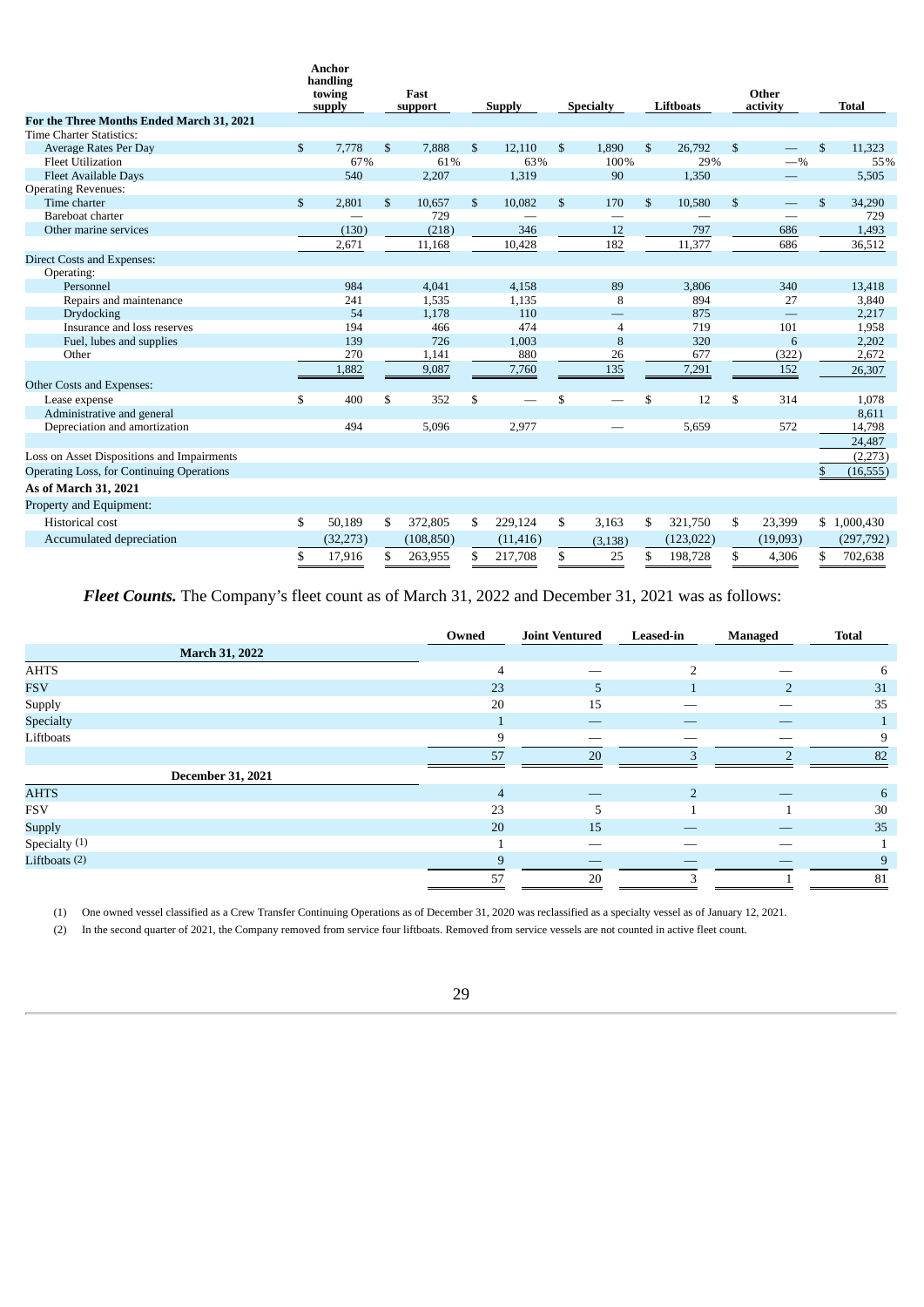#### **Operating Income (Loss)**

*United States, primarily Gulf of Mexico.* For the three months ended March 31, 2022 and 2021 the Company's time charter statistics and direct vessel profit (loss) in the United States was as follows (in thousands, except statistics):

|                                 |             | For the Three Months Ended March 31, |                |                          |       |
|---------------------------------|-------------|--------------------------------------|----------------|--------------------------|-------|
|                                 | 2022        |                                      |                | 2021                     |       |
| <b>Time Charter Statistics:</b> |             |                                      |                |                          |       |
| Rates Per Day Worked:           |             |                                      |                |                          |       |
| <b>AHTS</b>                     | \$          |                                      | $\mathbb{S}$   |                          |       |
| <b>FSV</b>                      | 10,836      |                                      |                |                          |       |
| Supply                          | 14,789      |                                      |                | $\equiv$                 |       |
| Liftboats                       | 18,100      |                                      |                | 16,284                   |       |
| Overall                         | 15,595      |                                      |                | 15,910                   |       |
| Utilization:                    |             |                                      |                |                          |       |
| <b>AHTS</b>                     |             | $-$ %                                |                |                          | $-$ % |
| <b>FSV</b>                      |             | 36%                                  |                |                          | 1%    |
| Supply                          |             | 62%                                  |                |                          | $-$ % |
| Liftboats                       |             | 40%                                  |                |                          | 9%    |
| Overall                         |             | 38%                                  |                |                          | 6%    |
| <b>Available Days:</b>          |             |                                      |                |                          |       |
| <b>AHTS</b>                     | 180         |                                      |                | 180                      |       |
| <b>FSV</b>                      | 270         |                                      |                | 317                      |       |
| Supply                          | 270         |                                      |                | $\overline{\phantom{0}}$ |       |
| Liftboats                       | 594         |                                      |                | 1,021                    |       |
| Overall                         | 1,314       |                                      |                | 1,518                    |       |
| Operating revenues:             |             |                                      |                |                          |       |
| Time charter                    | \$<br>7,864 | 79%                                  | $\mathbb{S}$   | 1,489                    | 54%   |
| Bareboat charter                |             | $-$ %                                |                | 729                      | 26%   |
| Other marine services           | 2,052       | 21%                                  |                | 546                      | 20%   |
|                                 | 9,916       | 100%                                 |                | 2,764                    | 100%  |
| Direct operating expenses:      |             |                                      |                |                          |       |
| Personnel                       | 4,923       | 50%                                  |                | 1,744                    | 63%   |
| Repairs and maintenance         | 1,101       | $11\%$                               |                | 654                      | 24%   |
| Drydocking                      | 2,867       | 29%                                  |                | 875                      | 32%   |
| Insurance and loss reserves     | 229         | 2%                                   |                | 527                      | 19%   |
| Fuel, lubes and supplies        | 662         | 7%                                   |                | 199                      | 7%    |
| Other                           | 224         | $2\%$                                |                | 77                       | 3%    |
|                                 | 10,006      | 101%                                 |                | 4,076                    | 147%  |
| Direct Vessel Profit (Loss)     | \$<br>(90)  | (1)%                                 | $\mathfrak{S}$ | (1, 312)                 | (47)% |

# **Current Year Quarter compared with Prior Year Quarter**

*Operating Revenues.* Charter revenues were \$5.6 million higher in the Current Year Quarter compared with the Prior Year Quarter. Charter revenues were \$2.1 million higher due to the repositioning of vessels between geographic regions, \$1.9 million higher due to improved utilization of the core fleet and \$1.6 million higher due to net fleet additions as a result of the Merger of OSV Partners I. Other marine services were \$1.5 million higher primarily due to higher management fees and liftboat catering revenues. As of March 31, 2022, the Company had four of 15 owned and leased-in vessels (two AHTS vessels, one FSV, and one liftboat) cold-stacked in this region compared with 11 of 17 vessels (two AHTS vessels, two FSVs, and seven liftboats) as of March 31, 2021.

*Direct Operating Expenses*. Direct operating expenses were \$5.9 million higher in the Current Year Quarter compared with the Prior Year Quarter. Direct operating expenses were \$2.8 million higher for the core fleet primarily due to the timing of certain dry-docking and repair expenditures, \$2.0 million higher due to net fleet additions, and \$1.1 million higher due to the repositioning of vessels between geographic regions.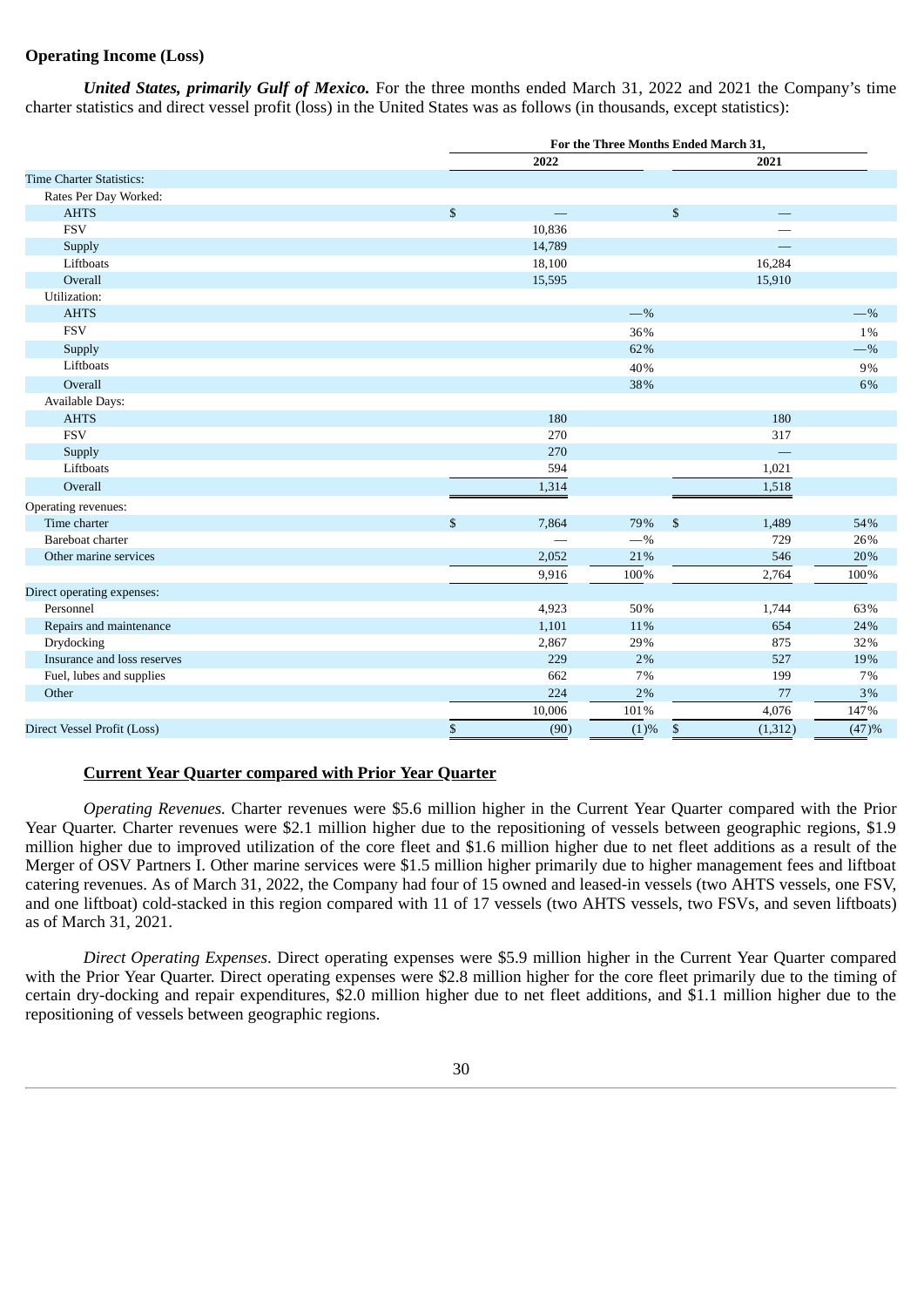*Africa and Europe, continuing operations.* For the three months ended March 31, 2022 and 2021 the Company's time charter statistics and direct vessel profit in Africa and Europe was as follows (in thousands, except statistics):

|                                 | For the Three Months Ended March 31, |       |    |        |       |  |  |  |  |  |
|---------------------------------|--------------------------------------|-------|----|--------|-------|--|--|--|--|--|
|                                 | 2022                                 |       |    | 2021   |       |  |  |  |  |  |
| <b>Time Charter Statistics:</b> |                                      |       |    |        |       |  |  |  |  |  |
| Rates Per Day Worked:           |                                      |       |    |        |       |  |  |  |  |  |
| <b>AHTS</b>                     | \$<br>9,925                          |       | \$ | 8,408  |       |  |  |  |  |  |
| <b>FSV</b>                      | 9,862                                |       |    | 8,998  |       |  |  |  |  |  |
| Supply                          | 10,483                               |       |    |        |       |  |  |  |  |  |
| Liftboats                       |                                      |       |    | 35,000 |       |  |  |  |  |  |
| Overall                         | 10,006                               |       |    | 11,356 |       |  |  |  |  |  |
| Utilization:                    |                                      |       |    |        |       |  |  |  |  |  |
| <b>AHTS</b>                     |                                      | 100%  |    |        | 100%  |  |  |  |  |  |
| <b>FSV</b>                      |                                      | 78%   |    |        | 69%   |  |  |  |  |  |
| Supply                          |                                      | 78%   |    |        | $-$ % |  |  |  |  |  |
| Liftboats                       |                                      | $-$ % |    |        | 100%  |  |  |  |  |  |
| Overall                         |                                      | 82%   |    |        | 68%   |  |  |  |  |  |
| Available Days:                 |                                      |       |    |        |       |  |  |  |  |  |
| <b>AHTS</b>                     | 270                                  |       |    | 270    |       |  |  |  |  |  |
| <b>FSV</b>                      | 900                                  |       |    | 816    |       |  |  |  |  |  |
| Supply                          | 329                                  |       |    | 180    |       |  |  |  |  |  |
| Liftboats                       |                                      |       |    | 90     |       |  |  |  |  |  |
| Overall                         | 1,499                                |       |    | 1,356  |       |  |  |  |  |  |
| Operating revenues:             |                                      |       |    |        |       |  |  |  |  |  |
| Time charter                    | \$<br>12,280                         | 105%  | \$ | 10,502 | 103%  |  |  |  |  |  |
| Other marine services           | (616)                                | (5%)  |    | (269)  | (3%)  |  |  |  |  |  |
|                                 | 11,664                               | 100%  |    | 10,233 | 100%  |  |  |  |  |  |
| Direct operating expenses:      |                                      |       |    |        |       |  |  |  |  |  |
| Personnel                       | 3,536                                | 30%   |    | 3,220  | 31%   |  |  |  |  |  |
| Repairs and maintenance         | 1,579                                | 14%   |    | 1,191  | 12%   |  |  |  |  |  |
| Drydocking                      | 1,144                                | 10%   |    | 304    | 3%    |  |  |  |  |  |
| Insurance and loss reserves     | 124                                  | $1\%$ |    | 433    | 4%    |  |  |  |  |  |
| Fuel, lubes and supplies        | 1,473                                | 13%   |    | 572    | 6%    |  |  |  |  |  |
| Other                           | 1,828                                | 15%   |    | 579    | 6%    |  |  |  |  |  |
|                                 | 9,684                                | 83%   |    | 6,299  | 62%   |  |  |  |  |  |
| <b>Direct Vessel Profit</b>     | \$<br>1,980                          | 17%   | \$ | 3,934  | 38%   |  |  |  |  |  |

# **Current Year Quarter compared with Prior Year Quarter**

*Operating Revenues.* Charter revenues were \$1.8 million higher in the Current Year Quarter compared with the Prior Year Quarter. Charter revenues were \$2.4 million higher due to the reactivation of vessels from cold-stacked status and \$0.7 million higher for the core fleet. Charter revenues were \$1.3 million lower due to the repositioning of vessels between geographic regions. Other marine services were \$0.3 million lower primarily due to higher commission charges. As of March 31, 2022, the Company had no owned and leased-in vessels cold stacked in this region, compared with three of 15 owned and leased-in vessels (two FSVs and one PSV) cold-stacked in this region as of March 31, 2021.

*Direct Operating Expenses.* Direct operating expenses were \$3.4 million higher in the Current Year Quarter compared with the Prior Year Quarter primarily due to the reactivation of vessels from cold-stacked status, the repositioning of vessels between geographic regions and higher operating costs in West Africa.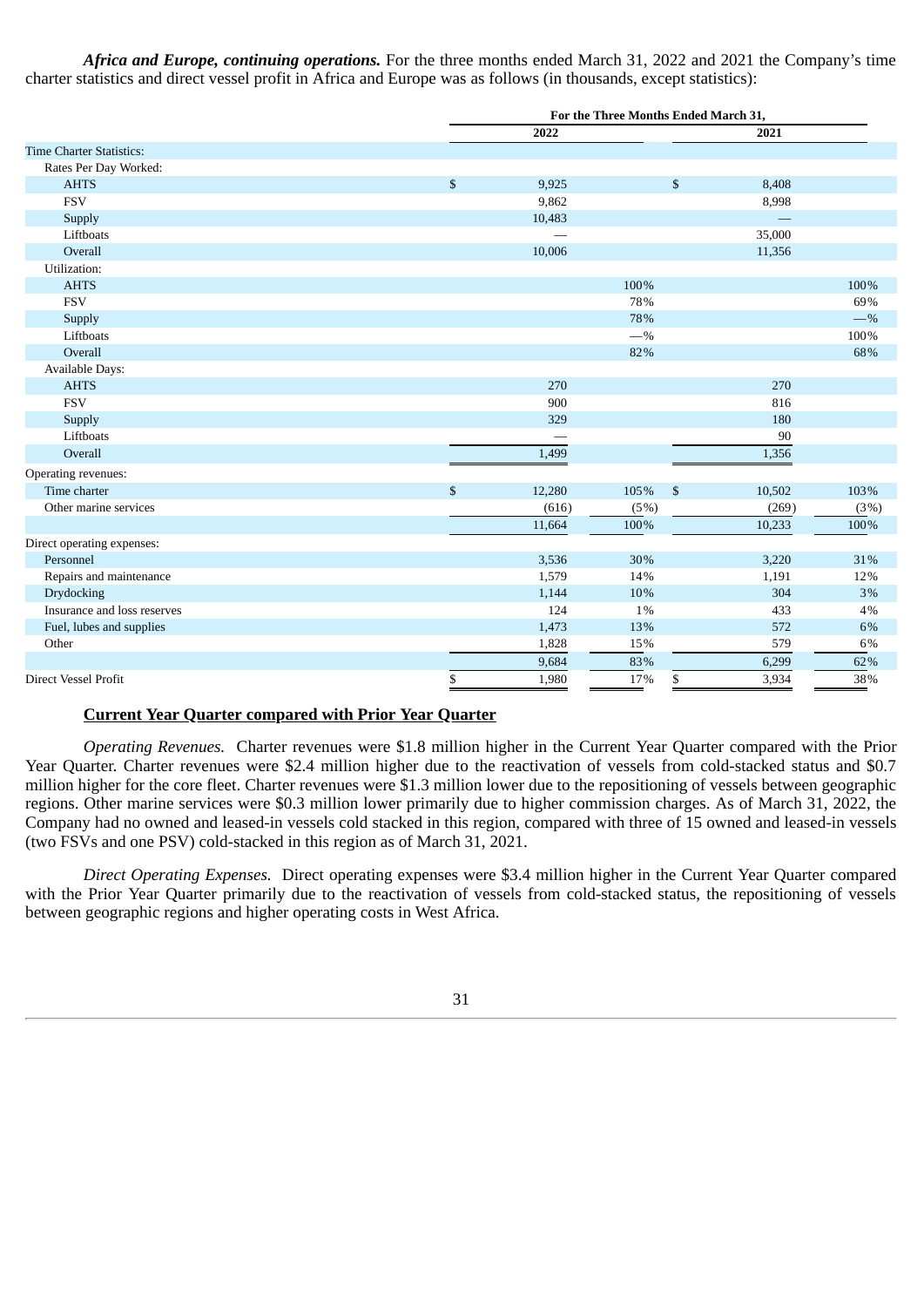*Middle East and Asia.* For the three months ended March 31, 2022 and 2021 the Company's time charter statistics and direct vessel profit in the Middle East and Asia was as follows (in thousands, except statistics):

|                                 |               | For the Three Months Ended March 31, |       |                           |        |        |  |  |  |  |
|---------------------------------|---------------|--------------------------------------|-------|---------------------------|--------|--------|--|--|--|--|
|                                 |               | 2022                                 |       |                           | 2021   |        |  |  |  |  |
| <b>Time Charter Statistics:</b> |               |                                      |       |                           |        |        |  |  |  |  |
| Rates Per Day Worked:           |               |                                      |       |                           |        |        |  |  |  |  |
| <b>AHTS</b>                     | \$            | 5,785                                |       | \$                        | 5,889  |        |  |  |  |  |
| <b>FSV</b>                      |               | 7,382                                |       |                           | 6,973  |        |  |  |  |  |
| Supply                          |               | 8,239                                |       |                           | 8,078  |        |  |  |  |  |
| Liftboats                       |               | 29,000                               |       |                           | 25,213 |        |  |  |  |  |
| Specialty                       |               |                                      |       |                           | 1,890  |        |  |  |  |  |
| Overall                         |               | 9,882                                |       |                           | 9,308  |        |  |  |  |  |
| Utilization:                    |               |                                      |       |                           |        |        |  |  |  |  |
| <b>AHTS</b>                     |               |                                      | 98%   |                           |        | 100%   |  |  |  |  |
| <b>FSV</b>                      |               |                                      | 94%   |                           |        | 68%    |  |  |  |  |
| Supply                          |               |                                      | 60%   |                           |        | 65%    |  |  |  |  |
| Liftboats                       |               |                                      | 84%   |                           |        | 100%   |  |  |  |  |
| Specialty                       |               |                                      | $ \%$ |                           |        | 100%   |  |  |  |  |
| Overall                         |               |                                      | 77%   |                           |        | 73%    |  |  |  |  |
| Available Days:                 |               |                                      |       |                           |        |        |  |  |  |  |
| <b>AHTS</b>                     |               | 90                                   |       |                           | 90     |        |  |  |  |  |
| <b>FSV</b>                      |               | 810                                  |       |                           | 894    |        |  |  |  |  |
| Supply                          |               | 630                                  |       |                           | 599    |        |  |  |  |  |
| Liftboats                       |               | 180                                  |       |                           | 180    |        |  |  |  |  |
| Specialty                       |               | $90\,$                               |       |                           | $90\,$ |        |  |  |  |  |
| Overall                         |               | 1,800                                |       |                           | 1,852  |        |  |  |  |  |
| Operating revenues:             |               |                                      |       |                           |        |        |  |  |  |  |
| Time charter                    | \$            | 13,660                               | 100%  | \$                        | 12,575 | $97\%$ |  |  |  |  |
| Other marine services           |               | 49                                   | 0%    |                           | 360    | $3\%$  |  |  |  |  |
|                                 |               | 13,709                               | 100%  |                           | 12,935 | 100%   |  |  |  |  |
| Direct operating expenses:      |               |                                      |       |                           |        |        |  |  |  |  |
| Personnel                       |               | 6,031                                | 44%   |                           | 5,208  | 40%    |  |  |  |  |
| Repairs and maintenance         |               | 1,832                                | 13%   |                           | 903    | 7%     |  |  |  |  |
| Drydocking                      |               | 962                                  | 7%    |                           | 1,066  | 8%     |  |  |  |  |
| Insurance and loss reserves     |               | 507                                  | 4%    |                           | 702    | 5%     |  |  |  |  |
| Fuel, lubes and supplies        |               | 1,010                                | 7%    |                           | 559    | 4%     |  |  |  |  |
| Other                           |               | 1,627                                | 12%   |                           | 1,144  | 9%     |  |  |  |  |
|                                 |               | 11,969                               | 87%   |                           | 9,582  | 74%    |  |  |  |  |
| <b>Direct Vessel Profit</b>     | ${\mathbb S}$ | 1,740                                | 13%   | $\boldsymbol{\mathsf{S}}$ | 3,353  | 26%    |  |  |  |  |

#### **Current Year Quarter compared with Prior Year Quarter**

*Operating Revenues.* Charter revenues were \$1.1 million higher in the Current Year Quarter compared with the Prior Year Quarter. Charter revenues were \$0.7 million higher due to the repositioning of vessels between geographic regions and \$0.4 million higher due to net fleet additions as a result of the Merger of OSV Partners I. Other marine services were \$0.3 million lower primarily due to lower management fee revenues. As of March 31, 2022, the Company had one of 20 owned and leased-in vessels (one specialty) cold-stacked in this region compared with two of 20 owned and leased-in vessels (one FSV and one supply) as of March 31, 2021.

*Direct Operating Expenses.* Direct operating expenses were \$2.4 million higher in the Current Year Quarter compared with the Prior Year Quarter. Direct operating expenses were \$1.5 million higher due to net fleet additions and \$0.9 million higher due to the repositioning of vessels between geographic regions.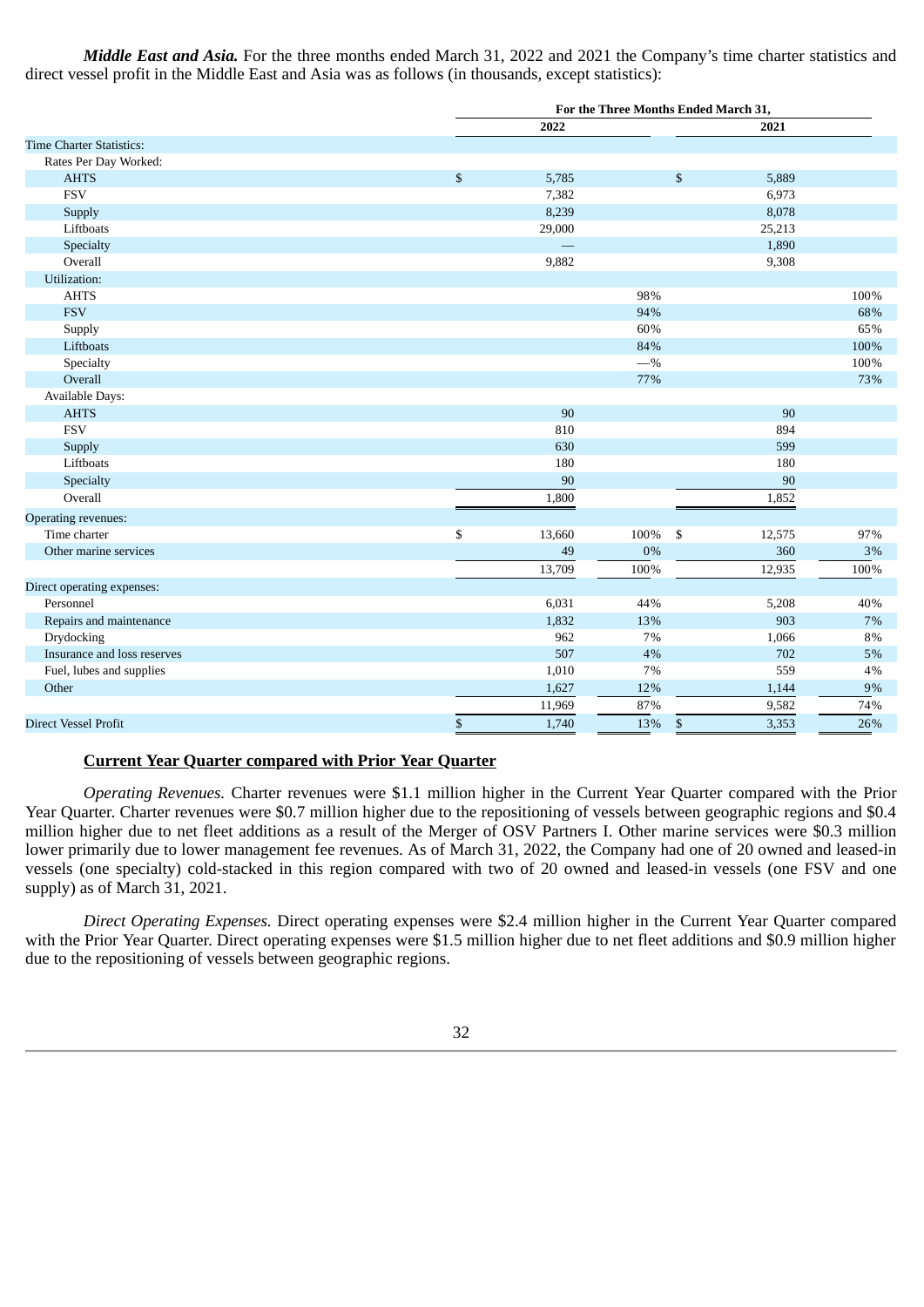Latin America (Brazil, Mexico, Central and South America). For the three months ended March 31, 2022 and 2021 the Company's time charter statistics and direct vessel profit in Latin America was as follows (in thousands, except statistics):

|                                 | For the Three Months Ended March 31, |                          |       |              |                          |      |
|---------------------------------|--------------------------------------|--------------------------|-------|--------------|--------------------------|------|
|                                 | 2022<br>2021                         |                          |       |              |                          |      |
| <b>Time Charter Statistics:</b> |                                      |                          |       |              |                          |      |
| Rates Per Day Worked:           |                                      |                          |       |              |                          |      |
| <b>FSV</b>                      | $\mathbb{S}$                         | 7,786                    |       | $\mathbb{S}$ | 7,576                    |      |
| Supply                          |                                      | 15,225                   |       |              | 15,600                   |      |
| Liftboats                       |                                      | 35,150                   |       |              | 41,957                   |      |
| Overall                         |                                      | 13,450                   |       |              | 14,751                   |      |
| Utilization:                    |                                      |                          |       |              |                          |      |
| <b>FSV</b>                      |                                      |                          | 93%   |              |                          | 100% |
| Supply                          |                                      |                          | 87%   |              |                          | 83%  |
| Liftboats                       |                                      |                          | $8\%$ |              |                          | 57%  |
| Overall                         |                                      |                          | 85%   |              |                          | 85%  |
| Available Days:                 |                                      |                          |       |              |                          |      |
| <b>FSV</b>                      |                                      | 180                      |       |              | 180                      |      |
| Supply                          |                                      | 571                      |       |              | 540                      |      |
| Liftboats                       |                                      | 36                       |       |              | 59                       |      |
| Overall                         |                                      | 787                      |       |              | 779                      |      |
| Operating revenues:             |                                      |                          |       |              |                          |      |
| Time charter                    | \$                                   | 8,937                    | 87%   | \$           | 9,724                    | 92%  |
| Bareboat charter                |                                      | 618                      | 6%    |              | $\overline{\phantom{0}}$ | 0%   |
| Other marine services           |                                      | 747                      | 7%    |              | 856                      | 8%   |
|                                 |                                      | 10,302                   | 100%  |              | 10,580                   | 100% |
| Direct operating expenses:      |                                      |                          |       |              |                          |      |
| Personnel                       |                                      | 3,945                    | 38%   |              | 3,246                    | 31%  |
| Repairs and maintenance         |                                      | 2,279                    | 22%   |              | 1,092                    | 10%  |
| Drydocking                      |                                      | $\overline{\phantom{0}}$ | 0%    |              | (28)                     | (0%) |
| Insurance and loss reserves     |                                      | 326                      | 3%    |              | 296                      | 3%   |
| Fuel, lubes and supplies        |                                      | 584                      | 6%    |              | 872                      | 8%   |
| Other                           |                                      | 703                      | 7%    |              | 872                      | 8%   |
|                                 |                                      | 7,837                    | 76%   |              | 6,350                    | 60%  |
| <b>Direct Vessel Profit</b>     | \$                                   | 2,465                    | 24%   | \$           | 4,230                    | 40%  |

# **Current Year Quarter compared with Prior Year Quarter**

*Operating Revenues.* Charter revenues were \$0.2 million lower in the Current Year Quarter compared with the Prior Year Quarter, primarily due to the repositioning of vessels between geographic regions. As of March 31, 2022, the Company had no owned or leased-in vessels cold-stacked in this region.

*Direct Operating Expenses.* Direct operating expenses were \$1.5 million higher in the Current Year Quarter compared with the Prior Year Quarter primarily due to the timing of certain repair and drydocking expenditures.

#### **Other Operating Expenses**

*Lease Expense.* Leased-in equipment expense for the Current Year Quarter was essentially flat compared with the Prior Year Quarter.

*Administrative and general.* Administrative and general expenses for the Current Year Quarter were \$1.3 million higher compared to the Prior Year Quarter due to increases in salaries and benefits expenses in the Current Year Quarter.

*Depreciation and amortization.* Depreciation and amortization expense for the Current Year Quarter was \$0.4 million lower compared to the Prior Year Quarter, primarily due to net fleet changes.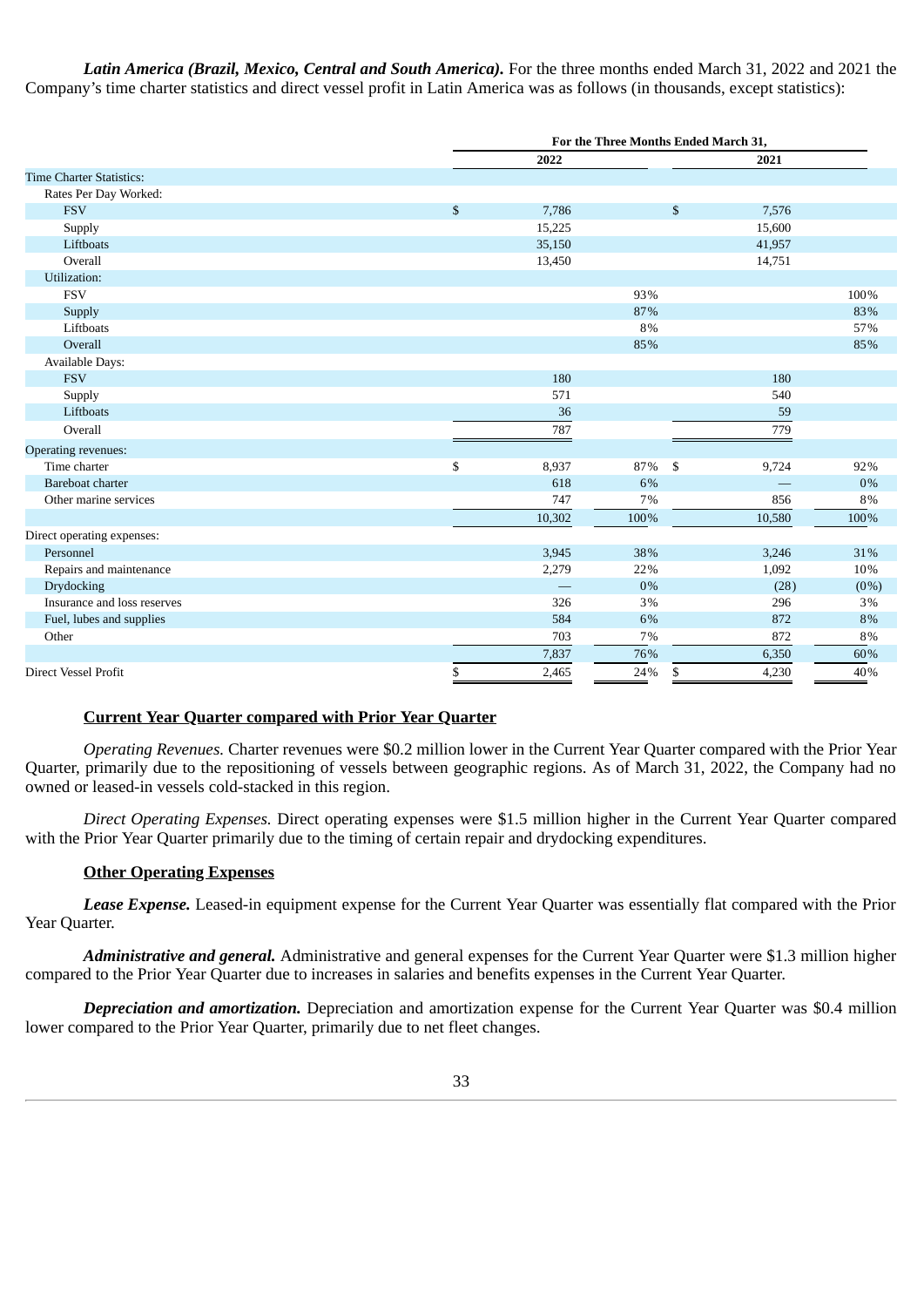*Gains (Losses) on Asset Dispositions and Impairments, Net.* During the Current Year Quarter, the Company sold one lifeboat, which was previously removed from service, and office space for net cash proceeds of \$5.3 million, after transaction costs, and a gain of \$3.1 million. In addition, the Company recognized impairment charges of \$0.9 million related to one FSV classified as held for sale as of March 31, 2022, which was included in the Africa and Europe segment with a carrying value of \$2.3 million. During the Prior Year Quarter, the Company sold one PSV and two FSVs for cash proceeds of \$1.6 million, resulting in losses of \$2.4 million.

# **Other Income (Expense), Net**

For the periods ended March 31, the Company's other income (expense) was as follows (in thousands):

|                                      | Three Months Ended March 31, |  |         |
|--------------------------------------|------------------------------|--|---------|
|                                      | 2022                         |  | 2021    |
| Other Income (Expense):              |                              |  |         |
| Interest income                      | 29                           |  | 986     |
| Interest expense                     | (6,627)                      |  | (8,018) |
| SEACOR Holdings guarantee fees       |                              |  | (7)     |
| Derivative (losses) gains, net       | (34)                         |  | 355     |
| Foreign currency gains (losses), net | 821                          |  | (466)   |
|                                      | (5,811)                      |  | (7,150) |

*Interest income.* Interest income for the Current Year Ouarter compared with the Prior Year Ouarter decreased primarily due to interest received from the IRS due to delays in the payment of the CARES Act refunds in the Prior Year Quarter.

*Interest expense.* Interest expense in the Current Year Quarter compared with the Prior Year Quarter was lower primarily due to the repayment of the FGUSA Credit Facility and lower interest rates on floating rate debt. This decrease was offset by increases in interest associated with the Tarahumara Shipyard Financing following delivery of one PSV in 2021 and the debt assumed as a result of the Merger of OSV Partners I.

*Derivative (losses) gains, net.* Net derivative (losses) gains during the Current Year Quarter compared to the Prior Year Quarter decreased due to the Company not having any open forward currency exchange contracts since March 31, 2021.

*Foreign currency gains (losses), net.* Foreign currency gains for the Current Year Quarter compared to foreign currency losses for the Prior Year Quarter was primarily due to various changes in foreign currencies.

# **Income Tax Benefit**

During the three months ended March 31, 2022, the Company's effective income tax rate of 10.56% was primarily due to foreign taxes not creditable against U.S. income taxes and foreign losses for which there is no benefit in the U.S.

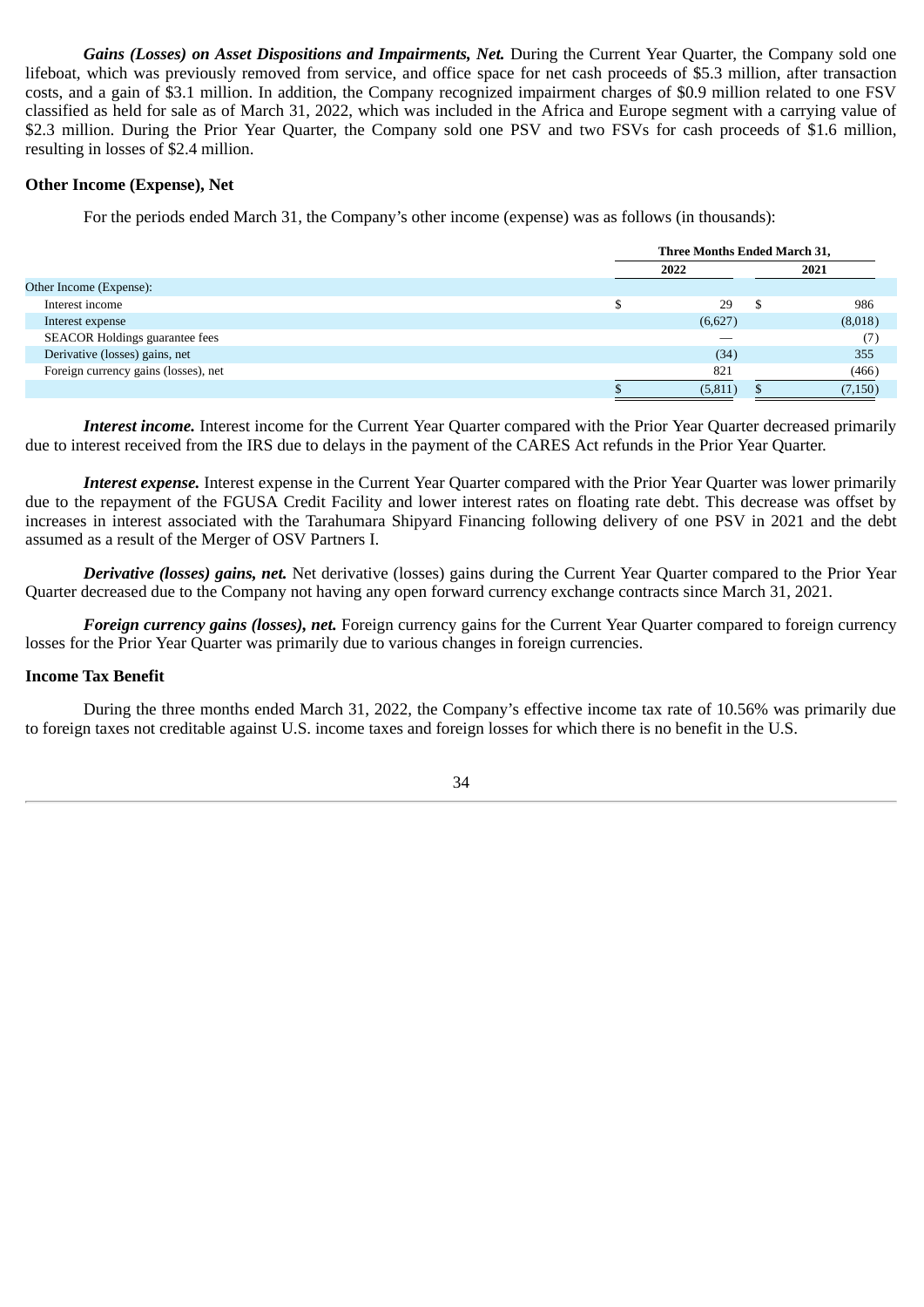### **Equity in Earnings of 50% or Less Owned Companies**

Equity in earnings of 50% or less owned companies for the Current Year Quarter compared with the Prior Year Quarter were \$1.6 million higher due to the following changes in equity earnings gains (losses) (in thousands):

|                                 |       | Three Months Ended March 31, |       |  |
|---------------------------------|-------|------------------------------|-------|--|
|                                 | 2022  |                              | 2021  |  |
| MexMar                          | 4,233 |                              | 4,019 |  |
| <b>SEACOR Arabia</b>            | 511   |                              | 270   |  |
| <b>OSV Partners</b>             |       |                              | (601) |  |
| <b>Offshore Vessel Holdings</b> | 615   |                              | 251   |  |
| Other                           | 315   |                              | 164   |  |
|                                 | 5,674 |                              | 4,103 |  |

*OSV Partners.* On December 31, 2021, SEACOR Marine, SEACOR Offshore OSV and OSV Partners I entered into the Merger Agreement pursuant to which OSV Partners I merged with and into SEACOR Offshore OSV, with SEACOR Offshore OSV surviving the merger. As a result of the Merger, the five 201', 1,900 tons deadweight capacity, PSVs owned by OSV Partners I are now 100% owned by the Company and no longer included as equity in earnings.

*MEXMAR Offshore.* On December 9, 2021, the Company transferred its 49% interest in MEXMAR Offshore International LLC ("MEXMAR Offshore") to a subsidiary of CME for nominal consideration and a transaction fee of \$0.2 million. As of December 31, 2021, the Company does not have any ownership interest in MEXMAR Offshore.

# **Liquidity and Capital Resources**

#### **General**

The Company's ongoing liquidity requirements arise primarily from working capital needs, capital commitments and its obligations to service outstanding debt and comply with covenants under its debt facilities. The Company may use its liquidity to fund capital expenditures, make acquisitions or to make other investments. Sources of liquidity are cash balances, construction reserve funds and cash flows from operations. From time to time, the Company may secure additional liquidity through asset sales or the issuance of debt, shares of Common Stock or common stock of its subsidiaries, preferred stock or a combination thereof.

As of March 31, 2022, the Company had unfunded capital commitments of \$1.1 million for miscellaneous vessel equipment payable during 2022 and 2023. The Company has indefinitely deferred an additional \$9.4 million of orders with respect to one FSV that the Company had previously reported as unfunded capital commitments.

As of March 31, 2022, the Company had outstanding debt of \$359.0 million, net of debt discount and issue costs. The Company's contractual long-term debt maturities as of March 31, 2022, are as follows (in thousands):

|                          | <b>Actual</b> |
|--------------------------|---------------|
| Remainder 2022           | 24,254        |
| 2023                     | 252,247       |
| 2024                     | 44,334        |
| 2025                     | 12,629        |
| 2026                     | 11,365        |
| Years subsequent to 2026 | 48,778        |
|                          | 393,607       |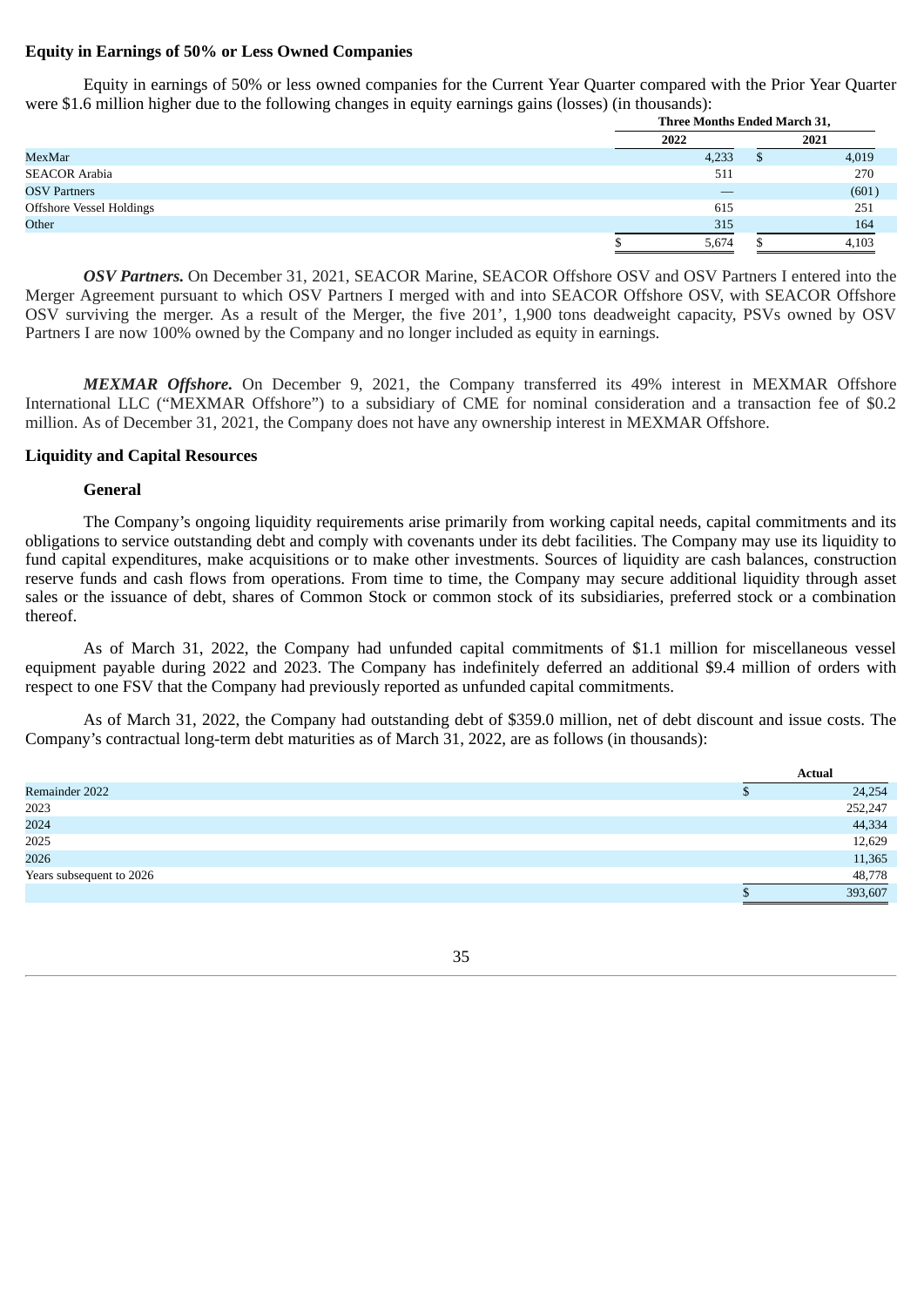# **Summary of Cash Flows**

The following is a summary of the Company's cash flows (in thousands) for the three months ended for the following years:

|                                                                                         | Three Months Ended March 31, |         |  |         |
|-----------------------------------------------------------------------------------------|------------------------------|---------|--|---------|
|                                                                                         |                              | 2022    |  | 2021    |
| Cash flows provided by or (used in):                                                    |                              |         |  |         |
| <b>Operating Activities</b>                                                             |                              | 436     |  | (3,373) |
| <b>Investing Activities</b>                                                             |                              | 5.466   |  | 39,440  |
| <b>Financing Activities</b>                                                             |                              | (7,210) |  | (8,294) |
| Effects of Exchange Rate Changes on Cash, Restricted Cash and Cash Equivalents          |                              | (1)     |  | 4,621   |
| Net Increase in Cash, Restricted Cash and Cash Equivalents from Discontinued Operations |                              |         |  | (171)   |
| Net Increase (Decrease) in Cash, Restricted Cash and Cash Equivalents                   |                              | (1,309) |  | 32.223  |

As of March 31, 2022, the Company held balances of cash, cash equivalents, restricted cash and construction reserve funds totaling \$39.9 million compared to \$71.8 million, of which \$4.2 million was construction reserve funds held as cash. Additionally, the Company had \$1.2 million available borrowing capacity under subsidiary credit facilities as of March 31, 2022.

# **Operating Activities**

Cash flows provided by continuing operating activities increased by \$3.8 million in the Current Year Quarter compared with the Prior Year Quarter. The components of cash flows provided by and/or used in continuing operating activities during the Current Year Quarter and Prior Year Quarter were as follows:

|                                                                                                  | Three Months Ended March 31, |         |    |           |
|--------------------------------------------------------------------------------------------------|------------------------------|---------|----|-----------|
|                                                                                                  |                              | 2022    |    | 2021      |
| DVP:                                                                                             |                              |         |    |           |
| United States, primarily Gulf of Mexico                                                          | \$                           | (90)    | S. | (1,312)   |
| Africa and Europe, Continuing Operations                                                         |                              | 1,980   |    | 3,934     |
| Middle East and Asia                                                                             |                              | 1,740   |    | 3,353     |
| Latin America                                                                                    |                              | 2,465   |    | 4,230     |
| Operating, leased-in equipment                                                                   |                              | (543)   |    | (2,270)   |
| Administrative and general (excluding provisions for bad debts and amortization of share awards) |                              | (9,027) |    | (7, 476)  |
| SEACOR Holdings management and guarantee fees                                                    |                              |         |    | (7)       |
| Other, net (excluding non-cash losses)                                                           |                              |         |    | 169       |
| Dividends received from 50% or less owned companies                                              |                              | 725     |    |           |
|                                                                                                  |                              | (2,750) |    | 621       |
| Changes in operating assets and liabilities before interest and income taxes                     |                              | 7,301   |    | (11, 458) |
| Restricted stock vested                                                                          |                              | (672)   |    | (262)     |
| Cash settlements on derivative transactions, net                                                 |                              | (373)   |    | (919)     |
| Interest paid, excluding capitalized interest $(1)$                                              |                              | (3,099) |    | (4,398)   |
| Interest received                                                                                |                              | 29      |    | 986       |
| Income taxes refunded, net                                                                       |                              |         |    | 12,057    |
| Total cash flows provided by (used in) operating activities                                      |                              | 436     |    | (3,373)   |

(1) During the Current Year Quarter, the Company paid no capitalized interest. During the Prior Year Quarter, capitalized interest paid and included in purchases of property and equipment for continuing operations was \$0.2 million.

For a detailed discussion of the Company's financial results for the reported periods, see "Consolidated Results of Operations" included above. Changes in operating assets and liabilities before interest and income taxes are the result of the Company's working capital requirements.

#### **Investing Activities**

During the Current Year Quarter, net cash provided by investing activities was \$5.5 million, primarily as a result of the following:

• capital expenditures were less than \$0.1 million;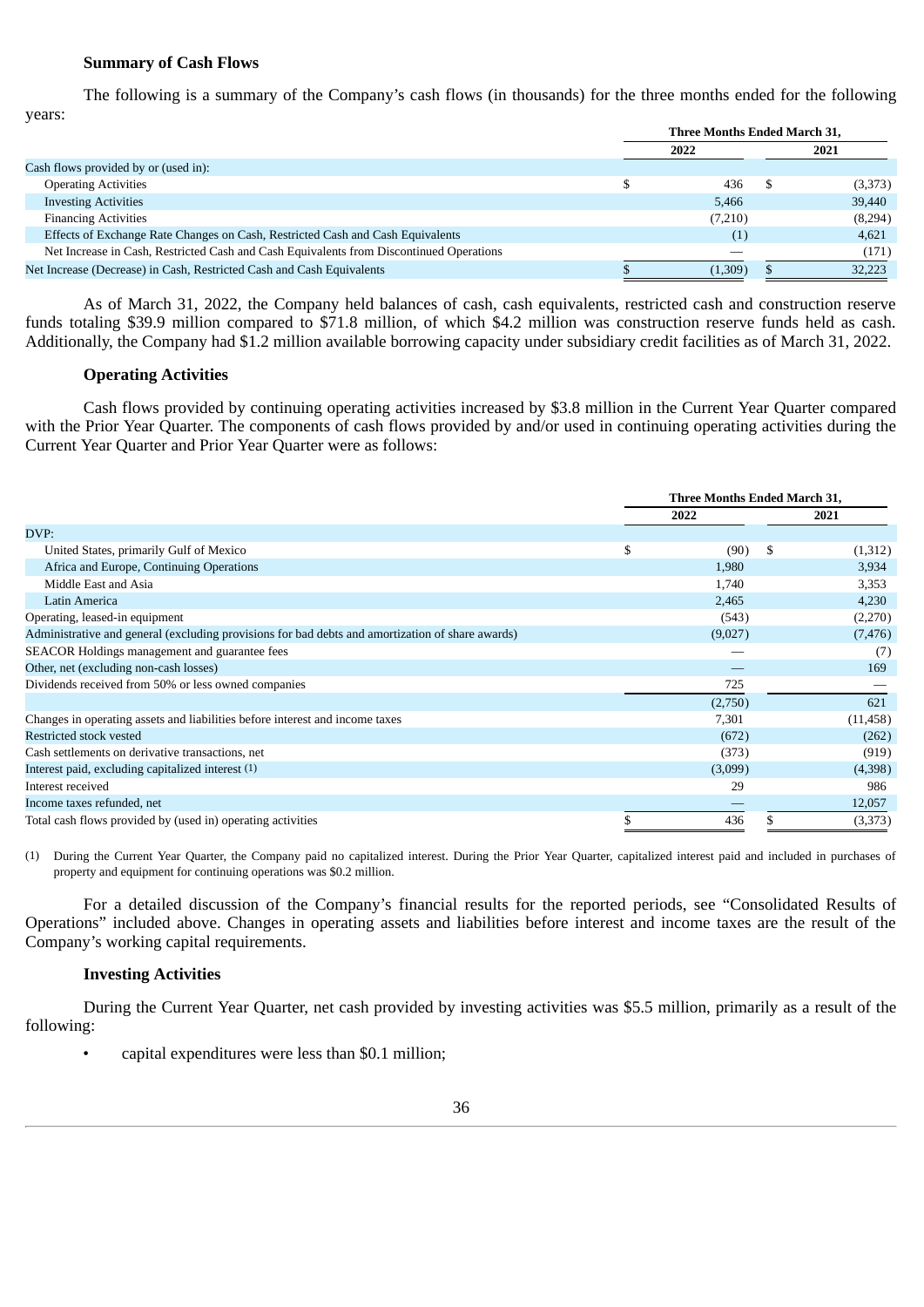- the Company sold one liftboat, which was previously removed from service, and office space for net cash proceeds of \$5.3 million, after transaction costs, and a gain of \$3.1 million; and
- the Company received \$0.2 million from investments in, and advances to, its 50% or less owned companies for principal payments on notes.

During the Prior Year Quarter, net cash provided by investing activities was \$39.4 million, primarily as a result of the following:

- capital expenditures were \$2.7 million;
- the Company sold two FSVs, one PSV and other equipment for net proceeds of \$1.6 million and received \$1.7 million in deposits for the future sale of vessels;
- the Company completed the sale of Windcat Workboats for net proceeds of \$38.7 million (\$42.2 million cash, less \$3.5 million cash held at Windcat Workboats that was included in the assets purchased by the Windcat Buyer);
- the Company made investments in, and advances to, its 50% or less owned companies of \$0.7 million; and
- the Company received \$0.9 million from investments in, and advances to, its 50% or less owned companies for principal payments on notes.

# **Financing Activities**

During the Current Year Quarter, net cash used in financing activities was \$7.2 million, primarily as a result of the following:

- the Company made scheduled payments on long-term debt and other obligations of \$7.3 million; and
- the Company received \$0.1 million proceeds from the exercise of stock options.

During the Prior Year Quarter, net cash used in financing activities was \$8.3 million.

• The Company made scheduled payments on long-term debt and obligations of \$8.3 million.

# **Short and Long-Term Liquidity Requirements**

The Company believes that a combination of cash balances on hand, construction reserve funds, cash generated from operating activities, availability under existing subsidiary financing arrangements and access to the credit and capital markets will provide sufficient liquidity to meet its obligations, including to support its capital expenditures program, working capital needs, debt service requirements and covenant compliance over the short to medium term. The Company continually evaluates possible acquisitions and dispositions of certain businesses and assets. The Company's sources of liquidity may be impacted by the general condition of the markets in which it operates and the broader economy as a whole, which may limit its access to the credit and capital markets on acceptable terms. Management continuously monitors the Company's liquidity to ensure it is sufficient to meet its needs as well as to ensure compliance with covenants in its credit facilities.

While the COVID-19 pandemic initially reduced the demand for the Company's products and services, the COVID-19 pandemic has not had a material impact on the Company's liquidity or on the Company's ability to meet its financial maintenance covenants in its various credit facilities. However, if the COVID-19 pandemic does not fully abate, new vaccine resistant strains appear, or certain countries implement new shutdowns, the effects of the pandemic on the Company's business may become more severe, for example by further reducing demand for the Company's products and services or causing customers not to make their payments on time, and this may have a material impact on the Company.

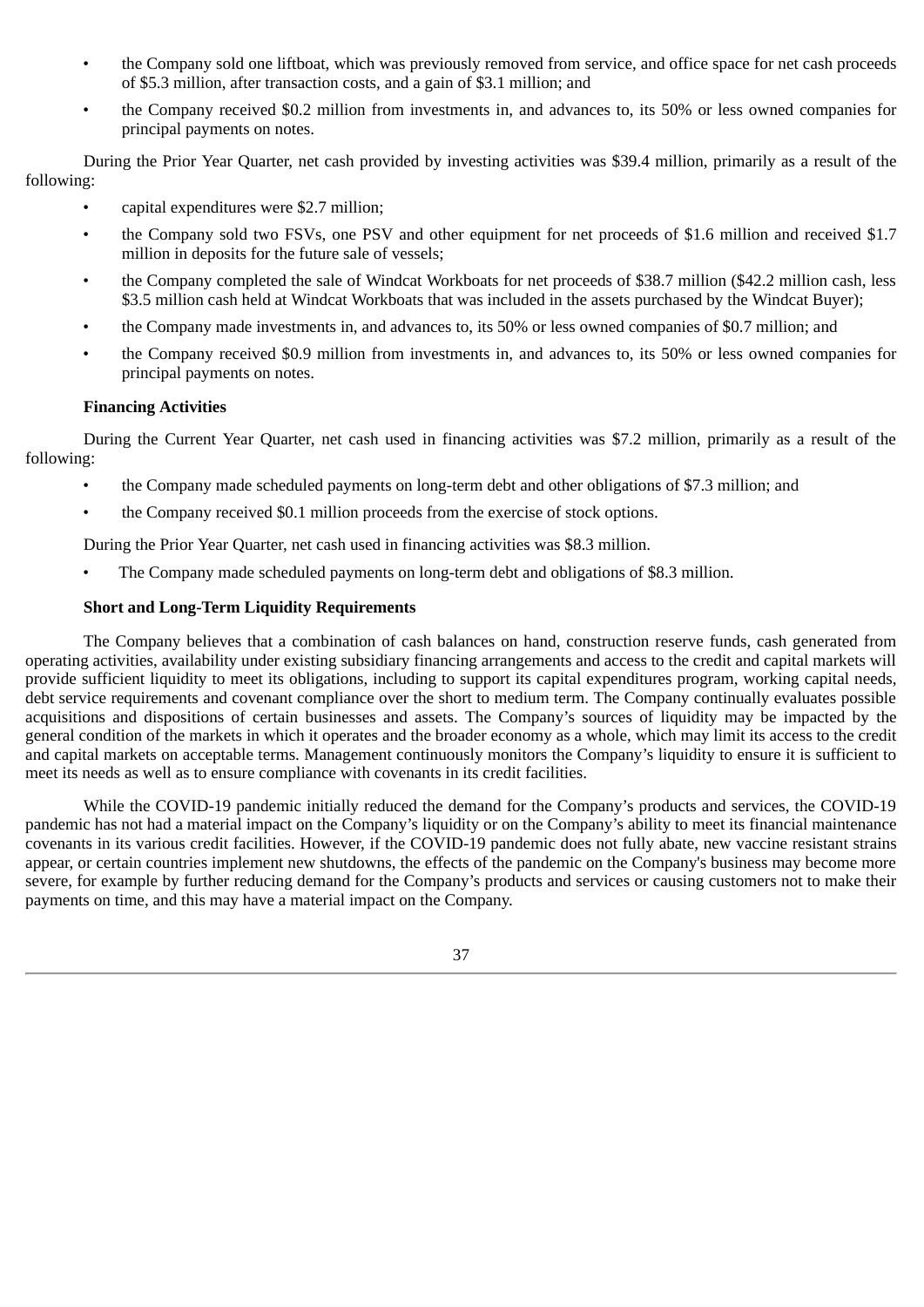The Company's primary credit facility requires the Company to maintain a minimum of \$35.0 million of cash on hand (including restricted cash) at all times. As of March 31, 2022, the Company's cash balances used to test compliance with this covenant was \$39.9 million. While the Company is currently in compliance with the minimum cash covenant, current and anticipated increases in business activity are expected to increase liquidity demands on the Company as the Company incurs upfront expenses preparing and positioning its equipment in response to improving market dynamics. The Company is currently engaged in advanced discussions with the lenders under this credit facility to reduce the minimum cash covenant and provide additional flexibility for the liquidity requirements of the Company. In the event that these negotiations are unsuccessful, the Company may be required to seek liquidity from other sources such as asset sales and capital market activity to ensure compliance with this covenant. Further, if significant events such as the COVID-19 pandemic or the Russia/Ukraine conflict result in a decrease in demand for the Company's services, it may require us to negotiate with our lenders on this covenant.

# **Debt Securities and Credit Agreements**

For a discussion of the Company's debt securities and credit agreements, see "Note 4. Long-Term Debt" in the unaudited consolidated financial statements included in Part I. Item 1. "Financial Statements" elsewhere in this Quarterly Report on Form 10-Q and in "Note 8. Long-Term Debt" in the Company's audited consolidated financial statements included in its 2021 Annual Report.

# **Future Cash Requirements**

For a discussion of the Company's future cash requirements, refer to "Management's Discussion and Analysis of Financial Condition and Results of Operations - Liquidity and Capital Resources" in the Company's 2021 Annual Report. There has been no material change in the Company's future cash requirements.

#### **Contingencies**

For a discussion of the Company's contingencies, see "Note 9. Commitments and Contingencies" in the unaudited consolidated financial statements included in Part I. Item 1. "Financial Statements" elsewhere in this Quarterly Report on Form 10-Q.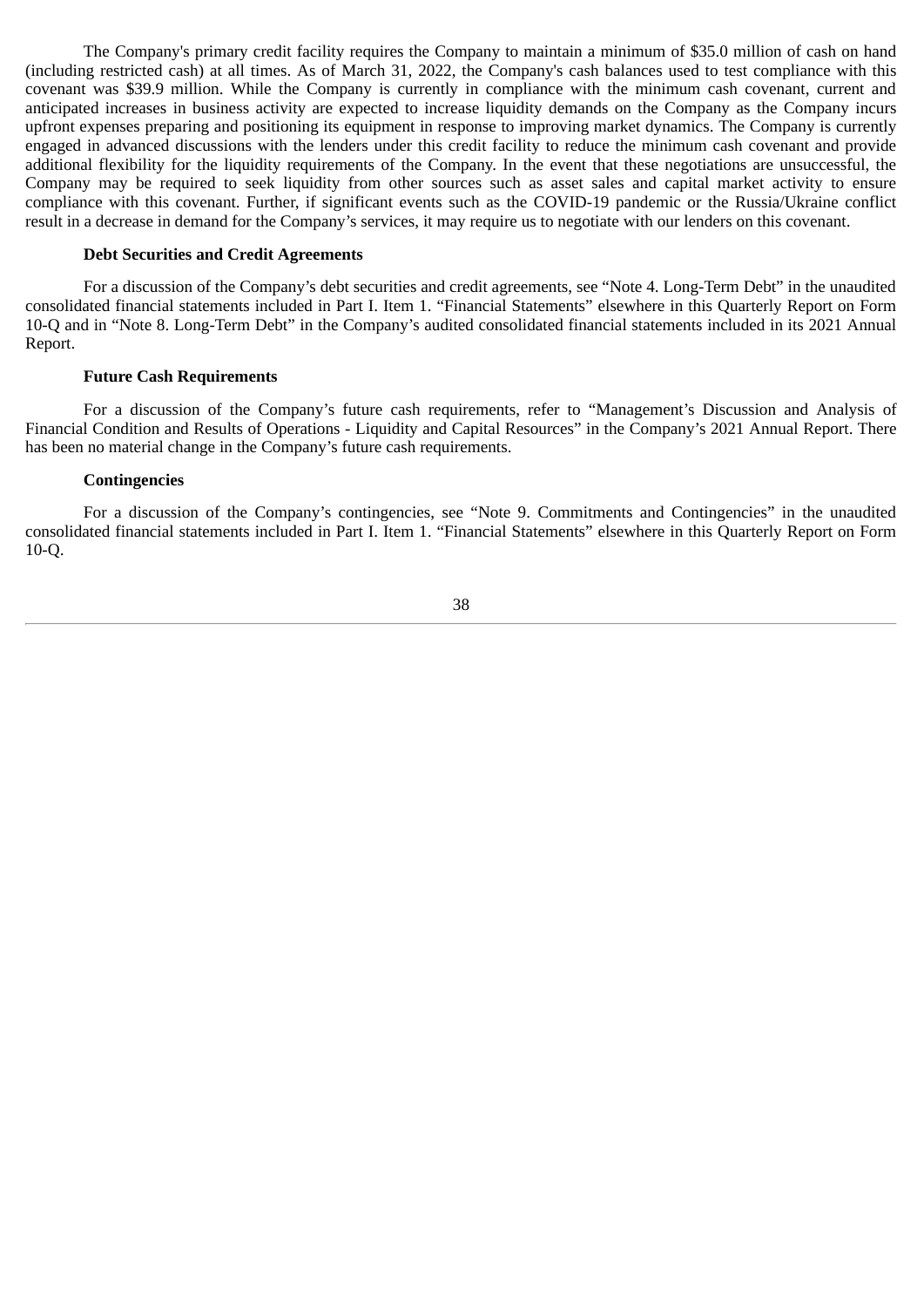# <span id="page-40-0"></span>**ITEM 3.QUANTITATIVE AND QUALITATIVE DISCLOSURES ABOUT MARKET RISK**

For a discussion of the Company's exposure to market risk, refer to "Quantitative and Qualitative Disclosures About Market Risk" included in the Company's 2021 Annual Report. There has been no material change in the Company's exposure to market risk during the three months ended March 31, 2022.

# <span id="page-40-1"></span>**ITEM 4.CONTROLS AND PROCEDURES**

#### **Evaluation of Disclosure Controls and Procedures**

With the participation of the Company's principal executive officer and principal financial officer, management evaluated the effectiveness of the Company's disclosure controls and procedures (as defined in Rules 13a-15(e) and 15d-15(e) under the Exchange Act, as of March 31, 2022. Based on their evaluation, the Company's principal executive officer and principal financial officer concluded that the Company's disclosure controls and procedures were effective as of March 31, 2022 to provide reasonable assurance that information required to be disclosed by the Company in reports filed or submitted under the Exchange Act is (i) recorded, processed, summarized and reported within the time periods specified in the Securities and Exchange Commission's rules and forms and (ii) accumulated and communicated to the Company's management, including its Chief Executive Officer and Chief Financial Officer, as appropriate to allow timely decisions regarding required disclosure.

The Company's disclosure controls and procedures have been designed to ensure that information required to be disclosed by the Company in the reports it files or submits under the Exchange Act is recorded, processed, summarized and reported within the time periods specified in the Securities and Exchange Commission's rules and forms. Disclosure controls and procedures include, without limitation, controls and procedures designed to ensure that information required to be disclosed by the Company in the reports it files or submits under the Exchange Act is accumulated and communicated to the Company's management, including its principal executive and principal financial officers, to allow timely decisions regarding required disclosures. All internal control systems, no matter how well designed, have inherent limitations. Therefore, even those internal control systems determined to be effective can provide only a level of reasonable assurance with respect to financial statement preparation and presentation.

# **Changes in Internal Control Over Financial Reporting**

There have been no changes in the Company's internal control over financial reporting (as defined in Rules 13a-15(f) and 15d-15(f) under the Exchange Act) that occurred during the Current Year Quarter that have materially affected, or are reasonably likely to materially affect, the Company's internal control over financial reporting.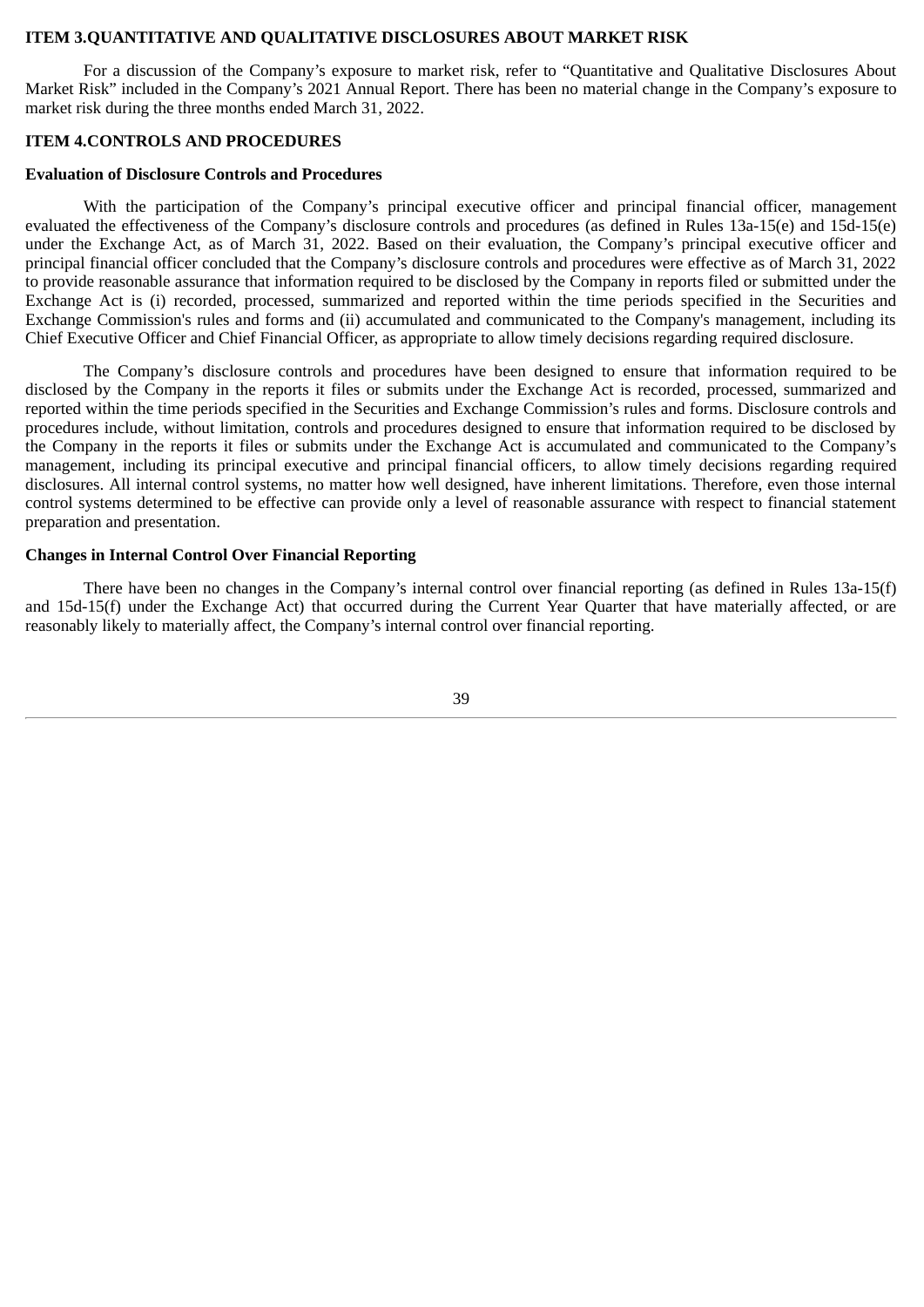# <span id="page-41-0"></span>**PART II—OTHER INFORMATION**

# <span id="page-41-1"></span>**ITEM 1.LEGAL PROCEEDINGS**

For a description of developments with respect to pending legal proceedings described in the Company's 2021 Annual Report, see "Note 9. Commitments and Contingencies" included in Part I. Item 1. "Financial Statements" elsewhere in this Quarterly Report on Form 10-Q.

# <span id="page-41-2"></span>**ITEM 1A.RISK FACTORS**

For a discussion of the Company's risk factors, refer to "Risk Factors" included in the Company's 2021 Annual Report. There have been no material changes in the Company's risk factors during the Current Three Months.

# **ITEM 2.UNREGISTERED SALES OF EQUITY SECURITIES AND USE OF PROCEEDS**

- <span id="page-41-3"></span>(a), (b) None.
- (c) This table provides information with respect to purchases by the Company of shares of its Common Stock during the Current Quarter:

|                                       | <b>Total Number of</b><br><b>Shares Withheld</b> | <b>Average Price per</b><br>Share | <b>Total Number of</b><br><b>Shares Purchased</b><br>as Part of a Publicly<br><b>Announced Plan</b> | <b>Maximum Number</b><br>of Shares that may<br>be Purchased Under<br>the Plan |
|---------------------------------------|--------------------------------------------------|-----------------------------------|-----------------------------------------------------------------------------------------------------|-------------------------------------------------------------------------------|
| January 1, 2022 to January 31, 2022   |                                                  |                                   |                                                                                                     |                                                                               |
| February 1, 2022 to February 28, 2022 |                                                  |                                   |                                                                                                     |                                                                               |
| March 1, 2022 to March 31, 2022       | 114.251                                          | 5.88                              |                                                                                                     |                                                                               |

For the three months ended March 31, 2022, the Company acquired for treasury 114,251 shares of Common Stock for an aggregate purchase price of \$671,796 from its employees to cover their tax withholding obligations upon the lapsing of restrictions on share awards. These shares were purchased in accordance with the terms of the Company's 2017 Equity Incentive Plan or 2020 Equity Incentive Plan, as applicable.

# <span id="page-41-4"></span>**ITEM 3. DEFAULT UPON SENIOR SECURITIES**

<span id="page-41-5"></span>None.

# **ITEM 4.MINE SAFETY DISCLOSURES**

<span id="page-41-6"></span>Not applicable.

# **ITEM 5.OTHER INFORMATION**

None.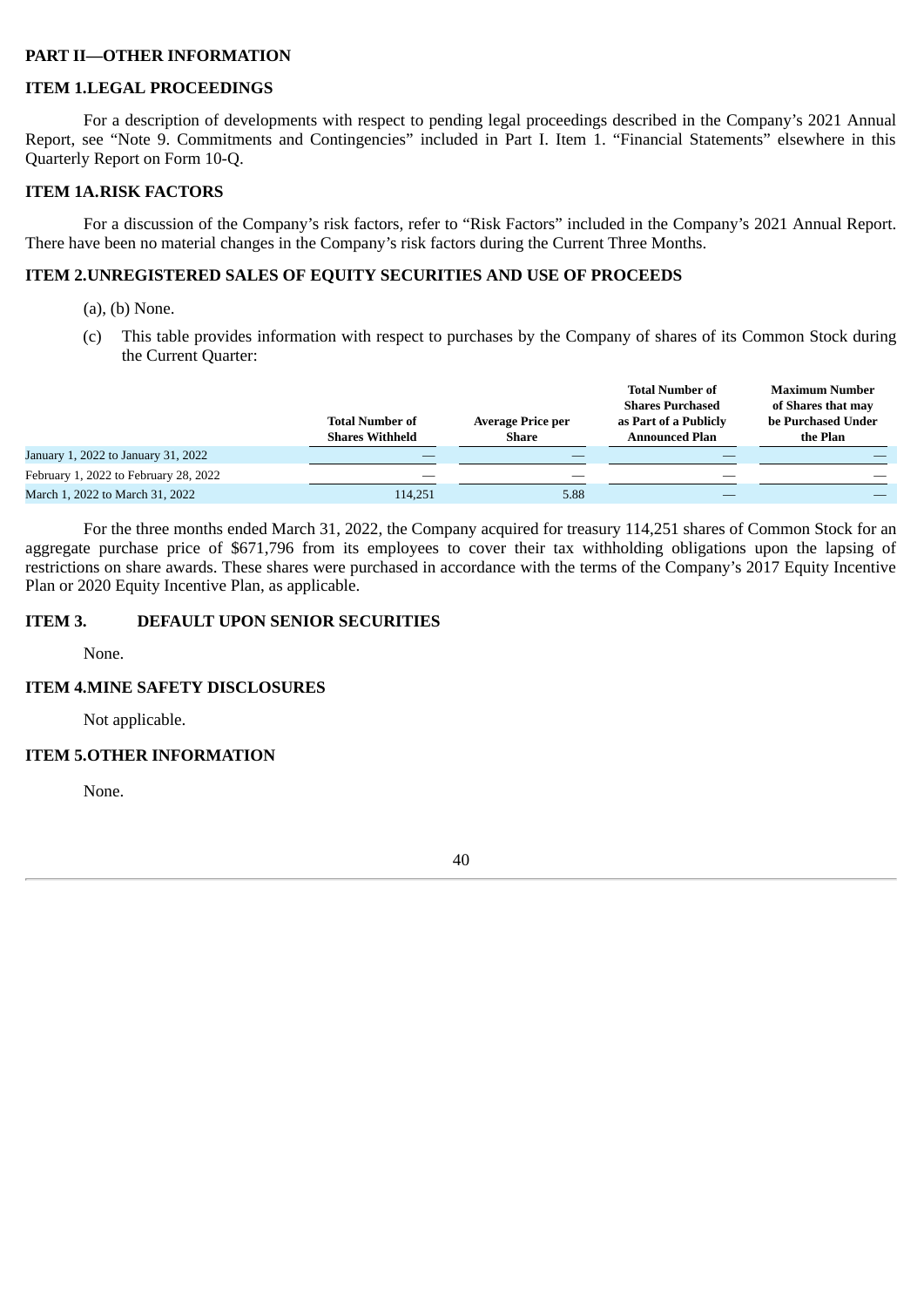#### <span id="page-42-0"></span>**ITEM 6.EXHIBITS**

| 31.1        | Certification by the Principal Executive Officer pursuant to Rule 13a-14(a) and Rule 15d-14(a) of the Securities Exchange Act, as<br>amended.                                             |
|-------------|-------------------------------------------------------------------------------------------------------------------------------------------------------------------------------------------|
| 31.2        | Certification by the Principal Financial Officer pursuant to Rule 13a-14(a) and Rule 15d-14(a) of the Securities Exchange Act, as amended.                                                |
| 32          | Certification by the Principal Executive Officer and Chief Financial Officer pursuant to 18 U.S.C. Section 1350, as adopted pursuant to<br>Section 906 of the Sarbanes-Oxley Act of 2002. |
| $101.INS**$ | Inline XBRL Instance Document - the instance document does not appear in the Interactive Data File because its XBRL tags are embedded                                                     |

- within the Inline XBRL document.
- 101.SCH\*\* Inline XBRL Taxonomy Extension Schema
- 101.CAL\*\* Inline XBRL Taxonomy Extension Calculation Linkbase
- 101.DEF\*\* Inline XBRL Taxonomy Extension Definition Linkbase
- 101.LAB\*\* Inline XBRL Taxonomy Extension Label Linkbase
- 101.PRE\*\* Inline XBRL Taxonomy Extension Presentation Linkbase
- 104 The cover page for the Company's Quarterly Report on Form 10-Q for the quarter ended March 31, 2022, has been formatted in Inline XBRL.
- \*\* Pursuant to Rule 406T of Regulation S-T, these interactive data files are deemed not filed or part of a registration statement or prospectus for purposes of Sections 11 or 12 of the Securities Act of 1933 or Section 18 of the Securities Exchange Act of 1934 and otherwise are not subject to liability.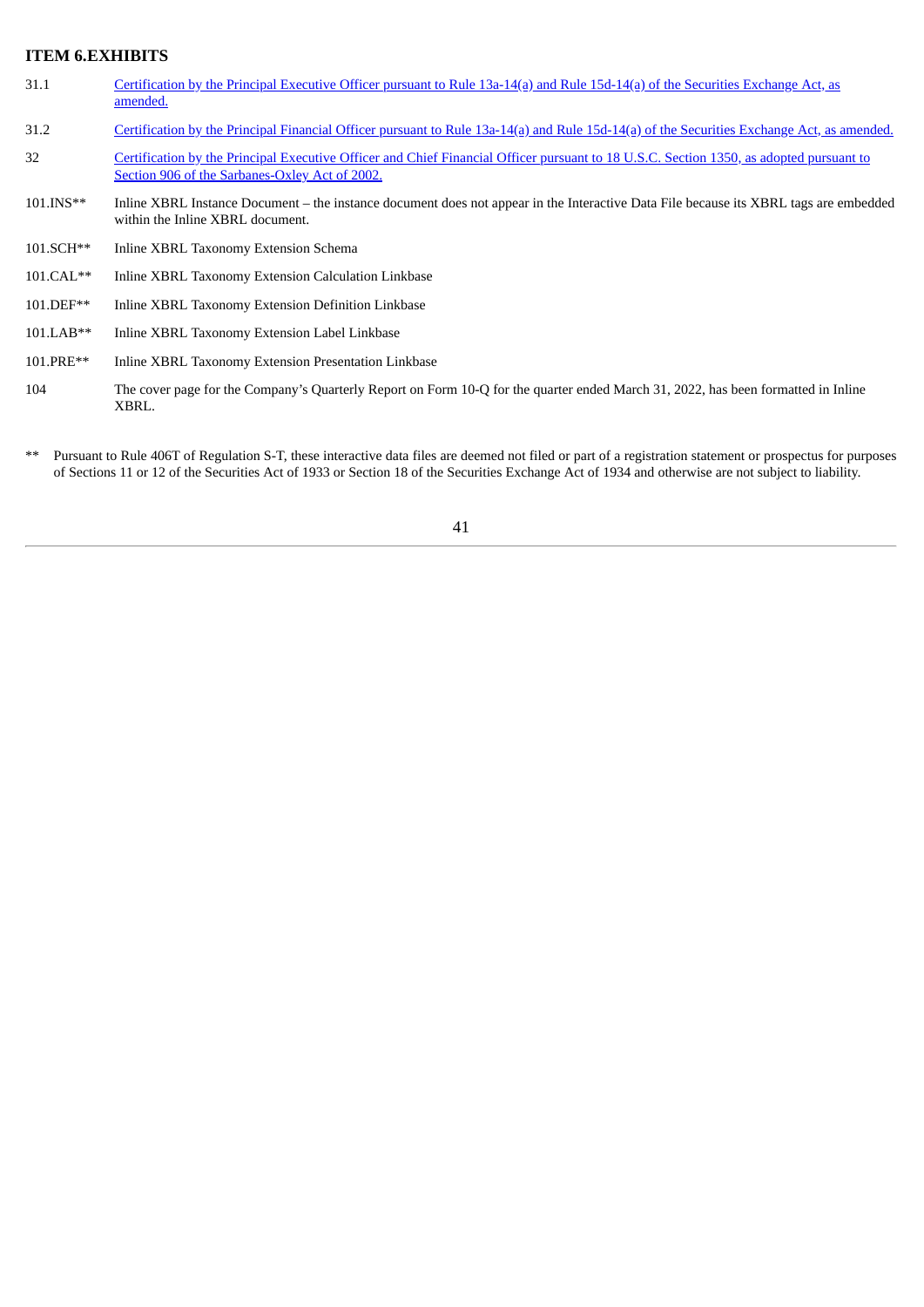# **SIGNATURES**

Pursuant to the requirements of the Securities Exchange Act of 1934, the registrant has duly caused this report to be signed on its behalf by the undersigned thereunto duly authorized.

> SEACOR Marine Holdings Inc. (Registrant)

- Date: May 4, 2022 By: /s/ John Gellert John Gellert, *President, Chief Executive Officer (Principal Executive Officer)*
- Date: May 4, 2022 By: /s/ Jesús Llorca Jesús Llorca, *Executive Vice President and Chief Financial Officer (Principal Financial Officer)*
- Date: May 4, 2022 By: /s/ Gregory S. Rossmiller Gregory S. Rossmiller, *Senior Vice President and Chief Accounting Officer (Principal Accounting Officer)*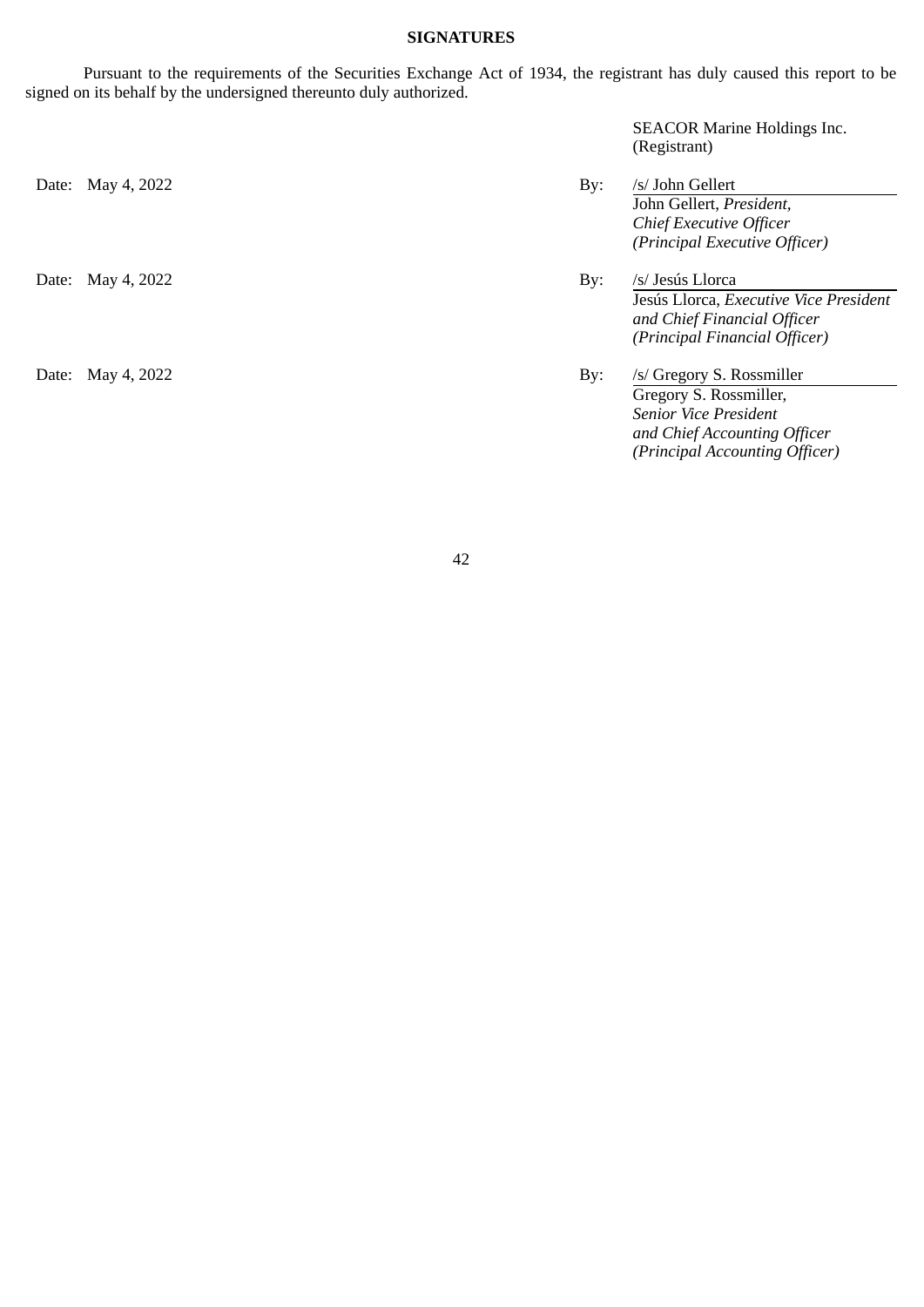#### **CERTIFICATION OF CHIEF EXECUTIVE OFFICER PURSUANT TO RULE 13a-14(a) AND 15d-14(a), AS AMENDED**

<span id="page-44-0"></span>I, John Gellert, certify that:

- 1. I have reviewed this quarterly report on Form 10-Q of SEACOR Marine Holdings Inc.;
- 2. Based on my knowledge, this report does not contain any untrue statement of a material fact or omit to state a material fact necessary to make the statements made, in light of the circumstances under which such statements were made, not misleading with respect to the period covered by this report;
- 3. Based on my knowledge, the financial statements and other financial information included in this report, fairly present in all material respects the financial condition, results of operations and cash flows of the registrant as of, and for, the periods presented in this report;
- 4. The registrant's other certifying officer and I are responsible for establishing and maintaining disclosure controls and procedures (as defined in Exchange Act Rules 13a-15(e) and 15d-15(e)) for the Registrant and have:
	- a) Designed such disclosure controls and procedures, or caused such disclosure controls and procedures to be designed under our supervision, to ensure that material information relating to the Registrant, including its consolidated subsidiaries, is made known to us by others within those entities, particularly during the period in which this report is being prepared;
	- b) Designed such internal control over financial reporting, or caused such internal control over financial reporting to be designed under our supervision, to provide reasonable assurance regarding the reliability of financial reporting and the preparation of financial statements for external purposes in accordance with generally accepted accounting principles;
	- c) Evaluated the effectiveness of the Registrant's disclosure controls and procedures and presented in this report our conclusions about the effectiveness of the disclosure controls and procedures as of the end of the period covered by this report based on such evaluation; and
	- d) Disclosed in this report any change in the Registrant's internal control over financial reporting that occurred during the Registrant's most recent fiscal quarter that has materially affected, or is reasonably likely to materially affect, the Registrant's internal control over financial reporting; and
- 5. The Registrant's other certifying officer and I have disclosed, based on our most recent evaluation of internal control over financial reporting, to the Registrant's auditors and the audit committee of the Registrant's board of directors (or persons performing the equivalent functions):
	- a) All significant deficiencies and material weaknesses in the design or operation of internal control over financial reporting which are reasonably likely to adversely affect the Registrant's ability to record, process, summarize and report financial information; and
	- b) Any fraud, whether or not material, that involves management or other employees who have a significant role in the Registrant's internal control over financial reporting.

Date: May 4, 2022

/s/ John Gellert

Name: John Gellert Title: *President and Chief Executive Officer (Principal Executive Officer)*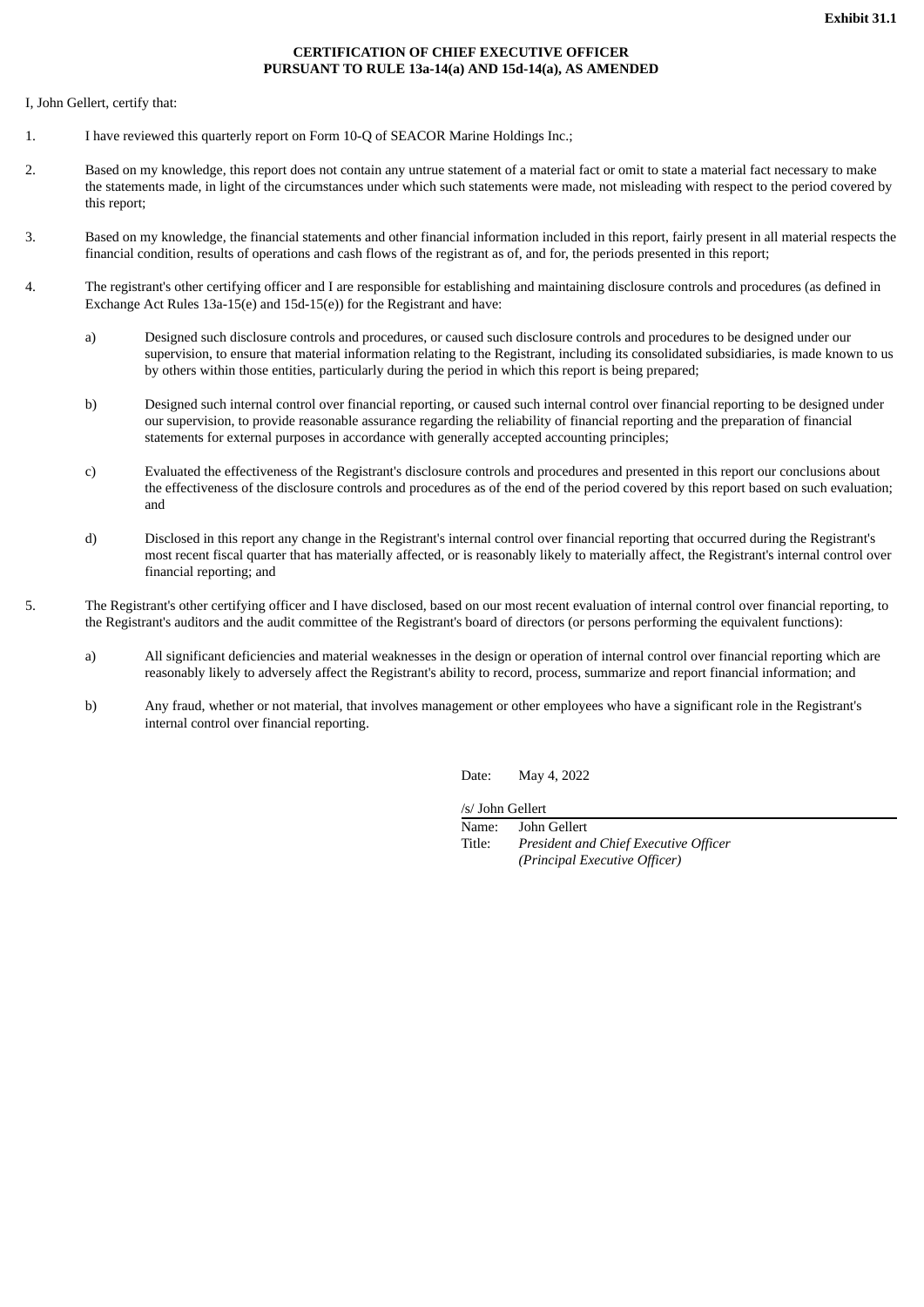#### **CERTIFICATION BY THE PRINCIPAL FINANCIAL OFFICER PURSUANT TO RULE 13a-14(a) AND RULE 15d-14(a), AS AMENDED**

<span id="page-45-0"></span>I, Jesús Llorca, certify that:

- 1. I have reviewed this quarterly report on Form 10-Q of SEACOR Marine Holdings Inc.;
- 2. Based on my knowledge, this report does not contain any untrue statement of a material fact or omit to state a material fact necessary to make the statements made, in light of the circumstances under which such statements were made, not misleading with respect to the period covered by this report;
- 3. Based on my knowledge, the financial statements and other financial information included in this report, fairly present in all material respects the financial condition, results of operations and cash flows of the registrant as of, and for, the periods presented in this report;
- 4. The registrant's other certifying officer and I are responsible for establishing and maintaining disclosure controls and procedures (as defined in Exchange Act Rules 13a-15(e) and 15d-15(e)) for the Registrant and have:
	- a) Designed such disclosure controls and procedures, or caused such disclosure controls and procedures to be designed under our supervision, to ensure that material information relating to the Registrant, including its consolidated subsidiaries, is made known to us by others within those entities, particularly during the period in which this report is being prepared;
	- b) Designed such internal control over financial reporting, or caused such internal control over financial reporting to be designed under our supervision, to provide reasonable assurance regarding the reliability of financial reporting and the preparation of financial statements for external purposes in accordance with generally accepted accounting principles;
	- c) Evaluated the effectiveness of the Registrant's disclosure controls and procedures and presented in this report our conclusions about the effectiveness of the disclosure controls and procedures as of the end of the period covered by this report based on such evaluation; and
	- d) Disclosed in this report any change in the Registrant's internal control over financial reporting that occurred during the Registrant's most recent fiscal quarter that has materially affected, or is reasonably likely to materially affect, the Registrant's internal control over financial reporting; and
- 5. The Registrant's other certifying officer and I have disclosed, based on our most recent evaluation of internal control over financial reporting, to the Registrant's auditors and the audit committee of the Registrant's board of directors (or persons performing the equivalent functions):
	- a) All significant deficiencies and material weaknesses in the design or operation of internal control over financial reporting which are reasonably likely to adversely affect the Registrant's ability to record, process, summarize and report financial information; and
	- b) Any fraud, whether or not material, that involves management or other employees who have a significant role in the Registrant's internal control over financial reporting.

Date: May 4, 2022

/s/ Jesús Llorca

Name: Jesús Llorca Title: *Executive Vice President and Chief Financial Officer (Principal Financial Officer)*